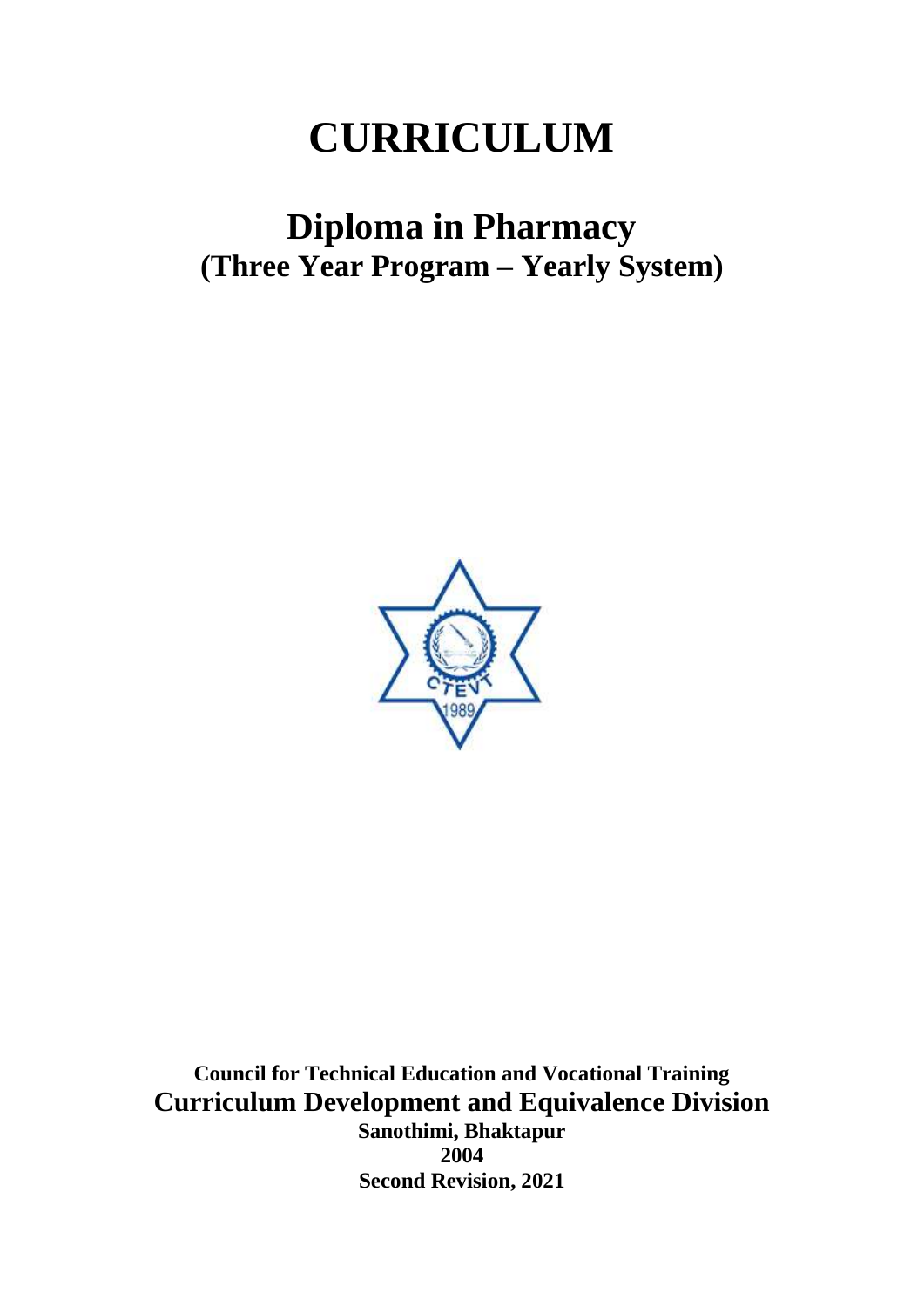# **Table of Contents**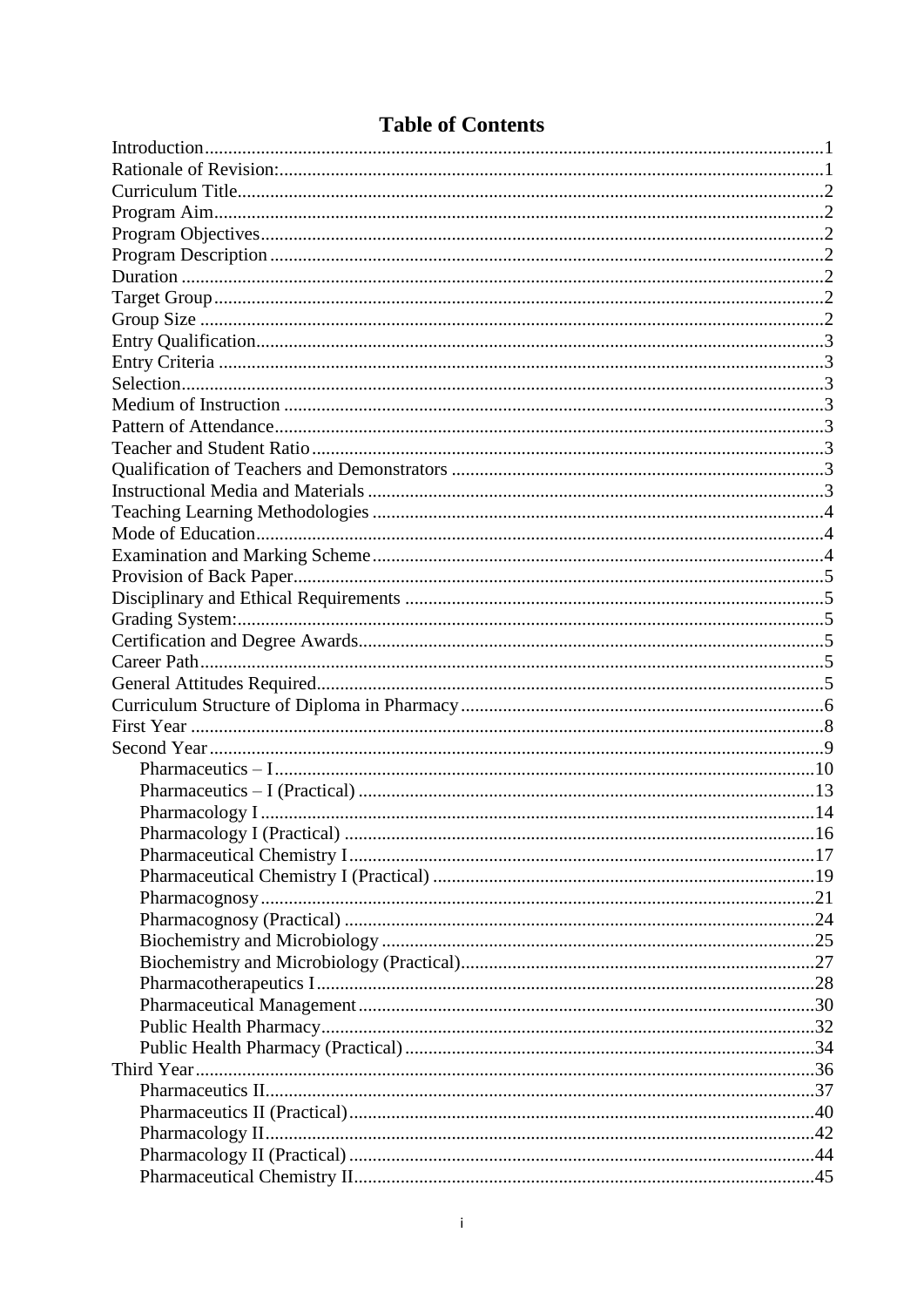| Pharmaceutical Jurisprudence and Community Pharmacy Practice (Practical) 54 |  |
|-----------------------------------------------------------------------------|--|
|                                                                             |  |
|                                                                             |  |
|                                                                             |  |
|                                                                             |  |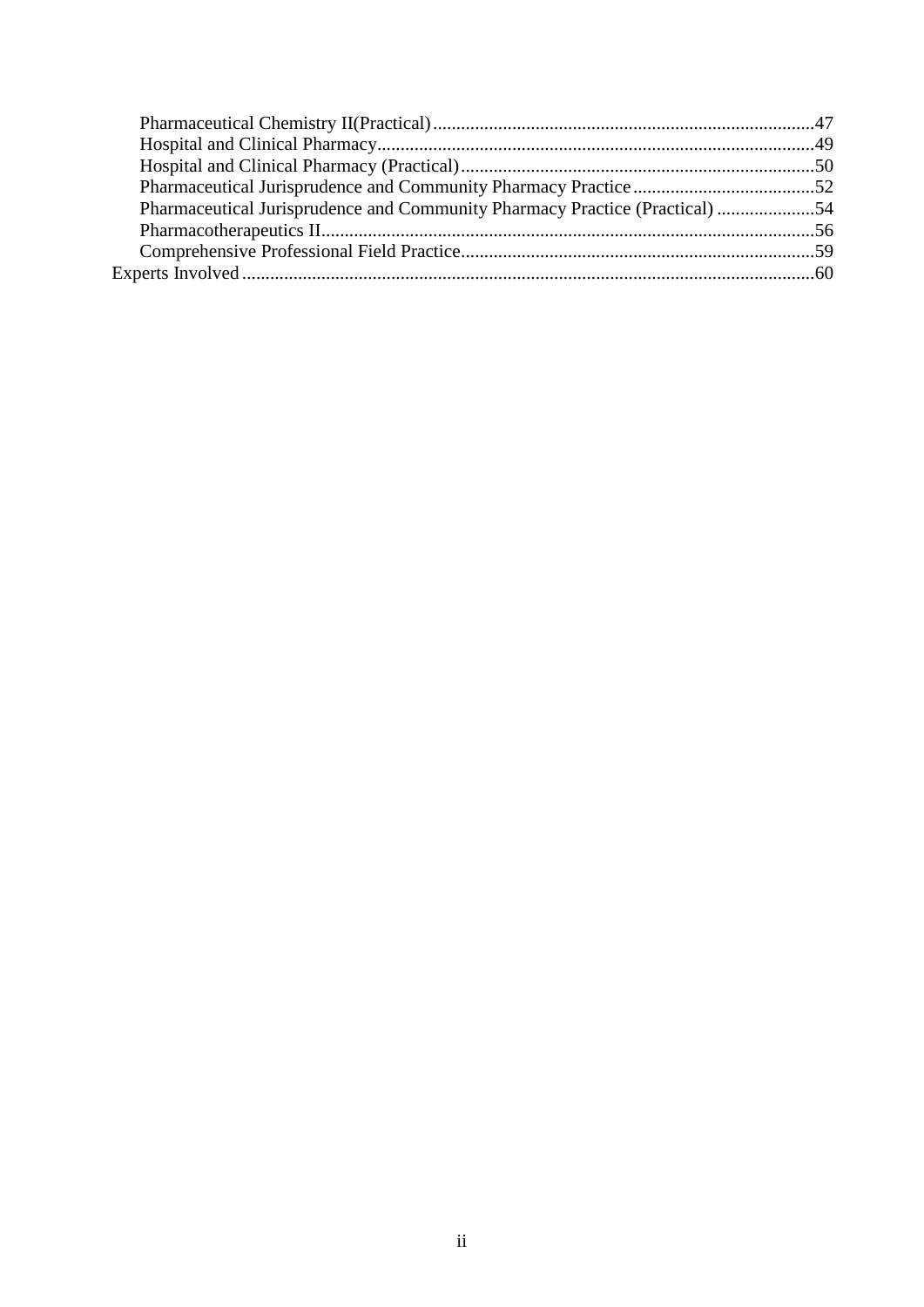### <span id="page-3-0"></span>**Introduction**

The Government of Nepal has called for the provision of basic health service to all people by establishing and expanding a network of health services in all over Nepal. In this regard, the Council for Technical Education and Vocational Training (CTEVT) has been contributing nation through preparing different types of middle level health professionals.

The council for Technical Education and Vocational Training (CTEVT) has been developing and implementing different types of health science related diploma (certificate) level curricular programs. This Diploma in Pharmacy curricular program is designed to produce middle level pharmacy professionals. Furthermore, after certification such graduates would provide accessible quality health services to patients and clients through hospital and community settings and would involve in production and preparation of quality medicines in pharmaceutical industries in the Nepal and aboard. Specifically, the health professionals provide patients medical advice based on their symptoms, and they provide patients with the information that they need to take medications safely. Pharmacists also may assess the quality of medicines, advice physicians on storing and prescribing medications, supervise the preparation of prescriptions, and maintain legal compliance.

The scope of pharmacy practice includes more traditional roles such as [compounding](https://en.wikipedia.org/wiki/Compounding) and dispensing of medications. It includes more modern services related to [health care,](https://en.wikipedia.org/wiki/Health_care) including clinical services, reviewing medications for safety and efficacy, and providing [drug](https://en.wikipedia.org/wiki/Drug) information.

Pharmacy is the clinical [health science](https://en.wikipedia.org/wiki/Health_science) that links [medical science](https://en.wikipedia.org/wiki/Medicine) with [chemistry](https://en.wikipedia.org/wiki/Chemistry) and it is charged with the discovery, production, disposal, safe and effective use, and control of [medications](https://en.wikipedia.org/wiki/Medication) and [drugs.](https://en.wikipedia.org/wiki/Drug) The practice of pharmacy requires excellent knowledge of drugs, their [mechanism of action,](https://en.wikipedia.org/wiki/Mechanism_of_action) [side effects,](https://en.wikipedia.org/wiki/Side_effects) interactions, [mobility](https://en.wikipedia.org/wiki/Pharmacokinetics) and [toxicity.](https://en.wikipedia.org/wiki/Toxicity) At the same time, it requires knowledge of treatment and understanding of the [pathological](https://en.wikipedia.org/wiki/Pathology) process.

Government of Nepal ensures access to health services for all in an effective manner by providing accessible and quality service to patients and clients through the operation of its own pharmacy service by hospitals through human resource qualified in the subject of pharmacy (Hospital Pharmacy Service Guideline, 2072)

In this context, the council for Technical Education and Vocational training has been offering this Diploma in Pharmacy curricular program

#### <span id="page-3-1"></span>**Rationale of Revision:**

Diploma in Pharmacy curriculum was developed in 2005. This is the second revision after the implementation of its development. The rationales behind its revision are as follows:

- It crossed the 5 years maturity period of its implementation after its first revision in 2014 and similarly the implementing agencies/college have requested to revise this curriculum based on their teaching experiences.
- The year-wise re-adjustments of the existing subjects are felt necessary.
- It is needed to revisit its weightage in both theory and practical marks contents to make it more practical oriented.
- The clinical practice in  $3<sup>rd</sup>$  year seems less then requirement of Pharmacy council and needs to be specified.
- The technologies invented in this field seem necessary to incorporated.

Furthermore, technicians are projected to grow faster than the average for all occupations. Jobs for Diploma in pharmacy are projected to increase at a faster-than-average rate. To cope with the national and international demands, the knowledge and skills of this curricular program should be updated to make the skills relevant and pertinent to the related pharmaceutical industries.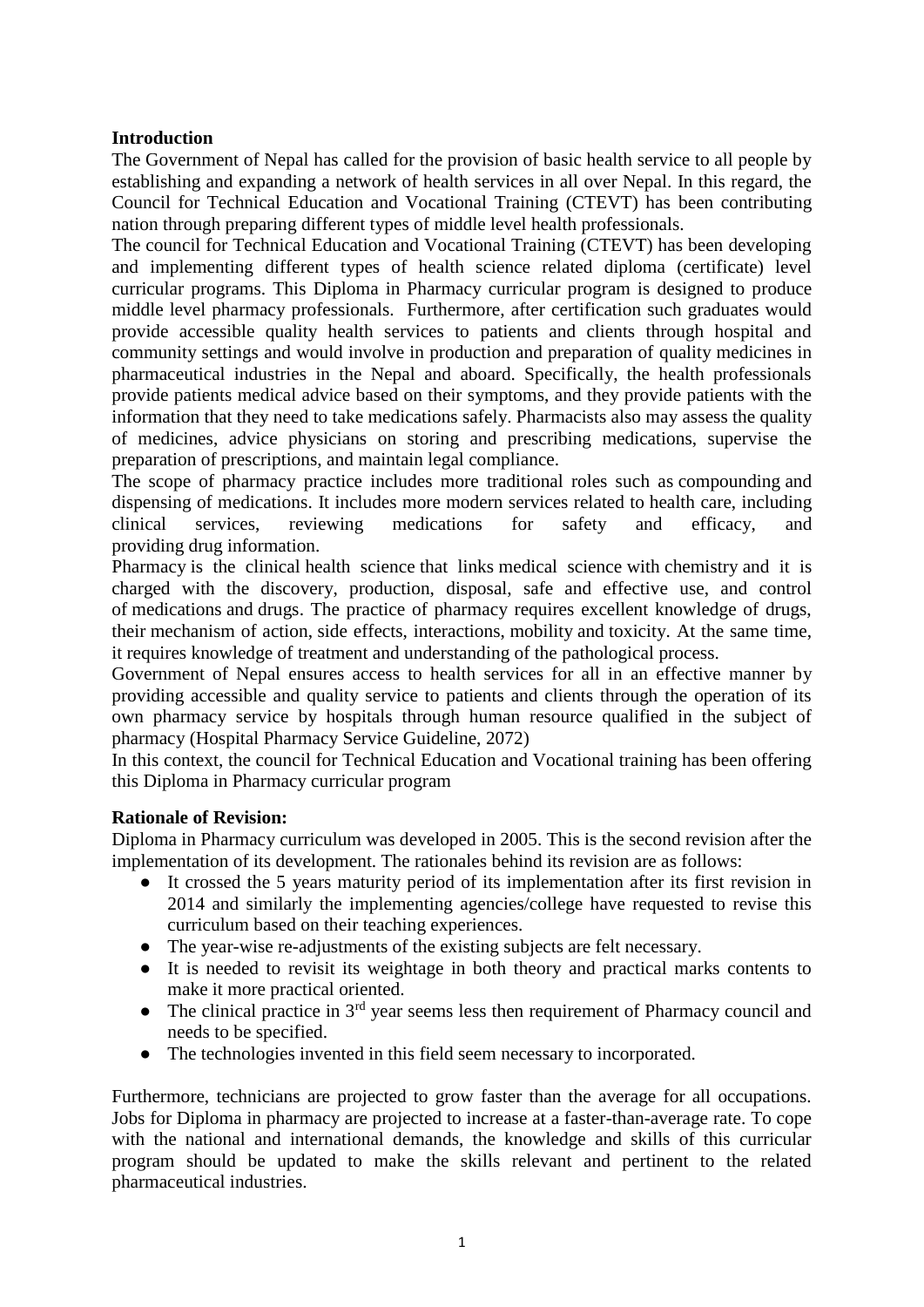#### <span id="page-4-0"></span>**Curriculum Title**

The tittle of this curricular program is Diploma in Pharmacy.

#### <span id="page-4-1"></span>**Program Aim**

The program is to prepare middle level skilled health professionals having equipped with knowledge, skills and attitudes of Pharmacy discipline with the perspectives to provide accessible and quality service to patients and clients through the operation of own pharmacy service as well to supervise the production and preparation of medicines and assessments of quality of medicines.

#### <span id="page-4-2"></span>**Program Objectives**

The program has following objectives to:

- 1. Advise patients about medicines, including how to take them, what reactions may occur and answering patients' questions;
- 2. Apply standards, guidelines, best practices, and established processes related to safe and effective medication use;
- 3. Provide effective medication services in hospitals as well as in the community settings;
- 4. Read/interpret prescription and ensuring that the medicines prescribed to patients are suitable;
- 5. Demonstrate leadership in managing quality supply of pharmaceuticals and to promote rational use of medicine within the healthcare facilities and in the community pharmacies;
- 6. Engage in production and preparation of medicines and assessments of quality of medicines before they are supplied to patients from pharmaceutical manufacturer; and
- 7. Develop the positive attitudes towards the professional career with greater initiative and self-confidence.

#### <span id="page-4-3"></span>**Program Description**

This course is based on the job required to perform by a pharmacy assistant at different levels of public and private health institutions in Nepal. The **Diploma in pharmacy** program extends over three years. This curricular program extends over three years. The first year focuses on core and academic courses. The pharmacy related disciplinary courses are offered in second year. Similarly, the third comprises of some disciplinary courses along with application of learned skills and knowledge. Additionally, within the comprehensive clinical and community field practices-based workplace learning program is offered in third year. Additionally, within the comprehensive clinical and community field practices-based workplace learning program is offered in third year.

#### <span id="page-4-4"></span>**Duration**

The total duration of this curricular program is three years. The program is based on yearly system. Moreover, one academic year consists of 35 academic weeks/210 working days and one academic week consists of 40 hours excluding examinations period.

#### <span id="page-4-5"></span>**Target Group**

The target group for this program will be all interested individuals who passed School Education Examinations (SEE) with minimum of GPA 2.0 and C grade in Compulsory English, Mathematics and Science or School Leaving Certificate (SLC) with English, Science, and Mathematics or equivalent.

#### <span id="page-4-6"></span>**Group Size**

The group size will be maximum of 40 (forty) in a batch.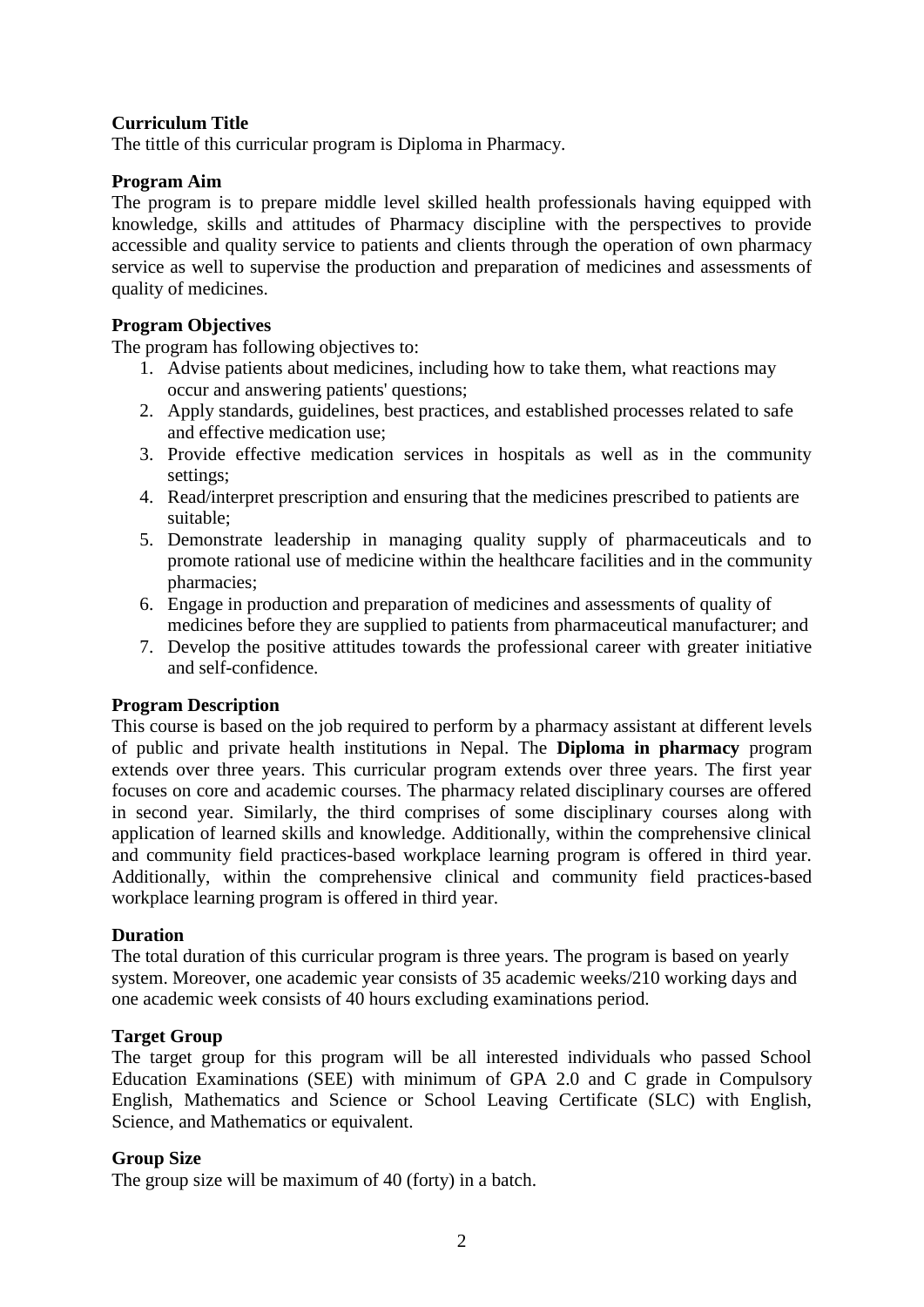# <span id="page-5-0"></span>**Entry Qualification**

Entry qualification of the applicants for Pharmacy curricular program should be SEE or SLC pass. S/he should obtain minimum of GPA 2.0 and C grade in Compulsory English, Mathematics and Science or as per provisions mentioned in the admission guidelines of Office of the Controller of Examinations, CTEVT.

#### <span id="page-5-1"></span>**Entry Criteria**

- Should submit SEE/SLC pass certificates
- Should submit citizenship or birth registration certificate
- Should pass entrance examinations as administered by CTEVT

#### <span id="page-5-2"></span>**Selection**

Applicants fulfilling the entry qualification and entry criteria will be selected for admission on the basis of merit list.

#### <span id="page-5-3"></span>**Medium of Instruction**

The medium of instruction will be in English or Nepali.

#### <span id="page-5-4"></span>**Pattern of Attendance**

Minimum of 90% attendance in each subject is required to appear in the respective final examination.

#### <span id="page-5-5"></span>**Teacher and Student Ratio**

The ratio between teachers and students must be:

- Overall ratio of teacher and student must be 1:10 (at the institution level)
	- 1:40 for theory and tutorial classes
	- 1:10 for practical classes

### <span id="page-5-6"></span>**Qualification of Teachers and Demonstrators**

- The program coordinator should be a master's degree holder in the related subject area.
- The disciplinary subject related teachers and demonstrators should be a bachelor's degree holder in the related subject area.
- The foundational subjects (core and academic courses) related teacher should be master degree holder in the related subject area.

### <span id="page-5-7"></span>**Instructional Media and Materials**

The following instructional media and materials are suggested for the effective instruction and demonstration.

- *Printed Media Materials* (Assignment sheets, Hand-outs, Information sheets, Individual training packets, Procedure sheets, Performance Check lists, Textbooks etc.).
- *Non-projected Media Materials* (Display, Model, Flip chart, Poster, Writing board etc.).
- *Projected Media Materials* (Opaque projections, Overhead transparencies, Slides etc.).
- *Audio-Visual Materials* (Audiotapes, Films, Slide-tape programs, Videodiscs, Videotapes etc.).
- *Computer-Based Instructional Materials* (Computer-based training, Interactive video etc.)
- **Web-Based Instructional Materials** (Online learning)
- **Radio/Television/Telephone**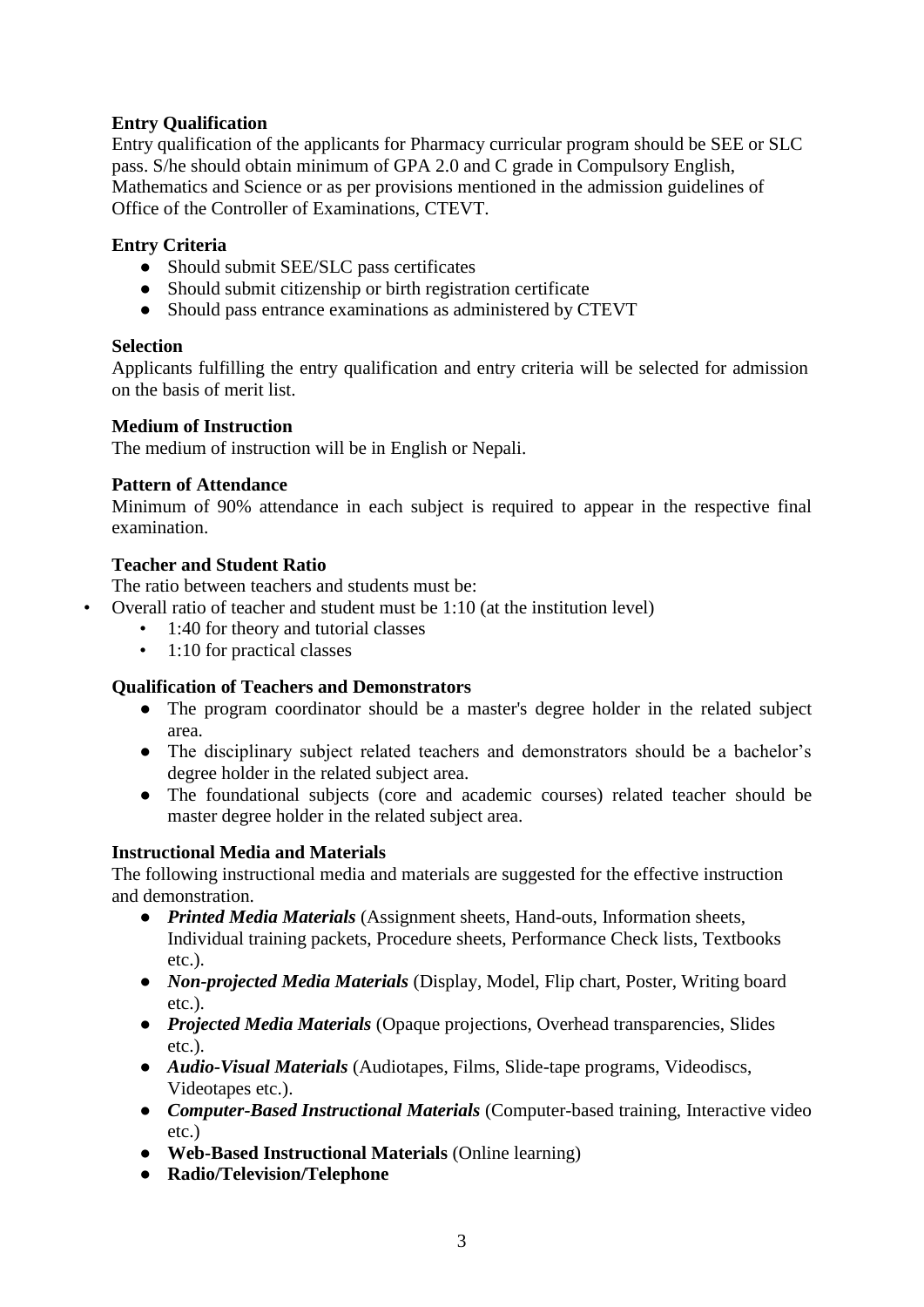# ● **Education-focused social media platform**

### <span id="page-6-0"></span>**Teaching Learning Methodologies**

The methods of teachings for this curricular program will be a combination of several approaches such as; Illustrated Lecture, Panel Discussion, Demonstration, Simulation, Group work, Guided practice, Practical experiences, Fieldwork, Community practice, Pharmacy practice, Industry practice, Report writing, Term paper presentation, Case analysis, Tutoring/coaching, Role-playing, Assignment, Heuristic, Project work and other Independent learning.

**Theory:** Illustrated lecture Discussion, Seminar, Interaction, Assignment, and Group work.

Practical: Demonstration, Observation, Guided practice, Self-practice, Project work; and Pharmaceutical industry, Hospital and Community pharmacy practices under supervision.

#### <span id="page-6-1"></span>**Mode of Education**

There will be inductive, deductive and learner-centered approaches of education.

#### <span id="page-6-2"></span>**Examination and Marking Scheme**

#### **a. Internal assessment**

- There will be a transparent/fair evaluation system for each subject in both theory and practical exposure.
- Each subject will have internal assessment at regular intervals and students will get the feedback about it.
- Weightage of theory and practical marks are mentioned in curriculum structure.
- Continuous assessment format will be developed and applied by the evaluators for evaluating student's performance in the subjects related to the practical experience.

### **b. Final examination**

- Weightage of theory and practical marks are mentioned in structure.
- Students must pass in all subjects both in theory and practical for certification. If a student becomes unable to succeed in any subject s/he will appear in the reexamination administered by CTEVT.
- Students will be allowed to appear in the final examination only after completing the internal assessment requirements.

#### **c. Requirement for final practical examination**

- Professional of relevant subject instructor must evaluate final practical examinations.
- One evaluator in one setting can evaluate not more than 20 students.
- Practical examination should be administered in actual situation on relevant subject with the provision of at least one internal evaluator from the concerned constituent or affiliated institute led by external evaluator nominated by CTEVT.
- Provision of re-examination will be as per CTEVT policy.

### **d. Final practicum evaluation will be based on:**

- Institutional practicum attendance 10%
- Logbook/Practicum book update 10%
- Spot performance (assigned task/practicum performance/identification/arrangement preparation/measurement) - 40%
- Viva voce:
	- Internal examiner 20%
	- External examiner 20%

#### **e. Pass marks:**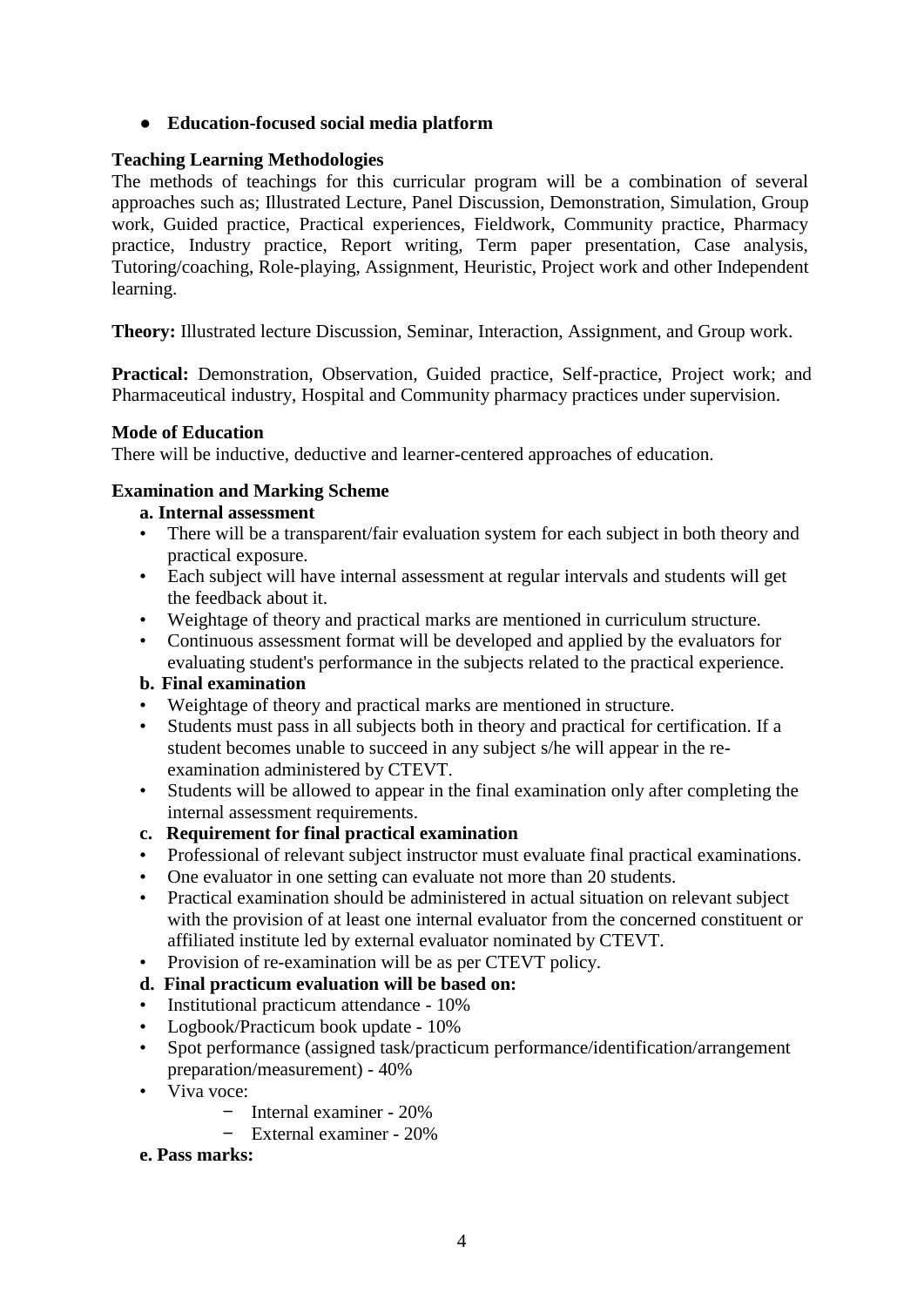The students must secure minimum 40% marks in theory and 50% marks in practical. Moreover, the students must secure minimum pass marks in the internal assessment and in the yearly final examination of each subject to pass the subject.

#### <span id="page-7-0"></span>**Provision of Back Paper**

There will be the provision of back paper but a student must pass all the subjects of all year within six years from the enrollment date; however, there should be provision of chance exam for final year students as per CTEVT rules.

#### <span id="page-7-1"></span>**Disciplinary and Ethical Requirements**

- Intoxication, insubordination or rudeness to peers will result in immediate suspension followed by the review of the disciplinary review committee of the institute.
- Dishonesty in academic or practical activities will result in immediate suspension followed by administrative review, with possible expulsion.
- Illicit drug use, bearing arms in institute, threats or assaults to peers, faculty or staff will result in immediate suspension, followed by administrative review with possible expulsion.

#### <span id="page-7-2"></span>**Grading System:**

The following grading system will be adopted:

- Distinction: 80% and above
- First division: 65% to below 80%
- Second division: 50 % to below 65%
- Pass division: Pass marks to Below 50%

#### <span id="page-7-3"></span>**Certification and Degree Awards**

- Students who have passed all the components of all subjects of all 3 years are considered to have successfully completed the course.
- Students who have successfully completed the curricular program will be awarded with a degree of **"Diploma in Pharmacy."**

#### <span id="page-7-4"></span>**Career Path**

The graduates will be eligible for the position equivalent to Non-gazette 1st class/Level 5 (technical) as prescribed by the Public Service Commission of Nepal and other related agencies. The graduate will be eligible for registration with the related Council in the grade as provisioned in the related Council Act (if any).

#### <span id="page-7-5"></span>**General Attitudes Required**

A student should demonstrate following general attitudes for effective and active learning.

Acceptance, Affectionate, Ambitious, Aspiring, Candid, Caring, Change, Cheerful, Considerate, Cooperative, Courageous, Decisive, Determined, Devoted, Embraces, Endurance, Enthusiastic, Expansive, Faith, Flexible, Gloomy, Motivated, Perseverance, Thoughtful, Forgiving, Freedom, Friendly, Focused, Frugal, Generous, Goodwill, Grateful, Hardworking, Honest, Humble, Interested, Involved, Not jealous, Kind, Mature, Open minded, Tolerant, Optimistic, Positive, Practical, Punctual, Realistic, Reliable, Distant, Responsibility, Responsive, Responsible, Self-confident, Self-directed, Self-disciplined, Selfesteem, Self-giving, Self-reliant, Selfless, Sensitive, Serious, Sincere, Social independence, Sympathetic, Accepts others points of view, Thoughtful towards others, Trusting, Unpretentiousness, Unselfish, Willingness and Work-oriented.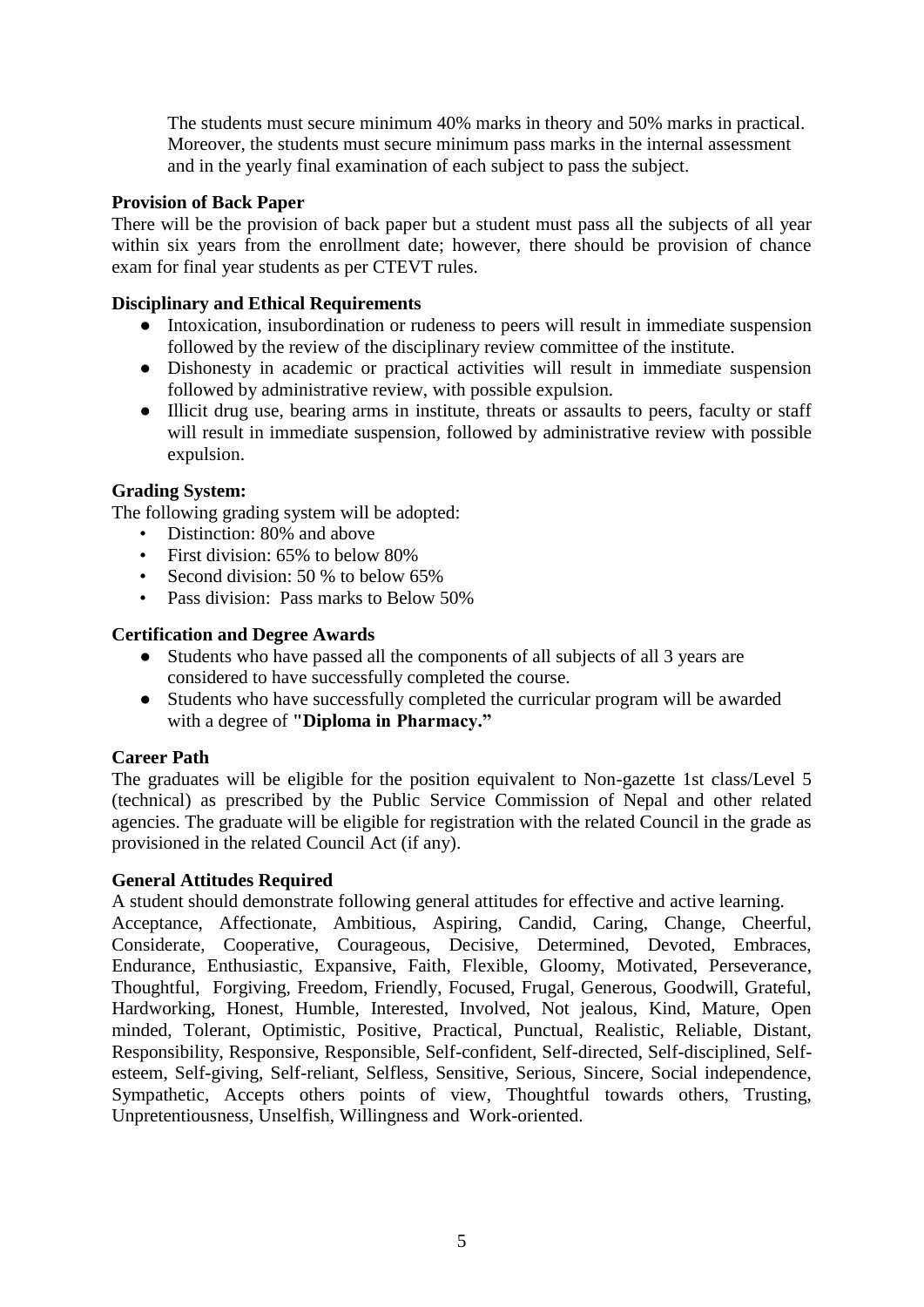# **Curriculum Structure of Diploma in Pharmacy**

# **First Year**

|                |                                    | <b>Teaching Scheme</b> |    |                |     |                        |                        | <b>Examination Scheme</b> |               |                       |                          | <b>Remarks</b>           |                          |              |             |
|----------------|------------------------------------|------------------------|----|----------------|-----|------------------------|------------------------|---------------------------|---------------|-----------------------|--------------------------|--------------------------|--------------------------|--------------|-------------|
|                |                                    |                        |    | Mode           |     |                        |                        |                           | <b>Theory</b> |                       |                          | <b>Practical</b>         |                          | <b>Total</b> |             |
| <b>S.N.</b>    | <b>Subject</b>                     |                        |    |                |     | Weekly<br><b>Hours</b> | Credit<br><b>Hours</b> | Assmt.                    | Final         |                       | Assmt.                   | Final                    |                          | <b>Marks</b> |             |
|                |                                    | ப                      | T  | $\mathbf P$    | Lab |                        |                        | <b>Marks</b>              | <b>Marks</b>  | <b>Time</b><br>(Hrs.) | <b>Marks</b>             | <b>Marks</b>             | <b>Time</b><br>(Hrs.)    |              |             |
|                | English                            | $\mathfrak{Z}$         |    | $\Omega$       |     | 3                      | 3                      | 20                        | 80            | 3                     | $\sim$                   | $\overline{\phantom{a}}$ | $\overline{\phantom{a}}$ | 100          | *Continuous |
|                | Nepali                             | $\mathfrak{Z}$         |    | $\Omega$       |     | 3                      | $\sim$<br>$\Delta$     | 20                        | 80            | 3                     | $\overline{\phantom{a}}$ | $\overline{\phantom{a}}$ | $\overline{\phantom{a}}$ | 100          | assessment  |
| 3              | <b>Social Studies</b>              | $\overline{2}$         |    | $\Omega$       |     | $\overline{c}$         | $\mathfrak{D}$         | 10                        | 40            | 1.5                   | $\overline{\phantom{a}}$ | $\overline{\phantom{a}}$ | $\overline{\phantom{a}}$ | 50           |             |
| 4              | Anatomy &<br>Physiology            | $\overline{4}$         |    |                |     | 5                      |                        | 20                        | 60            | 3                     | 10                       | 10                       | 3                        | 100          |             |
| 5              | Physics                            | $\overline{4}$         |    | $\overline{2}$ |     | 6                      | 5                      | 20                        | 60            | 3                     | 10                       | 10                       | 3                        | 100          |             |
| 6              | Chemistry                          | $\overline{4}$         |    | $\overline{2}$ |     | 6                      | 5                      | 20                        | 60            | 3                     | 10                       | 10                       | 3                        | 100          |             |
| $\overline{ }$ | Zoology                            | $\mathfrak{Z}$         |    | $\overline{2}$ |     | 5                      | 4                      | 20                        | 60            | 3                     | 10                       | 10                       | 3                        | 100          |             |
| 8              | <b>Botany</b>                      | 3                      |    | $\overline{2}$ |     | 5                      | 4                      | 20                        | 60            | 3                     | 10                       | 10                       | 3                        | 100          |             |
| 9              | Mathematics &<br><b>Statistics</b> | $\overline{4}$         |    |                |     | 5                      |                        | 20                        | 60            | 3                     | 10                       | 10                       | 3                        | 100          |             |
|                | <b>Total</b>                       | 30                     | 10 |                |     | 40                     | 36                     | 170                       | 560           |                       | 60                       | 60                       |                          | 850          |             |

#### <span id="page-8-0"></span>**Second Year**

|      |                                  | <b>Teaching Scheme</b> |      |                          |     |                |               |                        |               |                             | <b>Examination Scheme</b> |                          |               |                              | <b>Remarks</b> |
|------|----------------------------------|------------------------|------|--------------------------|-----|----------------|---------------|------------------------|---------------|-----------------------------|---------------------------|--------------------------|---------------|------------------------------|----------------|
|      |                                  |                        | Mode |                          |     |                |               |                        | <b>Theory</b> |                             | <b>Practical</b>          |                          |               |                              |                |
| S.N. | <b>Subject</b>                   |                        |      |                          |     | Weekly         | <b>Credit</b> |                        |               | Final                       | Assmt                     | Final                    |               | <b>Total</b><br><b>Marks</b> |                |
|      |                                  | ப                      | m    | ${\bf P}$                | Lab | <b>Hours</b>   | <b>Hours</b>  | Assmt.<br><b>Marks</b> | <b>Marks</b>  | Time<br>(Hrs.)              | <b>Marks</b>              | <b>Marks</b>             | Time<br>(Hrs. |                              |                |
|      | Pharmaceutics-I                  | 4                      |      | $\overline{2}$           |     | 6              |               | 20                     | 80            | 3                           | 20                        | 30                       |               | 150                          | *Continuous    |
| 2    | Pharmacology I                   | 4                      |      | 2                        |     | 6              |               | 20                     | 80            | $\sim$                      | 20                        | 30                       |               | 150                          | assessment     |
| 3    | Pharmaceutical Chemistry I       | 4                      |      | $\overline{2}$           |     | 6              | ∍             | 20                     | 80            | $\sim$<br>$\mathbf{\hat{}}$ | 20                        | 30                       |               | 150                          |                |
|      | Pharmacognosy                    | 3                      |      | 2                        |     |                |               | 20                     | 80            | $\sim$                      | 20                        | 30                       |               | 150                          |                |
|      | Biochemistry & Microbiology      | 3                      |      | $\overline{2}$           |     |                | 4             | 20                     | 80            | $\sim$                      | 20                        | 30                       |               | 150                          |                |
| 6    | Pharmacotherapeutics I           | $\overline{4}$         |      | $\overline{\phantom{0}}$ |     | $\overline{4}$ | 4             | 20                     | 80            | $\sim$                      | -                         | -                        |               | 100                          |                |
|      | <b>Pharmaceutical Management</b> | $\overline{2}$         |      | $\sim$                   |     | 2              | 2             | 10                     | 40            | 1.5                         | -                         | $\overline{\phantom{a}}$ |               | 50                           |                |
| 8    | <b>Public Health Pharmacy</b>    | 4                      |      | ി                        |     | 6              |               | 20                     | 80            | $\mathcal{R}$               | 20                        | 30                       |               | 150                          |                |
|      | <b>Total</b>                     | 28                     |      | 12                       |     | 40             | 34            | 150                    | 560           |                             | 125                       | 150                      |               | 1050                         |                |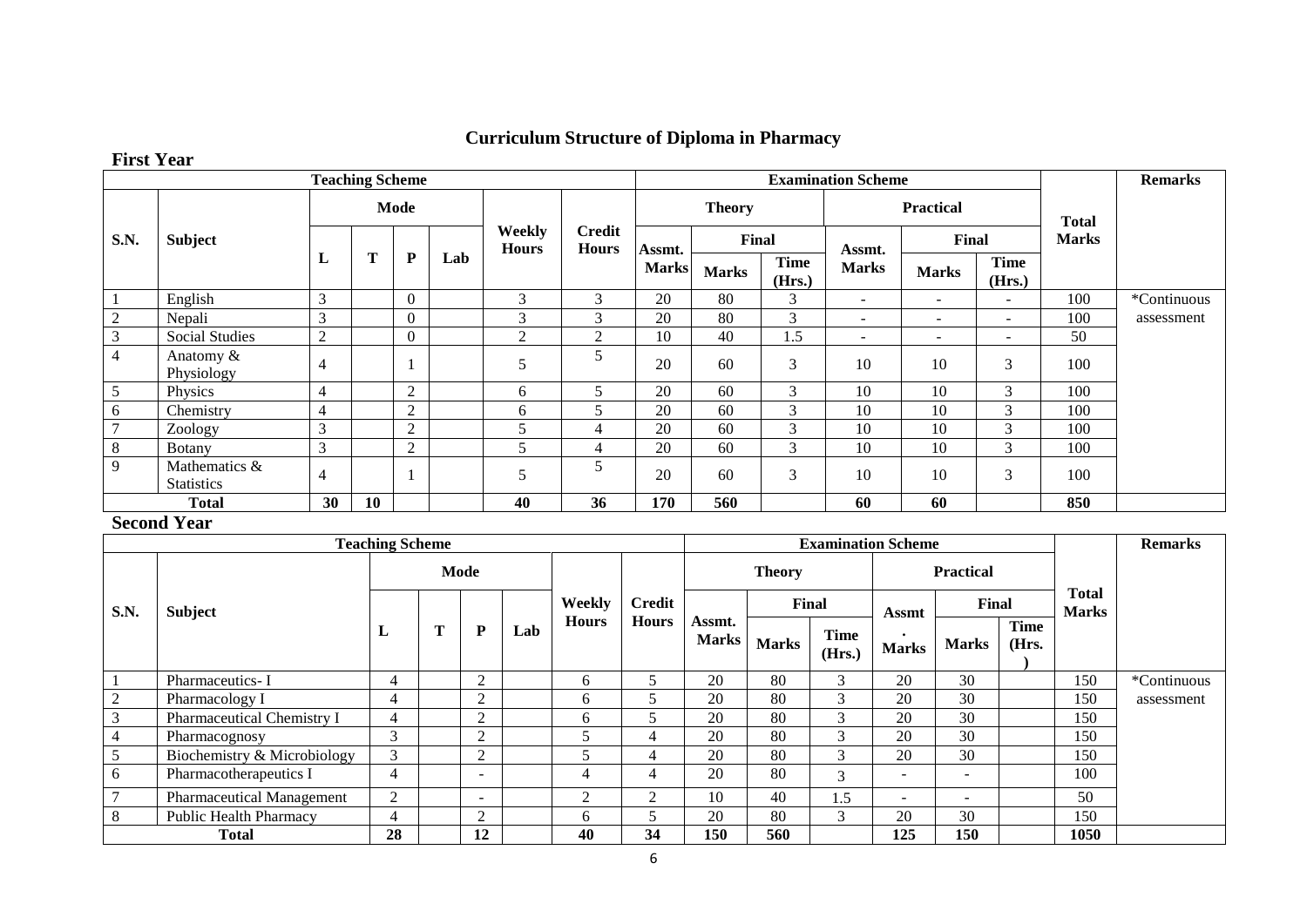# **Third Year (For Credit Hours System)**

|             | <b>Teaching Scheme</b>                                             |                |   |                          |     |              |               | <b>Examination Scheme</b> |               |                       |              | <b>Remarks</b>   |                      |                       |             |
|-------------|--------------------------------------------------------------------|----------------|---|--------------------------|-----|--------------|---------------|---------------------------|---------------|-----------------------|--------------|------------------|----------------------|-----------------------|-------------|
|             |                                                                    |                |   | Mode                     |     |              |               |                           | <b>Theory</b> |                       |              | <b>Practical</b> |                      |                       |             |
| <b>S.N.</b> | <b>Subject</b>                                                     |                |   |                          |     | Weekly       | <b>Credit</b> |                           |               | Final                 | Assmt        | Final            |                      | Total<br><b>Marks</b> |             |
|             |                                                                    | ப              | Т | P                        | Lab | <b>Hours</b> | <b>Hours</b>  | Assmt.<br><b>Marks</b>    | <b>Marks</b>  | <b>Time</b><br>(Hrs.) | <b>Marks</b> | <b>Marks</b>     | <b>Time</b><br>(Hrs. |                       |             |
|             | Pharmaceutics II                                                   | 4              |   | $\overline{2}$           |     | 6            | 5             | 20                        | 80            | 3                     | 20           | 30               |                      | 150                   | *Continuous |
|             | Pharmacology II                                                    | 4              |   | $\overline{2}$           |     | 6            | 5.            | 20                        | 80            | 3                     | 20           | 30               |                      | 150                   | assessment  |
| 3           | Pharmaceutical Chemistry II                                        | 4              |   | $\overline{2}$           |     | 6            | 5.            | 20                        | 80            | $\mathcal{R}$         | 20           | 30               |                      | 150                   |             |
|             | Hospital & Clinical Pharmacy                                       | 3              |   | $\mathcal{L}$            |     | 5            | 4             | 20                        | 80            | 3                     | 20           | 30               |                      | 150                   |             |
| 5           | Pharmaceutical Jurisprudence<br>and Community Pharmacy<br>Practice | $\overline{4}$ |   | $\overline{2}$           |     | 6            | 5             | 20                        | 80            | 3                     | 20           | 30               |                      | 150                   |             |
| 6           | Pharmacotherapeutics II                                            | 4              |   | $\overline{\phantom{a}}$ |     | 4            | 4             | 20                        | 80            | 3                     |              |                  |                      | 100                   |             |
|             | Comprehensive Field Practice                                       |                |   |                          |     |              | 8             |                           |               |                       |              |                  |                      | 200                   |             |
|             | <b>Total</b>                                                       | 23             |   | 10                       |     | 33           | 36            | 120                       | 480           |                       | 110          | 90               |                      | 1050                  |             |

# **Third Year (For In House and Field Practice Implementation)**

| <b>Comprehensive Field Practice/Workplace</b> | <b>Duration</b> | <b>Internal Supervision</b> | <b>Internal Exam</b> | <b>Final Exam</b> |              |            |
|-----------------------------------------------|-----------------|-----------------------------|----------------------|-------------------|--------------|------------|
| Learning                                      |                 |                             |                      |                   | <b>Total</b> |            |
| $(8$ Weeks@40 Hrs./Week)                      |                 |                             |                      |                   |              |            |
| <b>Hospital Pharmacy Practice</b>             | 4 weeks         | 50                          | 25                   | 25                | 100          | Continuous |
| Health Facility/ Community Pharmacy           | 4 weeks         | 50                          | 25                   | 25                |              | assessment |
| Practice/Pharmaceutical Industry and          |                 |                             |                      |                   | 100          |            |
| Regulatory body                               |                 |                             |                      |                   |              |            |
| <b>Total B</b>                                | 8 weeks         | 100                         | 50                   | 50                | 200          |            |
| Grand Total $(A+B)$ Marks                     |                 |                             |                      |                   | 1250         |            |

\*Details on the distribution of marks for field practice evaluation are mentioned in the field practice section of the curriculum.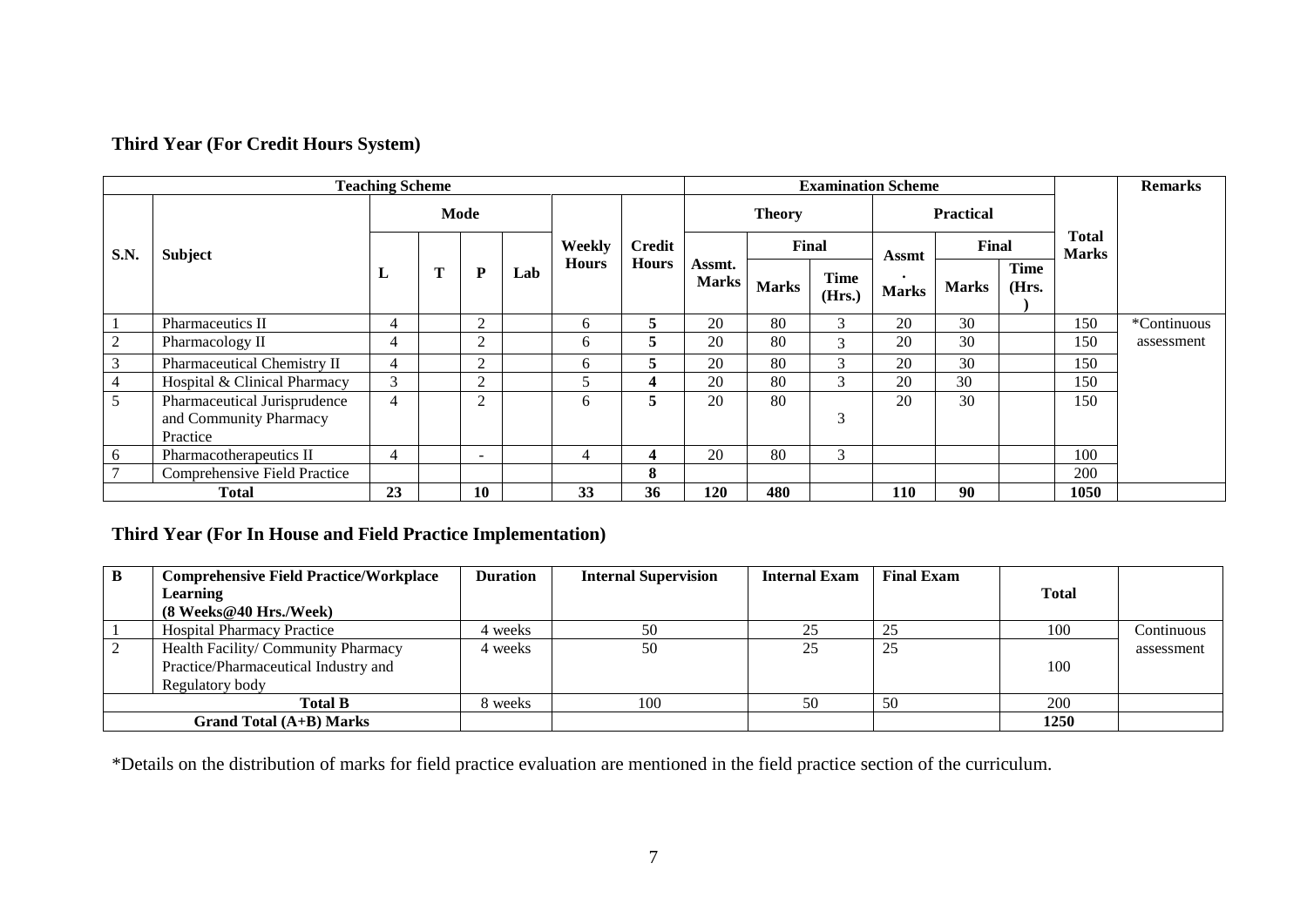#### **First Year Refer to Curriculum Certificate/Diploma Level in Health Sciences**

<span id="page-10-0"></span>(General Medicine, Medical Laboratory Technology, Diagnostic Radiography, Homeopathy, Ayurveda, Amchi Science, Dental Science, Ophthalmic Science, Pharmacy, Physiotherapy, Acupuncture, Acupressure & Moxibustion, Yog and Naturopathy, Ayurveda Pharmacy and Dental Laboratory Technology) **First year all, 2016**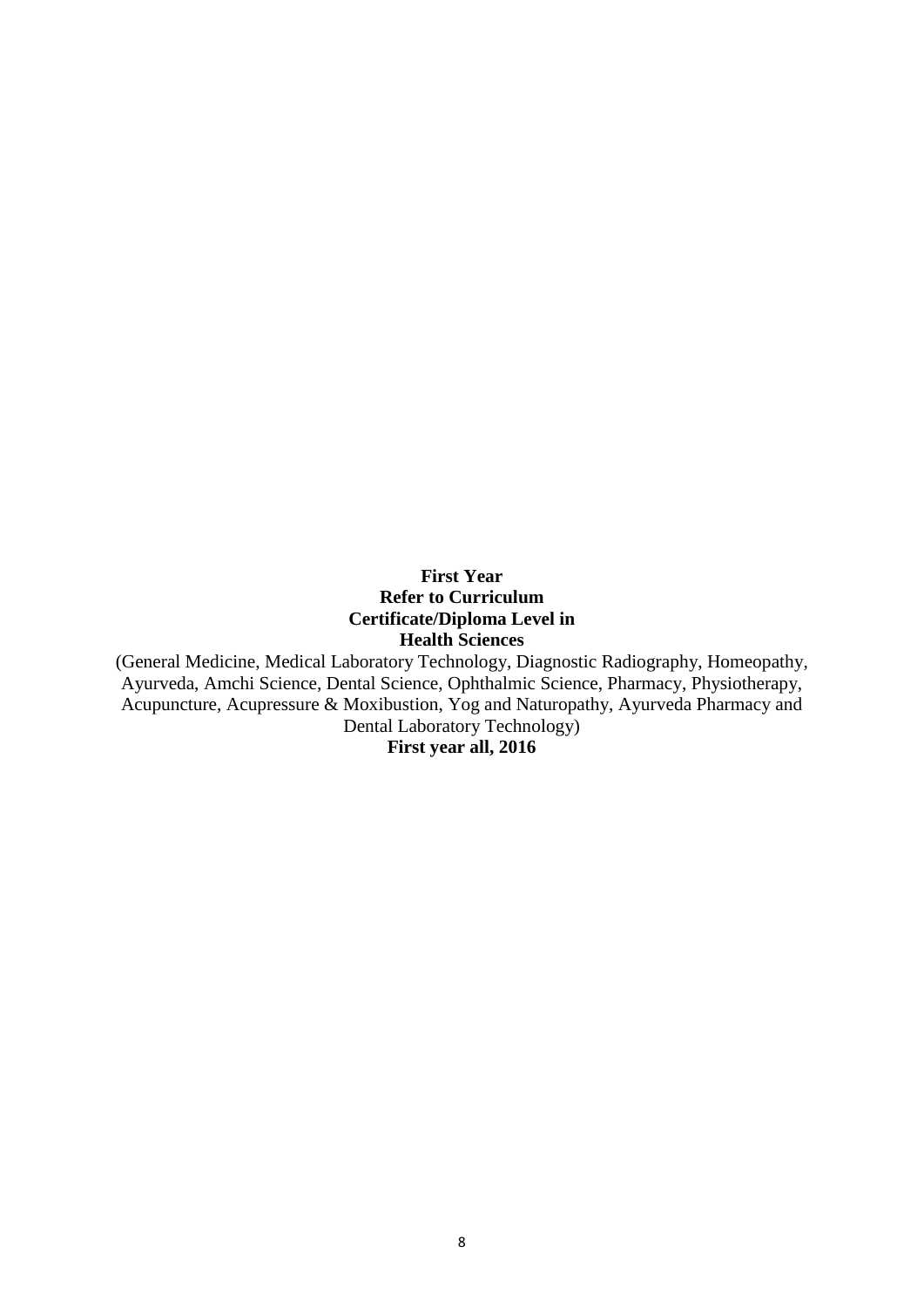<span id="page-11-0"></span>**Second Year**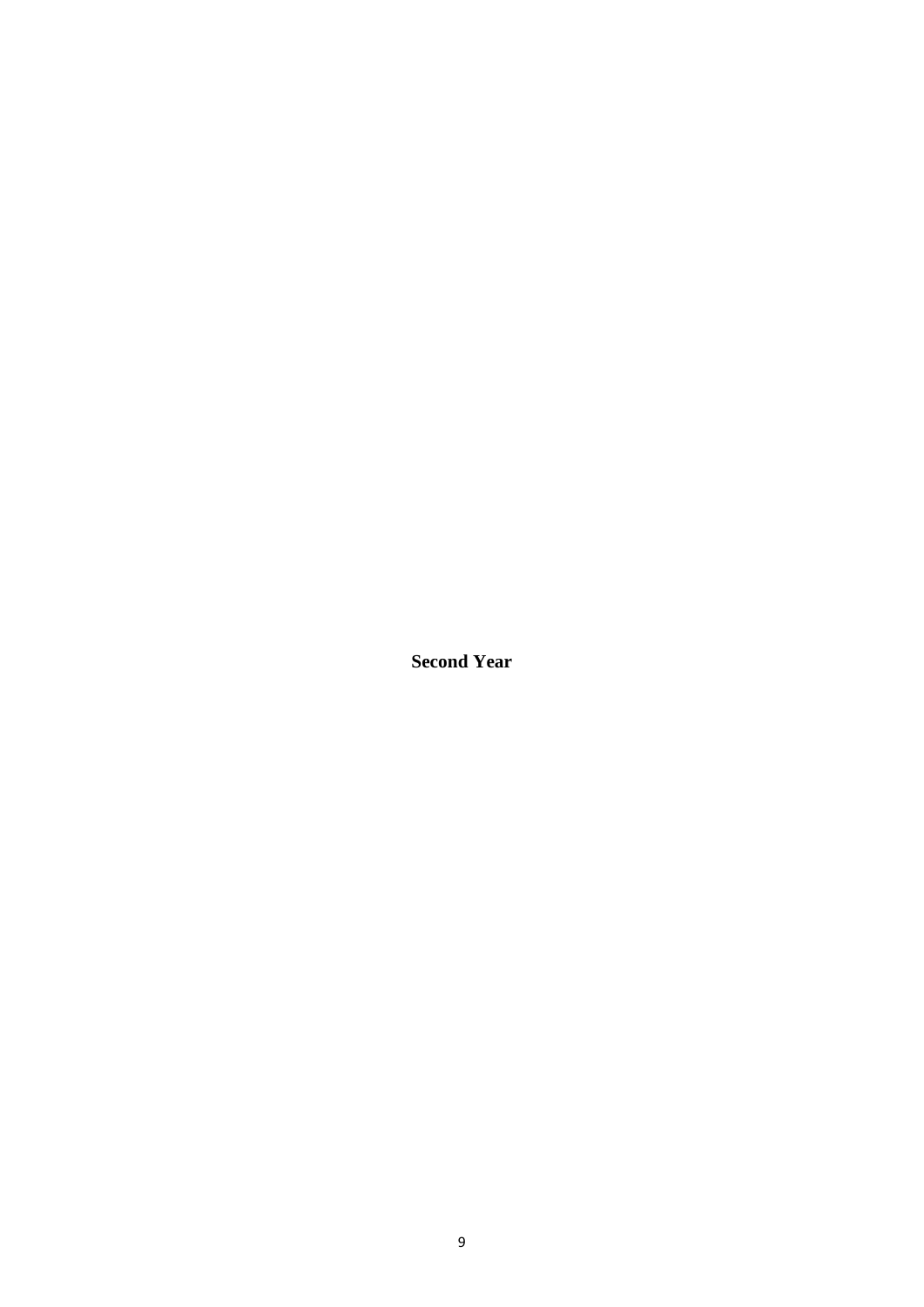### **Pharmaceutics – I**

#### **Total Hours: 6 Hrs./weeks Theory Hours: 4 Hrs./weeks Practical Hours: 2 Hrs./weeks**

#### <span id="page-12-0"></span>**Course Description**

This course is designed to equip the students with knowledge and skills on the pharmaceutical development, pharmaceutical calculations, pharmaceutical process, and principles of pharmaceutics and basics of biopharmaceutics. It deals with various unit operations used in Pharmaceutical industries and factors affecting bioavailability.

#### **Course Objectives**

After completion of this course, students will be able to:

- Classify different pharmaceutical dosage forms and orient with new drug delivery systems.
- Describe the contents of different pharmacopoeias.
- Define metrology, do conversion from one system to another and solve the problems related to percentage and ratio strength and dilution and concentration.
- Define comminution and describe comminution principles with example of each.
- Describe different grades of powder.
- Describe the pharmaceutical application of size separation and mixing and working of their respective equipment.
- Select filters and describe the different filtration equipment.
- Describe the pharmaceutical application of drying and explain different dryers.
- Describe the physicochemical principles of pharmaceutics and their applications, and
- Prepare simple Pharmaceutical preparations.

#### **Course Contents: Theory**

# **Unit 1: Introduction to pharmaceutical development and dosage forms. [15 Hrs.]**

- a. **Historical background and development of profession of pharmacy**: Describe history of pharmacy profession in Nepal in relation to pharmacy education, industry and organization.
- b. **Dosage forms:** Introduction to dosage forms, definition with example.
	- **Solid dosage forms:** Tablets, Capsules, Powders, Granules, Suppositories, Lozenges
	- **Liquid dosage forms:** Solution, Syrups, Elixirs, Emulsions, Suspensions, Liniments, Injections, Tinctures
	- **Semisolid dosage forms:** Ointments, Creams, Paste, Gels
	- **Gases dosage forms:** Aerosol, Inhalants

#### **Unit 2: Pharmacopoeias and Formularies used in Nepal. [10 Hrs.]**

- a. Define Pharmacopoeias, Formularies (NNF) and Compendia
- b. Contents of Monograph
- c. Introduce to different official Compendia like British Pharmacopoeia, European Pharmacopoeia, International Pharmacopoeia, United States Pharmacopoeia, Indian Pharmacopoeia, Japanese Pharmacopoeia, British Pharmaceutical Codex
- d. List of recognized pharmacopoeia in Nepal.

#### Unit 3: Unit operations *SIS* Hrs.]

Definition, objectives/applications, principles, construction and workings of:

- a. **Milling:** Factors affecting size reduction process**,** Hammer mill, Ball mill, and Colloidal Mill **Exercise 110** Hrs. 110 Hrs. 1
- b. **Size Separation:** Classification powder according to pharmacopoeia, Cyclone separator, Sieves and standards of sieves [6 Hrs.]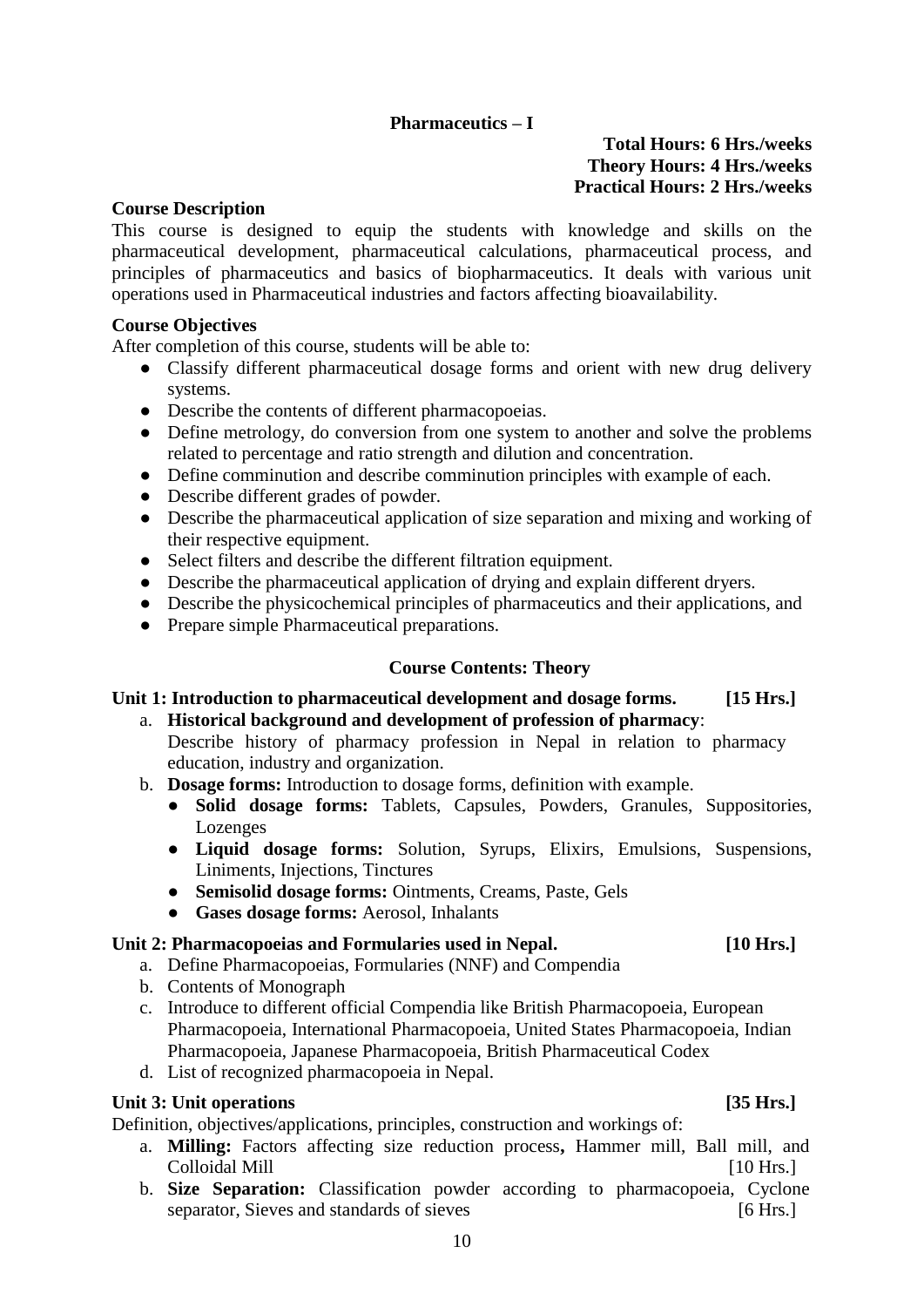- c. **Mixing and Homogenization:** Double cone blender, Triple roller mill and Silverson mixer homogenizer. [6 Hrs.]
- d. **Filtration:** Theory of filtration, factors affecting filtration, membrane filter and sintered glass filter. [6 Hrs.]
- e. **Drying process:** factors affecting drying, Tray dryer, fluidized bed dryer and freeze dryer. [7 Hrs.]

#### **Unit 4: Heat Process** *Process Process PHrs*

- a. Define and differentiate heat and temperature.
- b. Define heat transfer and describe different methods of heat transfer.
- c. Define evaporation and explain its pharmaceutical application.
- d. Describe evaporation pan and evaporating still.
- e. Describe different factors affecting evaporation.

#### Unit 5: Distillation **[8 Hrs.] Distillation:** Discuss basic Principle and applications of simple distillation, steam distillation,

# Azeotropic distillation, vacuum distillation, fractional distillation, & molecular distillation. **Unit 6: Physicochemical Principles of Pharmaceutics [30 Hrs.]**

- a. **pH, buffers and Isotonic solutions:** Sorensen's pH scale, applications of buffers, buffer equation, buffer capacity. [5 Hrs.]
- b. **Rheology and flow of fluids.**Define viscosity and rheology and classify fluids based on its flow property. Determine viscosity by the help of capillary viscometer. Define Newtonian and Non-Newtonian fluid along with different types of Non-Newtonian Fluids. Describe Pharmaceutical application of rheology. [10 Hrs.]
- c. **Surface and Interfacial Phenomena.** Define surface and Interfacial tension and Describe methods of measurement of surface tension (Capillary method and Drop method). Describe contact angle and its pharmaceutical applications. Describe surfactants, their Classification with examples and their pharmaceutical applications. [5 Hrs.]

d. **Disperse system:** Define colloids. Discuss classification and application of colloids in pharmacy. [2 Hrs.]

e. **Kinetics and stability testing:** Introduction to rate of reaction and significance of reaction kinetics. Define different order of reactions (zero and first). Describe different methods for determination of order of reactions (graphical method). Stability of pharmaceutical products (ICH guidelines) and factors affecting stability. [8 Hrs.]

#### Unit 7: Monophasic liquid dosage forms [10Hrs.]

- a. Define monophasic liquid dosage forms and mention its advantages and disadvantages.
- b. Define solubility and factors affecting solubility.
- c. Formulations of monophasic liquid dosage forms.
- d. Describe the preparation of Syrups, Elixirs, Lotions and Liniments.

#### Unit 8: Introduction to Biopharmaceutics [20 Hrs.]

- a. Define Biopharmaceutics, its importance and introduction to Biopharmaceutics system of classification of drugs.
- b. Describe basic concept of mechanism of drug transport across gastrointestinal barrier.
- c. Define bioavailability and Bioequivalence. Describe different factors affecting bioavailability.
- d. Describe absolute and relative bioavailability.
- e. Describe plasma concentration time curve of oral, IV bolus and IV infusion.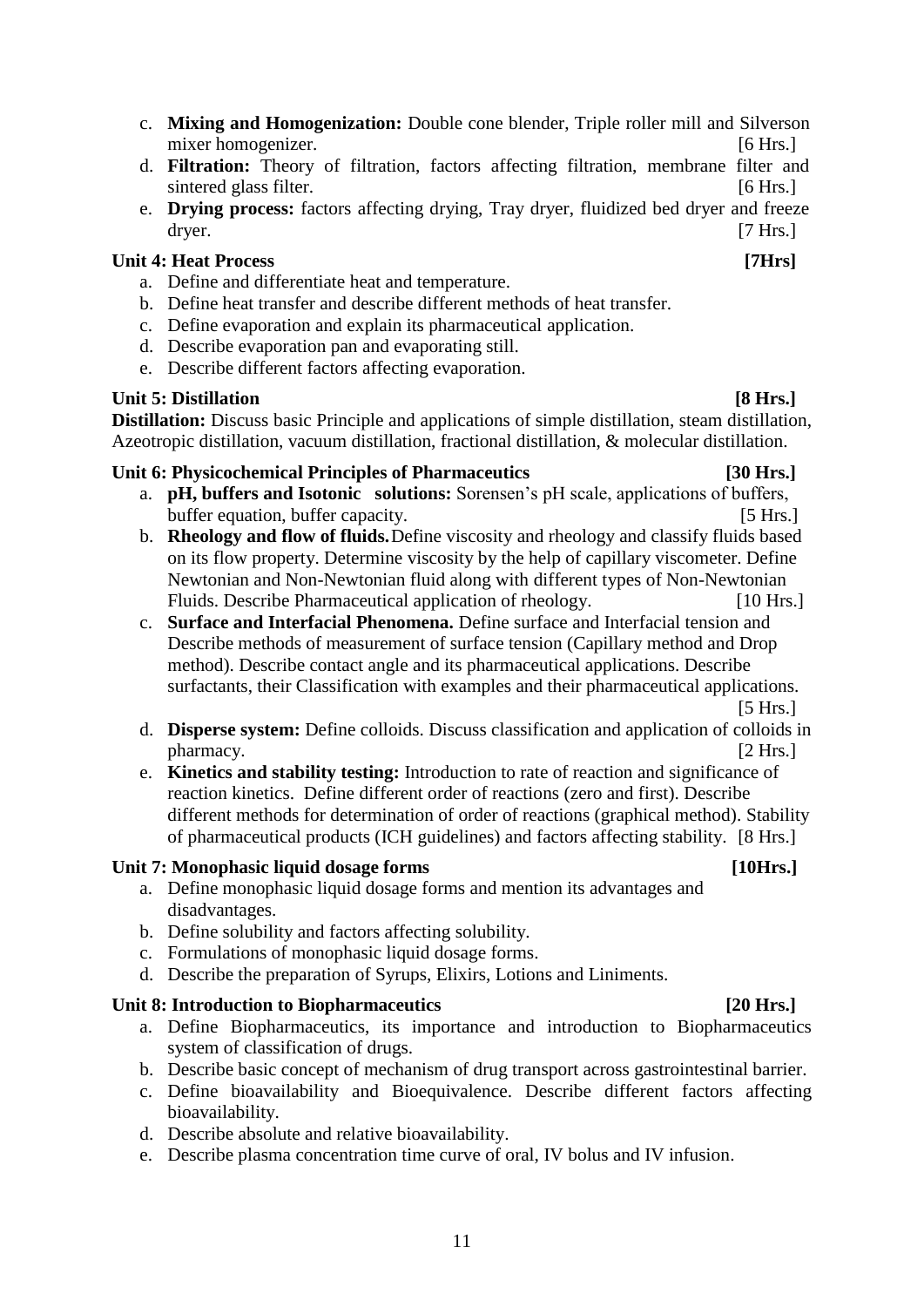f. Introduce different terms Volume of Distribution, Half-life, Steady state concentration, Clearance, Loading dose, Maintenance dose, and Elimination rate constant.

### Unit 9: Weight and measures **[5 Hrs.]**

- a. Classify weight and measure and convert from one system to another and one unit to another.
- b. Solve problems related to percentage and ratio strength, allegation method and isotonic solutions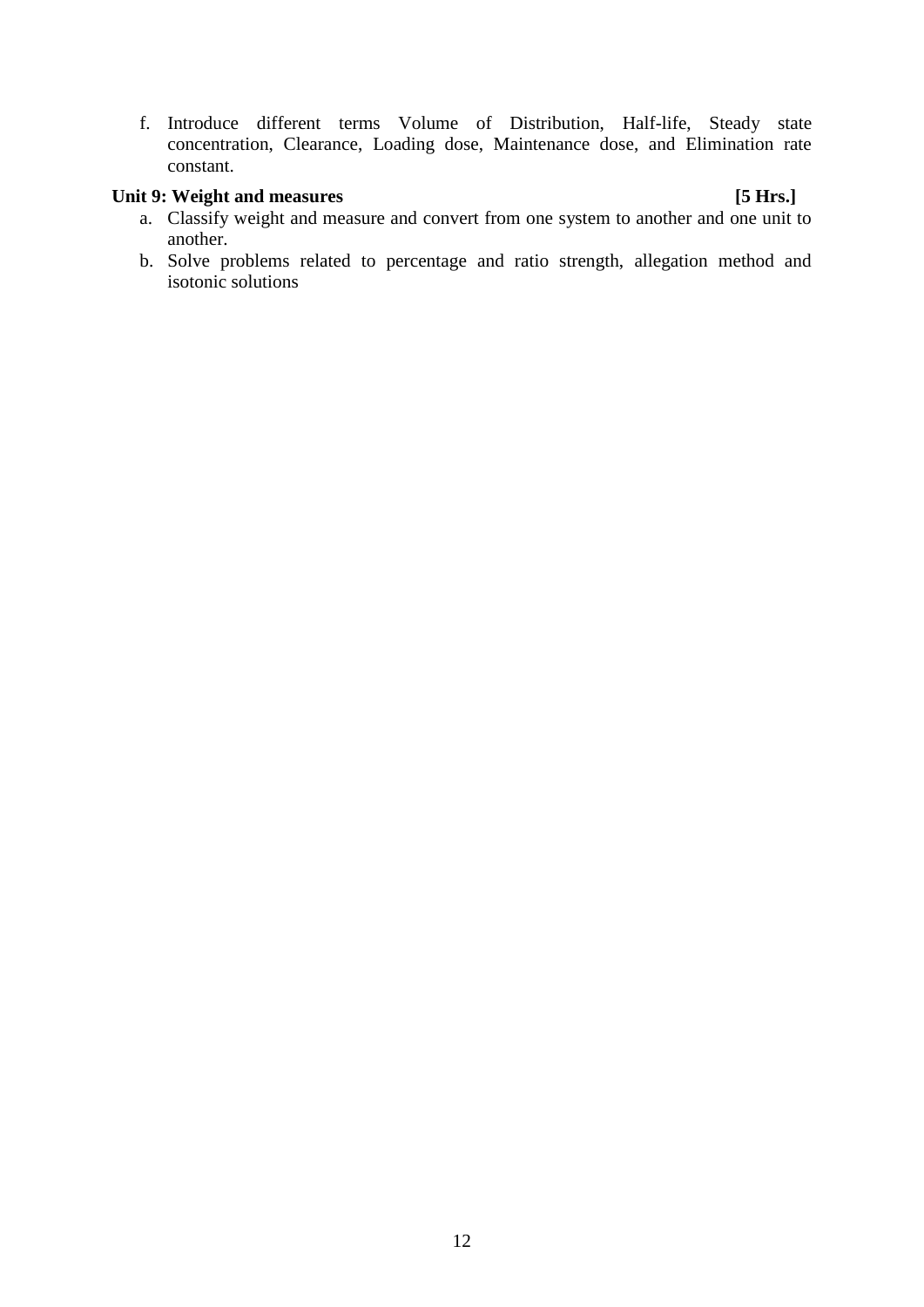# **Pharmaceutics – I (Practical)**

#### **Practical Hours: 72 Hrs./weeks**

#### <span id="page-15-0"></span>**Unit 1. Different pharmaceutical preparations and dosage forms**

- a. Prepare and supply chloroform water.
- b. Prepare and supply aqueous iodine solution.
- c. Prepare and supply chloroform spirit.
- d. Prepare and supply camphor spirit.
- e. Prepare and supply strong ginger tincture.
- f. Prepare and supply orange/iodine tincture.
- g. Prepare and supply root extract of Rheum emodi (Padamchal).
- h. Prepare and supply extract of Mentha species (Pudina).
- i. Prepare and supply thymol/chlorhexidine gargle.
- j. Prepare and supply calamine lotion.
- k. Prepare and supply compound sodium chloride mouthwash.
- l. Prepare simple syrup.

#### **Unit 2. Physicochemical principles of pharmaceutics**

- a. Determine surface tension using drop count method.
- b. Determine bulk density and void porosity of given powder.
- c. Measure the viscosity of simple syrup using Ostwald viscometer
- d. Perform the mixing of different colored powders and examine their particle size microscopically.
- e. Carry out simple filtration experiment
- f. Carry out simple experiment to measure moisture content in given powder material.

#### **Unit 3: Biopharmaceutics**

- a. Construct plasma drug concentration time profile from given data using normal and semi log graph.
- b. Calculate absolute and relative bioavailability from given data
- c. Calculate loading and maintenance dose
- d. Calculate half-life, Volume of distribution, Elimination rate constant and clearance from given data through IV bolus.

#### **References (Updated Editions)**

- 1. Gaud. Pharmaceutics, 2003, India.
- 2. Gaud and Gupta. Practical Pharmaceutics, 2004, India.
- 3. Gaud and Gupta. Practical Physical Pharmacy, 2004, India.
- 4. Gaud. Textbook of pharmaceutics, 2004, India.
- 5. Gupta, A. K. Pharmaceutics: Practical manual (Part I & II), 2004, India.
- 6. Gupta, A. K. Introduction to pharmaceutics-I. , 2004, CBS publisher and distributors,
- 7. India. Thapa, P, Thapa, B. B. and Budhathoki, U. (2006), Introductory Pharmaceutics volume
- 8. The extra pharmacopoeia (Martindale).
- 9. Physical Pharmacy by Alfred Martin.
- 10. Bentley's Text Book of Pharmaceutics by E. A. Rawlins.
- 11. Remington: The Science and Practice of Pharmacy, 20th Edition, Vol I & II.

| Unit         |    |    | ັ  |   | ັ | U  | ື |    |   | <b>Total</b> |
|--------------|----|----|----|---|---|----|---|----|---|--------------|
| Unit         | ⊥୰ | ΙU | ЭJ | - | ο | 30 |   | ∠∪ |   | 140          |
| <b>Hours</b> |    |    |    |   |   |    |   |    |   |              |
| <b>Marks</b> |    | ັ  | ∠∪ | ັ | ັ | ⊥୰ | ັ | ⊥∪ | ັ | 80           |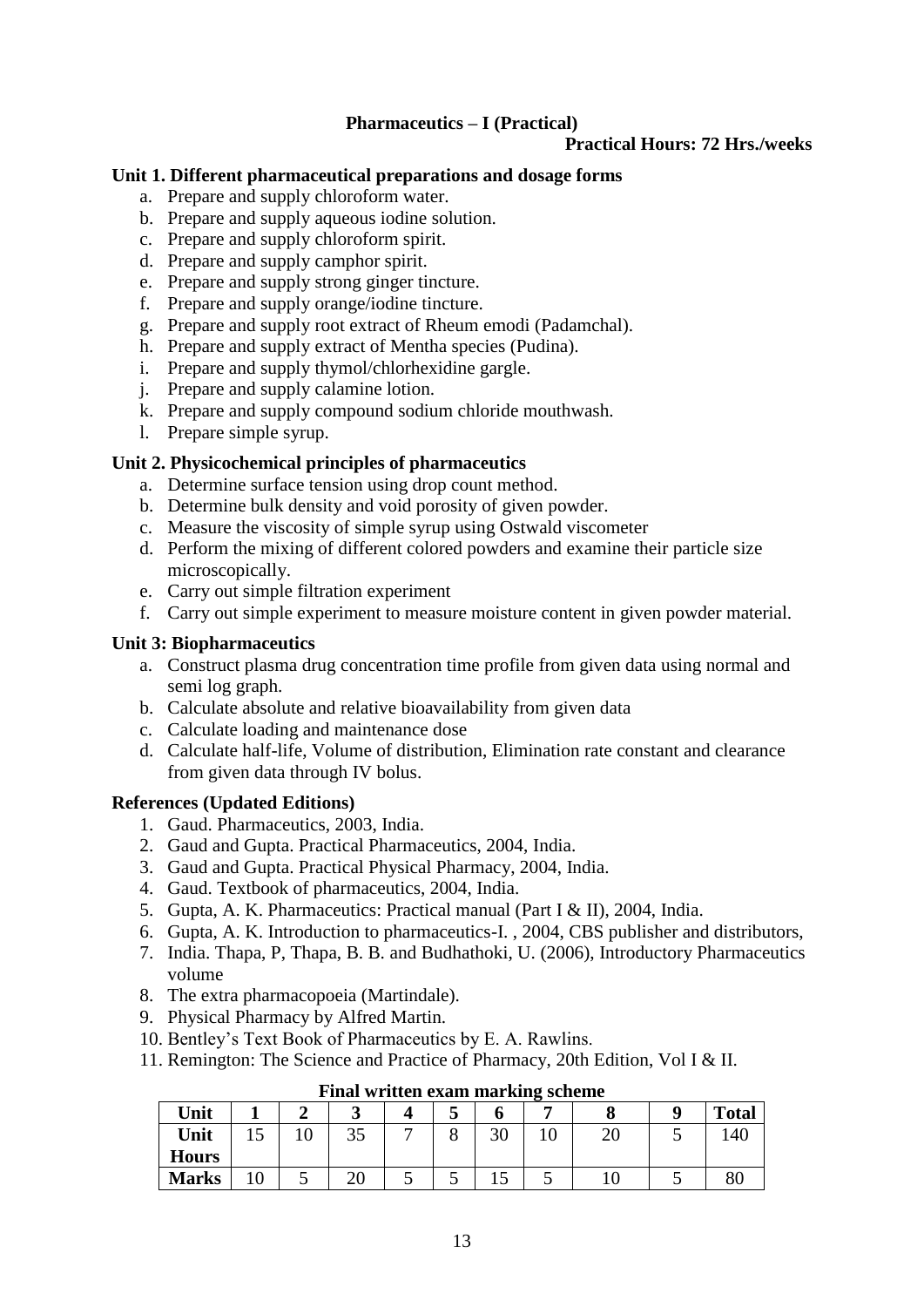# **Pharmacology I**

**Total Hours: 6 Hrs./weeks Theory Hours: 4 Hrs./weeks Practical Hours: 2 Hrs./weeks**

#### <span id="page-16-0"></span>**Course Description:**

The main purpose of the subject is to understand what drugs do to the living organisms and how their effects can be applied to therapeutics. The subject covers the information about the drugs like, mechanism of action, physiological and biochemical effects (Pharmacodynamics) as well as absorption, distribution, metabolism and excretion (pharmacokinetics) along with the adverse effects, clinical uses, interactions, doses, contraindications and routes of administration of different classes of drugs.

#### **Course Objectives:**

After completion of this course, students will be able to:

- **●** Discuss the Classification, pharmacological actions of different categories of drugs
- **●** Discuss the mechanism of drug action at organ system/sub cellular/ macromolecular levels.
- **●** Discuss indication, contraindication and adverse effects of different categories of drugs
- **●** Apply the basic pharmacological knowledge in the prevention and treatment of various diseases.

#### **Course Contents: Theory**

#### Unit 1: General Pharmacology **and Series 2018** [25 Hrs.]

- a. Introduction and basic terminologies of pharmacology.
- b. Discuss nomenclature and sources of drugs.
- c. Discuss different routes of drug administration with their advantages and disadvantages.
- d. Define pharmacokinetic and pharmacodynamic.
- e. Describe process of absorption, distribution, metabolism and excretion and various factors influencing them.
- f. Discuss principles and mechanisms of drug action.
- g. Describe various factors affecting drug action.
- h. Discuss dose-response relationship.
- i. Define LD50, ED50 and Therapeutic index, safety, potency, efficacy, toxicity.
- j. Discuss theories and classification of receptors.

#### **Unit 2: Gastrointestinal Drugs [20Hrs]** [20Hrs]

2.1Classify the drugs used in Peptic ulcer, vomiting, diarrhea, and constipation.

2.2 Describe general mechanism of action, indications, side effects/ ADR, contraindications, precautions and doses of

- a. Drugs used in Peptic ulcer: Aluminiumhydroxide, Magnesium hydroxide, sodium bicarbonate, ranitidine, Omeprazole, sucralfate.
- b. Antiemetic drugs: Domperidone, Ondensetron, promethazine
- c. Antidiarrheal: Loperamide, ORS
- d. Drug used in constipation: Isapgol husk, Bisacodyl, Castor oil, Lactulose

#### Unit 3 NSAID's and Antipyretic Analgesics [15 Hrs.]

- 3.1 Define pain, pyrexia, inflammation, analgesics, antipyretics and anti-inflammatory agents.
- 3.2 Discuss pharmacological classification of NSAID's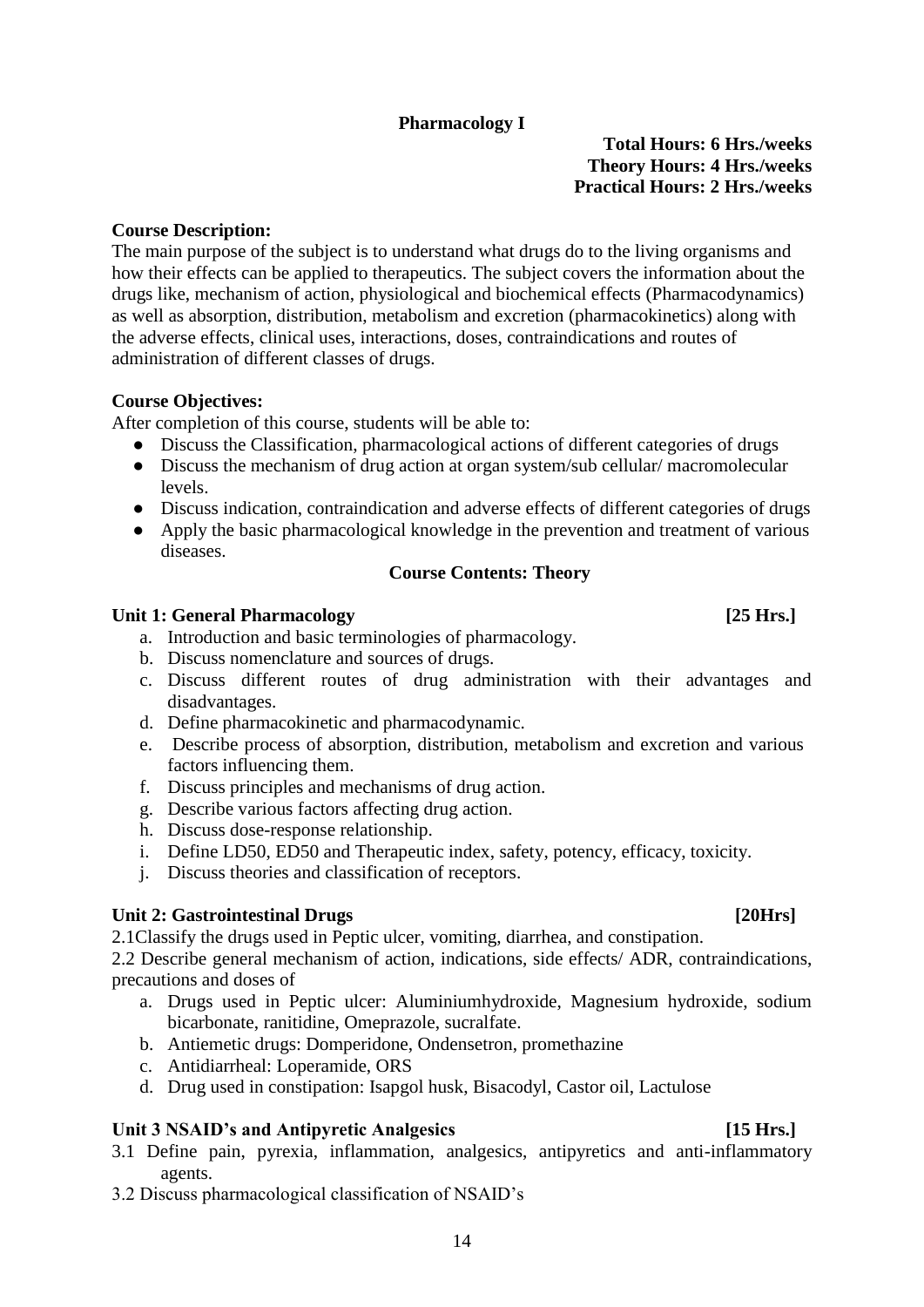precautions and dose of : Ibuprofen, Indomethacin, Mefenamic acid, Diclofenac, paracetamol, Aspirin, Etoricoxib, Ketorolac b. Classify drugs used in gout and rheumatoid arthritis.

a. General mechanism of action, indications, side effects/ADR, contraindications,

c. General mechanism of action, indications, side effects/ADR, contraindications, precautions and dose of Colchicine, Allopurinol, Febuxostat, gold Compound, Methotrexate , Methylprednisolone

# **Unit 4: Drugs acting on Autonomic Nervous System [20Hrs]**

4.1.Discuss Physiology of ANS

- 4.2.Discuss classification, General mechanism of action, pharmacological actions, indications, side effects/ADR, contraindications, precautions and dose of
	- a. **Cholinergic drugs:** Pilocarpine, Neostigmine, Pyridostigmine
	- b. **Anticholinergic drugs:** Atropine, Hyoscine
	- c. **Adrenergic drugs:** Adrenaline, Noradrenaline, Dopamine
	- d. **Antiadrenergic drugs:** Doxazosin, Tamsulosin, Atenolol, Metoprolol

#### Unit 5: Respiratory System Drugs [10 Hrs.]

- 5.1.Define cough, asthma, COPD.
- 5.2. Classify drugs used in cough, asthma and COPD
- 5.3.Describe general mechanism of action, indications, side effects/ADR, contraindications, precautions and doses of
	- a) Anti-tussives Codeine, Dextromethorphan
	- b) Expectorant: Ammonium Chloride, Bromohexine
	- c) Drugs used in asthma and COPD: Salbutamol, salmeterol, Aminophylline, Tiotropium bromide, Montelukast.

### Unit6: Antimicrobial [50 Hrs.]

- 6.1 Classify antimicrobials according to their mechanism of action, spectrum of activity, type of action, type of organism against which the antibiotics are active.
- 6.2 Discuss general principles of antimicrobial therapy.
- 6.3 Discuss classifications, General mechanism of action, uses, side effects/ADR, contraindications, precautions and dose of
	- a. **Sulphonamides:** Co-trimoxazole, Silver sulfadiazine
	- b. **Penicillin**:Benzyl penicillin, Ampicillin, flucloxacillin,Amoxycillin, Pipericillin,Imepenam
	- c. **Cephalosporin:**Cephadroxil, cefexime, Cefotaxime, Cefpodoxime
	- d. **Beta lactamase inhibitor:**clavulanic acid, salbactum, tazobactum
	- e. **Tetracycline:** Tetracycline, Doxycycline
	- f. **Aminoglycosides:** Streptomycin, Gentamycin, Amikacin
	- g. **Macrolides:** Erythromycin, Azithromycin, Clarithromycin
	- h. **Quinolones and fluoroquinolones:**Nalidixic acid, Norfloxacin, ofloxacin
	- i. **Antitubercular drugs:** 
		- **First line:** INH, Rifampicin, Pyrazinamide, Ethambutol
		- **Second line:** PAS, Cycloserine, Ciprofloxacin
	- j. **Antileproticdrugs:**Dapsone,clofazimine
	- k. **Antifungal:** Nystatin, Amphotericin B, Itraconazole, Clotrimazole, Ketoconazole, Fluconazole Luliconazole
	- l. **Antiviral:** Acyclovir Remdicivir, Zidovudine, Lamivudine, tenofovir
	- m. **Antimalarial:** chloroquine, primaquine, quinine, artemisin and derivatives
	- n. **Antiprotozoal:** Metronidazole, Diloxanide Furoate, Tinidazole
	- o. **Antihelmentics:** Albendazole, Mebendazole, Diethylcarbamazine citrate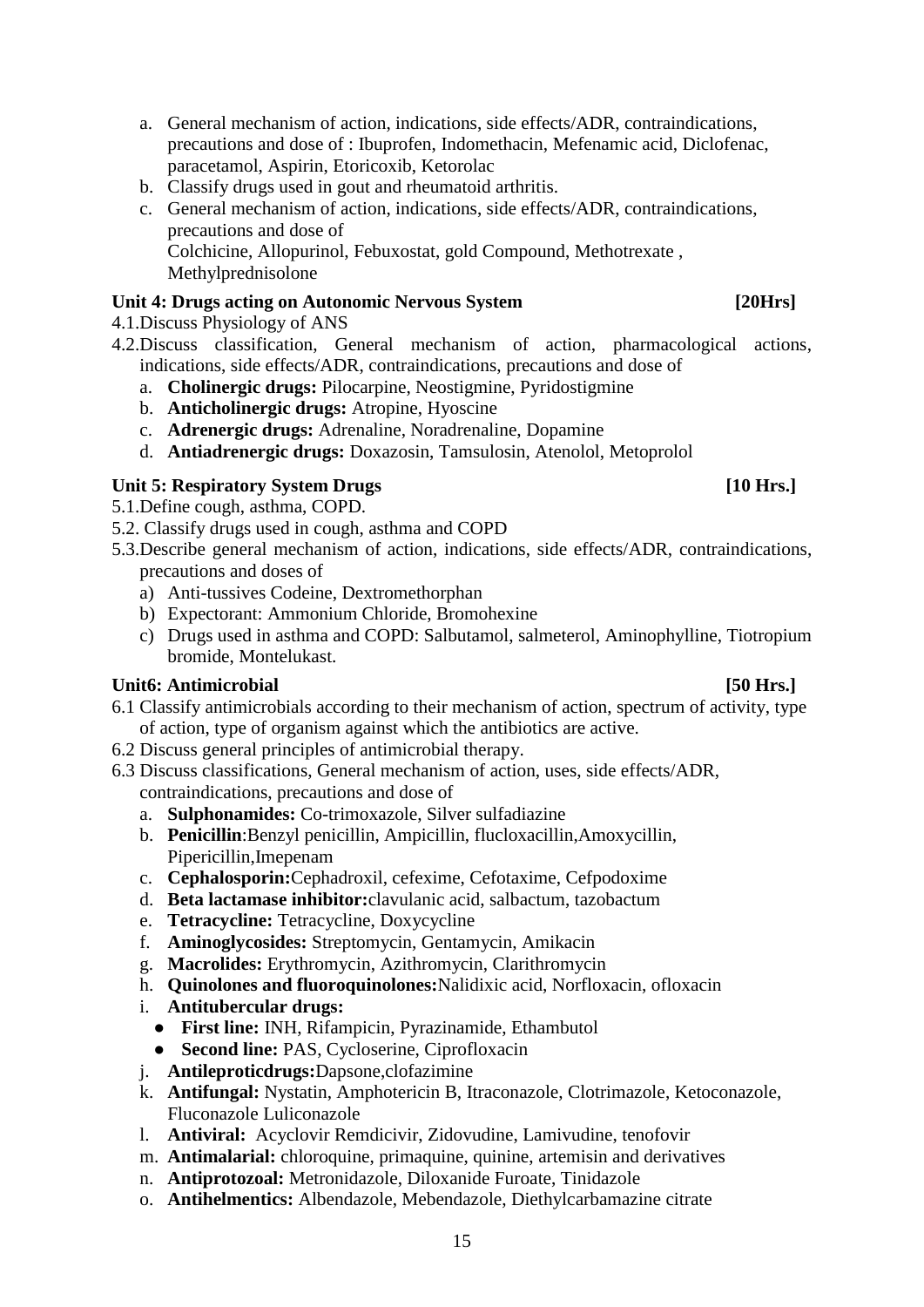### **Pharmacology I (Practical)**

#### **Practical Hours: 2 Hrs./weeks**

- <span id="page-18-0"></span>1. Identify with the different instruments/ equipments of pharmacology laboratory in specimen/slide show/ pictures and diagrams
- 2. Identify commonly used laboratory animals and their handling.
- 3. Maintain laboratory animals as per CPCSEA guidelines.
- 4. Demonstrate effect of cholinergic drugs on rabbit's eye.
- 5. Demonstrate effect of anticholinergic drugs on rabbit's eye.
- 6. Perform simulated data interpretation from existing data base
- 7. Measure the temperature, pulse rate, respiratory rate and blood pressure in human volunteer.
- 8. Conduct theory related case studies (minimum 10 case studies)
- 9. Prepare drug profile of theory related commonly used drugs (minimum 20)

#### **Reference books (Latest Editions)**

- 1. Goodman G. A, Rall, T.W, Nies A.I.S, Taylor P. Goodman and Gilman's The pharmacological Basis of therapeutics. McGraw Hill, Pergamon press.
- 2. Craig, C.R, Stitzel R.E. Modern Pharmacology. Little Brown Co.
- 3. Katzung B.G. Basic & Clinical Pharmacology. Churchill Livingstone New York
- 4. Tripathi K. D. Essentials of medical pharmacology. Jaypee, Delhi.
- 5. Rang H.P, Dale M.M. Pharmacology. Churchill Living stone.
- 6. Satoskar R.S, Bhadarkar S.D. Pharmacology and pharmacotherapeutics. Popular, Dubai.
- 7. Kulkarni S.K. Hand Book of Experimental Pharmacology. Vallabh Prakashan, Delhi.
- 8. Grover J.K. Experiments in Pharmacy & Pharmacology. CBS Publishers, New Delhi.

| Unit         |    |    |    |    | a. |    | Total |
|--------------|----|----|----|----|----|----|-------|
| Unit         | 25 | 20 | 15 | 20 | 10 | 50 | 140   |
| Hours        |    |    |    |    |    |    |       |
| <b>Marks</b> |    | 10 | 10 | 10 | ັ  | 30 | 80    |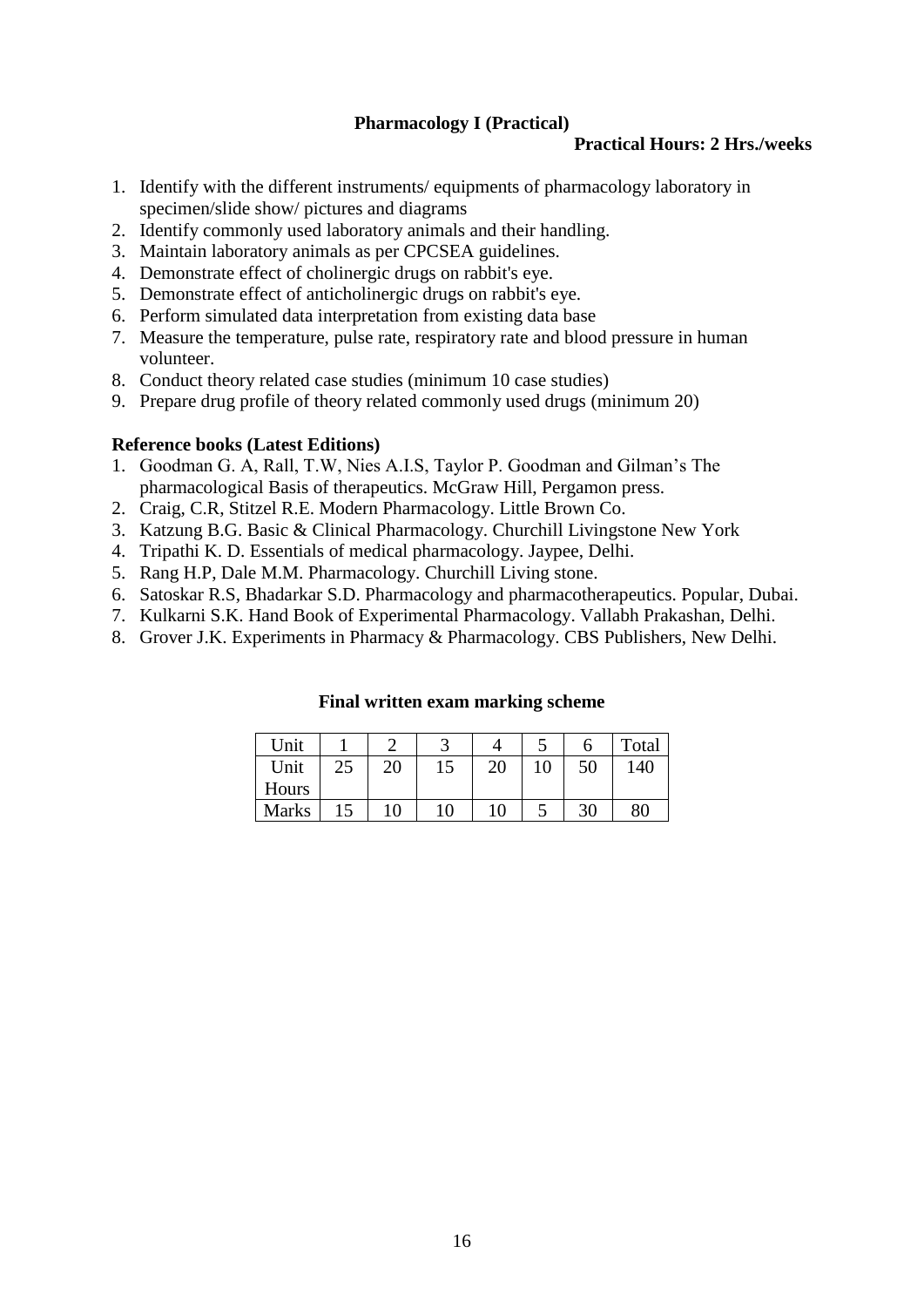# **Pharmaceutical Chemistry I**

#### **Total Hours: 6 Hrs./weeks Theory Hours: 4 Hrs./weeks Practical Hours: 2 Hrs./weeks**

#### <span id="page-19-0"></span>**Course Description:**

This course is designed to acquaint students with the knowledge and skills on inorganic part of Pharmaceutical and medicinal chemistry. This course focuses on the official literatures recommended by the Drug Control Authority, physico-chemical properties of inorganic pharmaceutical ingredients and biological action in relation to their chemical structure and different methods of their quality control.

#### **Course Objectives:**

After completion of this course, students will be able to:

- Interpret the inorganic pharmaceutical ingredients, official monographs and articles.
- Describe the method of preparation, physico-chemical properties, method(s) of quality control, storage and medicinal and pharmaceutical use of various ingredients.
- Discuss Volumetric Analysis and solve numerical regarding volumetric analysis.
- Explain Column Chromatography.

### **Course Contents: Theory**

#### Unit 1: Introduction [4Hrs]

1.1 Describe the importance of inorganic drug molecules as a whole and focus to pharmacy.

- 1.2 Discuss pharmacopoeia, official monograph and their importance.
- 1.3 Interpret one pharmacopoeial monograph as an example.
- 1.4 Describe the method of preparation, physico-chemical properties, storage, medicinal and pharmaceutical use of all ingredients mentioned below (Unit 2 to 7).

*Note: Detailed Monographs (molecular formula molecular weight method of preparation, physio-chemical properties, storage, and medicinal and pharmaceutical use) are only required for those substances with (\*) sign. Substances other than (\*) sign are required to deal with molecular formula, molecular weight, physical properties, storage and uses only.*

### **Unit 2: Acids, Bases, Buffers, Antioxidants and Preservatives [15 Hrs.]**

- 2.1 Acids and Bases: Concepts of acid and base (Arrhenius concept, Lewis concept, Bronsted Lowry concept)**,** Boric acid\*, Hydrochloric acid\*, Strong ammonia solution, Calcium hydroxide\*, Sodium hydroxide\*.
- 2.2 Buffers: Buffer solution, buffer capacity**,** Selection and role of buffer in pharmacy, official buffers, Citric acid, Sodium citrate\*, Sodium phosphate\*
- 2.3 Antioxidants and Preservatives: Introduction, classification of preservatives, Sodium benzoate\*, Methyl parabens, Propylparabens, Sodium meta- bisulphite\*, BHA and BHT\*.

#### Unit 3: Gastrointestinal agents [15 Hrs.]

- 3.1 Acidifying agent: Dilute Hydrochloric acid.
- 3.2 Antacids: Introduction, Classification of antacids, Calcium Carbonate\*, Aluminum hydroxide gel\*, Magnesium Hydroxide,Magaldrate, Magnesium Trisilicate, Rational of combination antacids therapy.
- 3.3 Protective and adsorbents: Bismuth subsalicylate, Light Kaolin\*,
- 3.4 Laxative: Magnesium Sulphate\*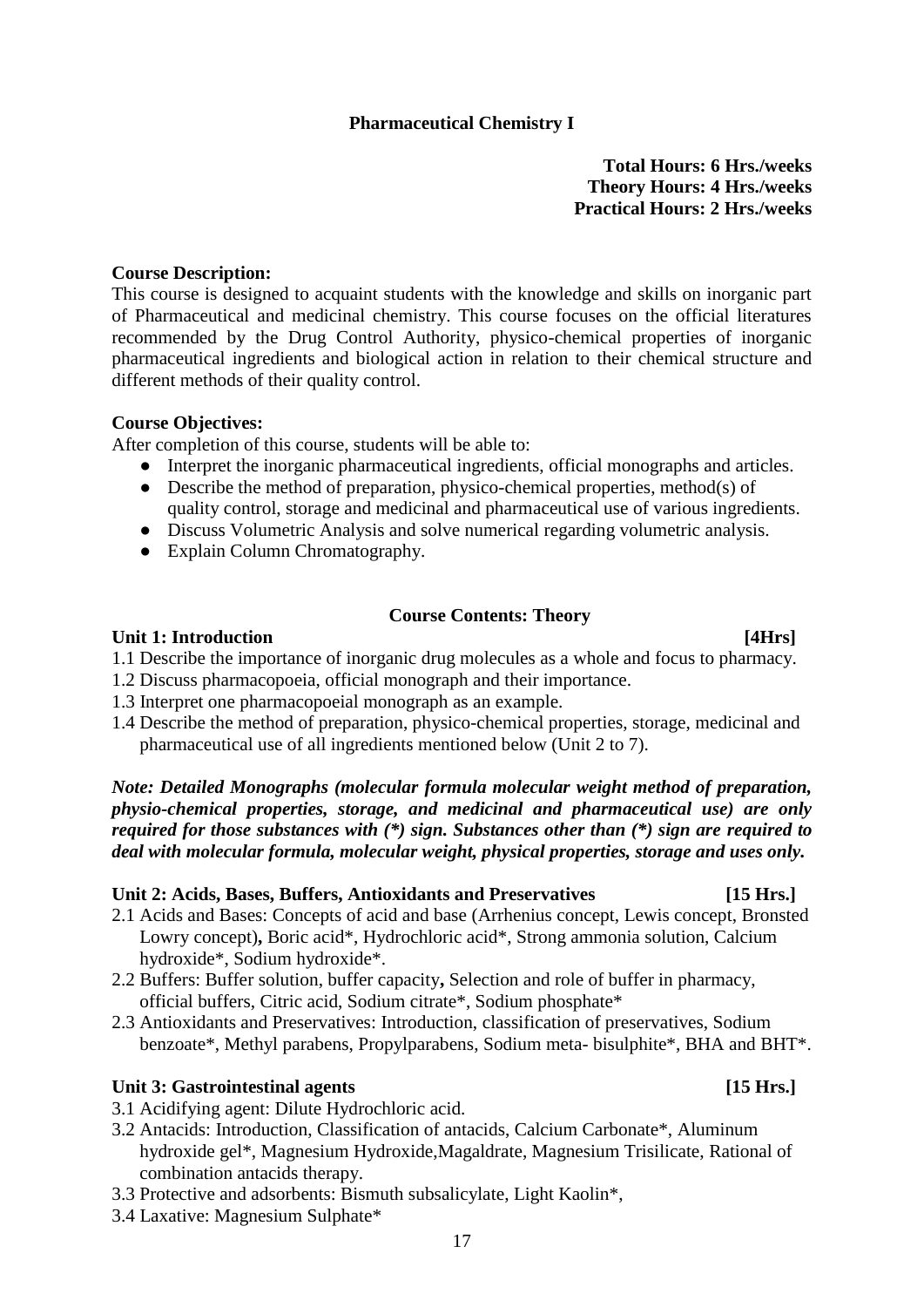#### 4.2 Anti-microbial agents:  $H_2O_2^*$ , KMN $O_4^*$ , Chlorinated lime<sup>\*</sup>, Iodine<sup>\*</sup> and its solution, Povidone iodine, Silver nitrate\*, Yellow mercuric oxide,Sulphur compound: Precipitated sulphur and Selenium sulphide.

4.3 Astringents: Alum, Zinc sulphate\*

# Unit 5: Inorganic compounds used in dentistry **[4 Hrs.]**

4.1 Protective: Talc\*, Zinc Oxide\*, Calamine\*

- 5.1 Anti-caries agents: Sodium fluoride\*, Stannous fluoride
- 5.2 Dentifrices: Calcium carbonate, Dibasic calcium phosphate
- 5.3Desensitizing agents: Potassium nitrate\* Strontium chloride\*,

### **Unit 6: Miscellaneous agents [8 Hrs.]**

- 6.1 Inhalants: Oxygen\*, and Carbon dioxide\*
- 6.2 Expectorants: Ammonium chloride\* and Potassium iodide
- 6.3 Antidotes: Sodium nitrite\* Activated Charcoal\*
- 6.4. Hematinics: Ferrous Fumarate\*

### **Unit 7: Major intra and extra cellular electrolytes [10 Hrs.]**

7.1 Physiological role of major electrolytes: Chloride, Phosphate, Bicarbonate, Sodium, Potassium, Calcium and Magnesium

Unit 4: Topical agents [10 Hrs.]

- 7.2 Electrolytes used in replacement therapy: Sodium chloride\*, Potassium chloride and Calcium gluconate
- 7.3 Physiological acid-base balance and electrolytes used: Sodium acetate, Potassium acetate\*, Sodium bicarbonate\*, Potassium citrate
- 7.4 Electrolyte combination therapy: Ringer Lactate solution, Oral rehydration salts

### **Unit 8: Radiopharmaceuticals and radio-opaque contrast media [5Hrs]**

- 8.1 Radioactivity, Properties of Alpha, Beta and Gama Radiations, measurement of radioactivity, GM Counter.
- 8.2 Definition of Radiopharmaceuticals, Applications of Radio Isotopes of Iodine<sup>131</sup>, Gold<sup>198</sup>, Technetium 99 m and Calcium 47
- 8.3 Contrast Media: Barium Sulphate

# **Unit 9: Quality Control of Inorganic active pharmaceutical ingredients. [40Hrs]** 9.1 Define Quality control and Quality assurance, importance of quality control [2 Hrs.] 9.2 Describe sources of impurities in pharmaceutical ingredients and Tests of

- purity [2 Hrs.] 9.3 Limit Test: Definition, importance, Discuss Principle and procedure for limit tests for chloride, sulphate, iron and heavy metals as per pharmacopeias. [8 Hrs.]
- 9.4 Identification tests for ions and radicals: Definition, Explain qualitative identification tests for common Cations (Al, Ca, Mg, Zn, Fe, Ag, Na, K) and Anions (Halides, Phosphate, Sulphate, Bicarbonate, Carbonate, Nitrate). [6 Hrs.]
- 9.5 Definition, method of determination and importance of melting point and boiling point. [4 Hrs.]

9.6. Define errors, classification and minimization of errors, Precision and accuracy [4 Hrs.]

- 9.7 Volumetric Analysis [15 Hrs.]
	- a. Principle of Volumetric Analysis
	- b. Concept of Equivalent weight
		- Equivalent weight of acid, base and salts
		- Gram equivalent weight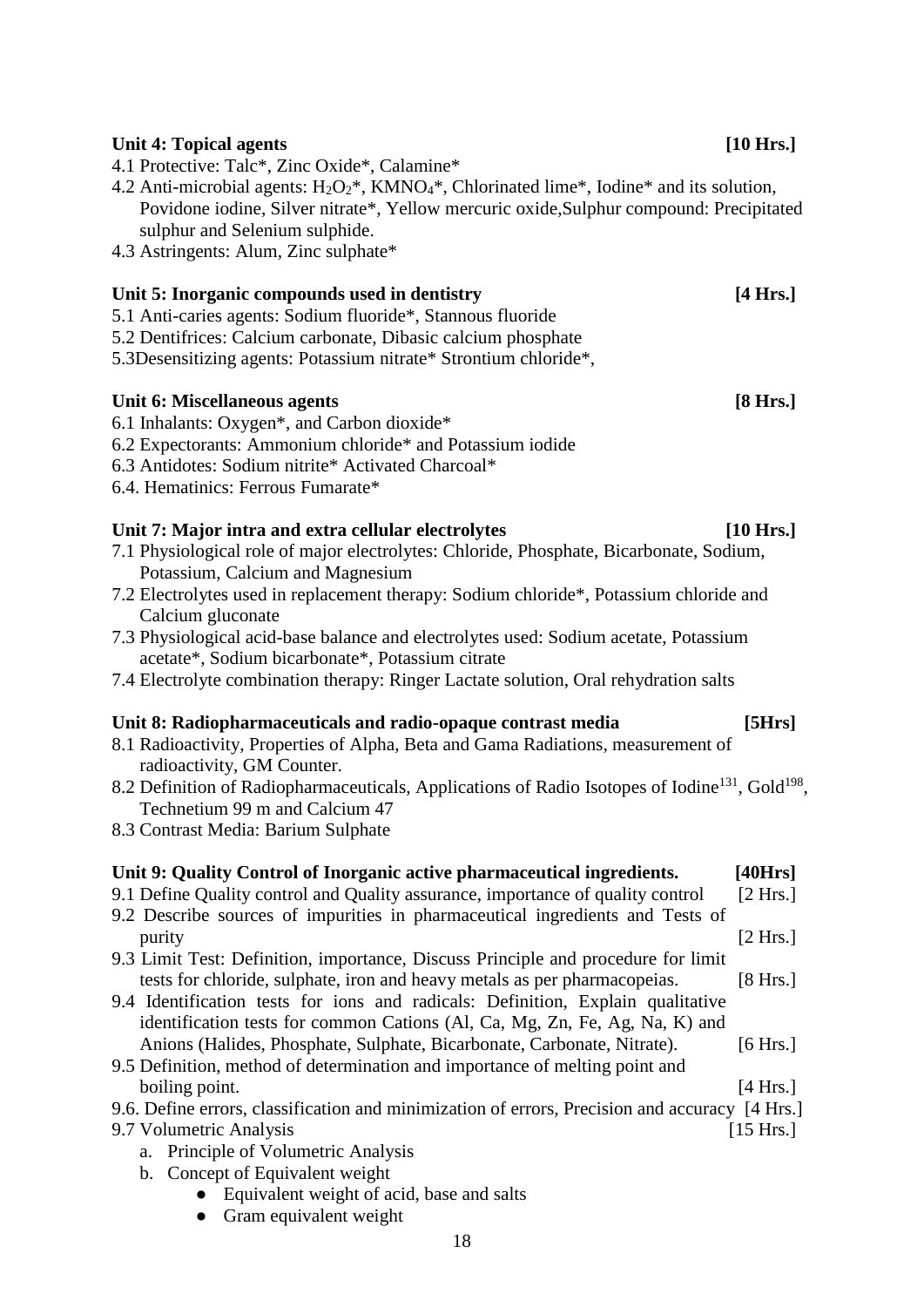- c. Standard solution: Primary standard substances, Ideal requirements of primary standard substance, primary standard solution and secondary standard solution,
- d. Concentration of solutions, methods of expressing concentrations of solutions (molarity, normality, molality, gram per litre, percentage Parts per million), relation between normality, molarity and gram per litre.
- e. Related numerical

# Unit 10: Titration [25 Hrs.]

- a. Terminologies used in titrations (Titrant, titrand, indicator, end point, equivalent point, direct titration, indirect titration, back or residual titration, titration error)
- b. Acid-base titration
	- **●** Concept of acidimetry and alkalimetry
	- **●** Acid base indicators
	- **●** Selection of indicators in acid-base titration
	- **●** Acid base titrations (strong acid vs. strong base, weak acids-weak bases, weak acid vs. strong base and strong acid vs. weak acids) with pH curve
	- **●** Normality Factor (f)
	- **●** Introduce normality equation
	- **●** Numerical related to acid base titration.
- c. Redox titration
	- Concept of oxidation and reduction and types of redox titration (Principle and application of Iodometry and Iodimetry)

### **Unit 11: Chromatography [4 Hrs.**]

- a. Definition, Terms used in chromatography, Introduce types of chromatography
- b. Column Chromatography: Discuss principle, column characteristics, Introduce stationary phase and mobile phase, preparation of column (Wet packing technique and dry packing technique), Sample introduction, elution technique (Isocratic and Gradient), Advantage and disadvantage, Application.
- c. HPLC: Definition and application

# **Pharmaceutical Chemistry I (Practical)**

### **Practical Hours: 70 (2 Hrs./weeks)**

<span id="page-21-0"></span>**Unit 1: Prepare monograph of given drug.**

### **Unit 2: Prepare inorganic compounds: Boric acid, Alum, Aluminum hydroxide gel, calcium carbonate, Sodium benzoate.**

### **Unit 3: Experiments on pharmacopoeial identification tests of cations and anions**

- 3.1 Carry out identification tests of the following Cations: Al, Ba, Bi, Ca, Mg, Mn, Cu, Zn, Fe, Ni, Ag, Na, K.
- 3.2 Carry out identification tests of the following Anions: halides, phosphate, Sulphate, acetate, bicarbonate, carbonate and nitrate.

### **Unit 4: Experiments on qualitative analysis of inorganic pharmaceuticals**

- 4.1 Determination of melting point of a sample by Thiel's Tube / beaker method
- 4.2 Determination of boiling point of a liquid by Thiel's Tube / beaker method

### **Unit 5: Experiments on limit tests**

- 5.1 Carry out the test for Chloride
- 5.2 Carry out the test for Sulphate.
- 5.3 Carry out the test for iron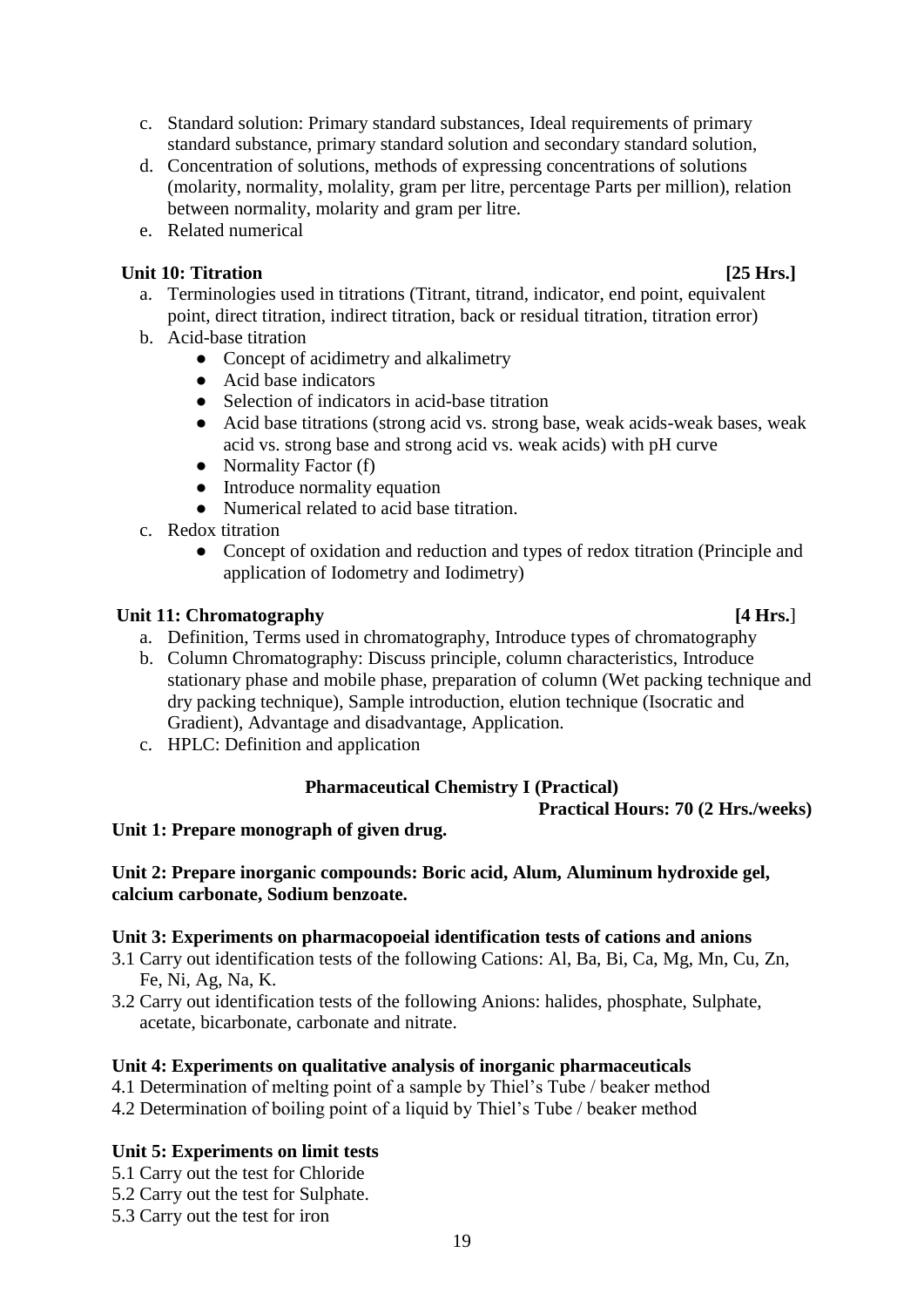#### **Unit 6: Experiments on reagent preparations, pH determination and volumetric analysis representing all methods of titrations**

- 6.1 Prepare necessary reagents- acid, alkali, salt solution and their standardization (percentage w/w, percentage w/v, Molarity, Molality, and Normality)
- 6.2 Perform the experiment on the change in pH on the addition of strong acid and strong base in acidic, basic, neutral and buffered solution.
- 6.3 Perform the titration of strong acid and strong base.
- 6.5 Perform the titration of weak acid and strong base.
- 6.6 Perform the titration of strong acid and weak base.

### **Unit 7: Separation of different Plant pigments using Column Chromatography**

#### **References**

(Latest edition to be referred of all the Books)**:**

- 1. Mahadik KR and Kucher BS- Concise inorganic Pharmaceutical chemistry, Nirali Prakashan, 2004.
- 2. Mahadik KR and Kucher BS- Concise organic Pharmaceutical chemistry, Nirali Prakashan, 2004.
- 3. Kasture AV and Wadker- Pharmaceutical chemistry I & II NiraliPrakashan.
- 4. Bekeet AH and Stenlk- Practical Pharmaceutical Chemistry 4<sup>th</sup> edition Part I & II.
- 5. Kasture AV and Wadker- Practical Pharmaceutical chemistry I & II, NiraliPrakashan.
- 6. Antheron LM-Bently's& Drivers text book of Pharmaceutical chemistry, Oxford University Press London.
- 7. Kadam et.al Principles of Medicinal Chemistry Vol. I & II.
- 8. Kasture AV et.al Pharmaceutical analysis Vol I & II, NiraliPrakashan.
- 9. Daniel C Harris- Quantitive Chemical Analysis, W H Freeman and Company.
- 10. Jeffrey GH et.al-Vogel's Textbook of Quantitative Chemical Analysis 5th Edition.
- 11. Tipins HP Dhake AS- Inorganic Pharmaceutical chemistry, Career publication, 2002.
- 12. Belsare P and Dhake AS- Inorganic Chemistry (Practical), Career publication.
- 13. Indian Pharmacopoeia latest edition.
- 14. British Pharmacopoeia latest edition.

| Unit         |   | ∽                              | ັ |    | ັ | v       | -  | $\Omega$<br>O | ◟                | ΙV                | . . | Total |
|--------------|---|--------------------------------|---|----|---|---------|----|---------------|------------------|-------------------|-----|-------|
| Unit         | 4 | $\overline{\phantom{0}}$<br>Îν |   | ΙV |   | $\circ$ | 10 | -<br>◡        | 40               | $\bigcap$<br>ں کے | 4   | 140   |
| Hours        |   |                                |   |    |   |         |    |               |                  |                   |     |       |
| <b>Marks</b> | ັ | ັ                              | ັ | ັ  | ັ | ັ       | ັ  | ັ             | $\Delta$ c<br>∠∪ | ⊥ັ                | ັ   | 80    |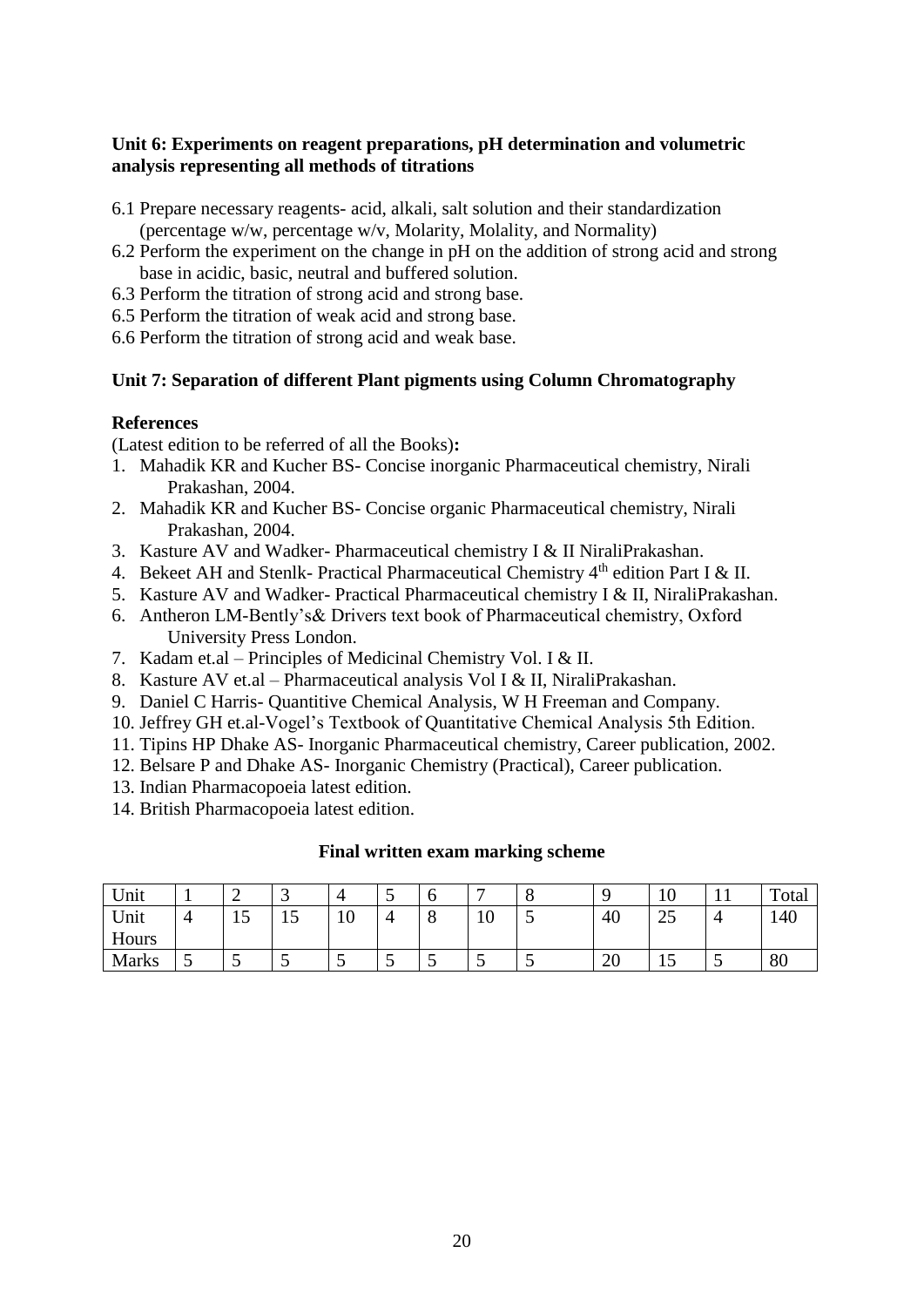#### **Pharmacognosy**

**Total Hours: 5 Hrs./weeks Theory Hours: 3 Hrs./weeks Practical Hours: 2 Hrs./weeks**

#### <span id="page-23-0"></span>**Course Description:**

This course is designed to equip with the knowledge of different classes of secondary metabolites derived from medicinal plants and their classification, phytochemical tests and medicinal uses. It also provides knowledge and skills to evaluate the quality of crude drugs and perform general extraction of secondary metabolites. Additionally, it imparts skills on producing the plants and phytochemicals through plant tissue culture and basic formulations of Ayurveda.

#### **Course Objectives:**

After completion of this course, students will be able to:

- Discuss the importance of Pharmacognosy
- Discuss the commercial processing and quality evaluation of crude drugs
- Define different types of secondary metabolites.
- Discuss the basic techniques of chromatography.
- Discuss the different techniques of extraction.
- Prepare herbarium and describe its significance
- Discuss pharmaceutical aids from natural sources.
- Discuss different Ayurvedic formulations.
- Discuss some Medicinal plants of Nepal having economic importance

#### **Course Contents: Theory**

#### Unit 1: Introduction to Pharmacognosy **Example 2018** [12Hrs]

- a. Define Pharmacognosy.
- b. List importance of Pharmacognosy.
- c. List drugs obtained from plant, animal, mineral, microorganism and marine sources.
- d. Classify crude drugs.
- e. Discuss commercial processing of crude drugs.
- f. List adulterants in crude drugs.
- g. List the parameters for quality evaluation of crude drugs as per WHO guidelines.
- h. List primary and secondary metabolites from natural products.

#### Unit 2: Alkaloids [8Hrs]

- a. Define alkaloids.
- b. List properties of alkaloids.
- c. Discuss chemical tests of alkaloids.
- d. Classify alkaloids.
- e. Discuss Biological source, Vernacular name, Chemical constituents and Uses of Belladonna, Rauwolfia, Opium, Vinca, Vasaka, Ephedra and Cinchona.

#### Unit 3: Glycosides [8Hrs]

- a. Define glycosides.
- b. List properties of glycosides.
- c. Discuss chemical tests of glycosides.
- d. Classify glycosides.
- e. Discuss Biological source, Chemical constituents and Uses of Digitalis, Aloe, Senna, Liquorice and Sapindus.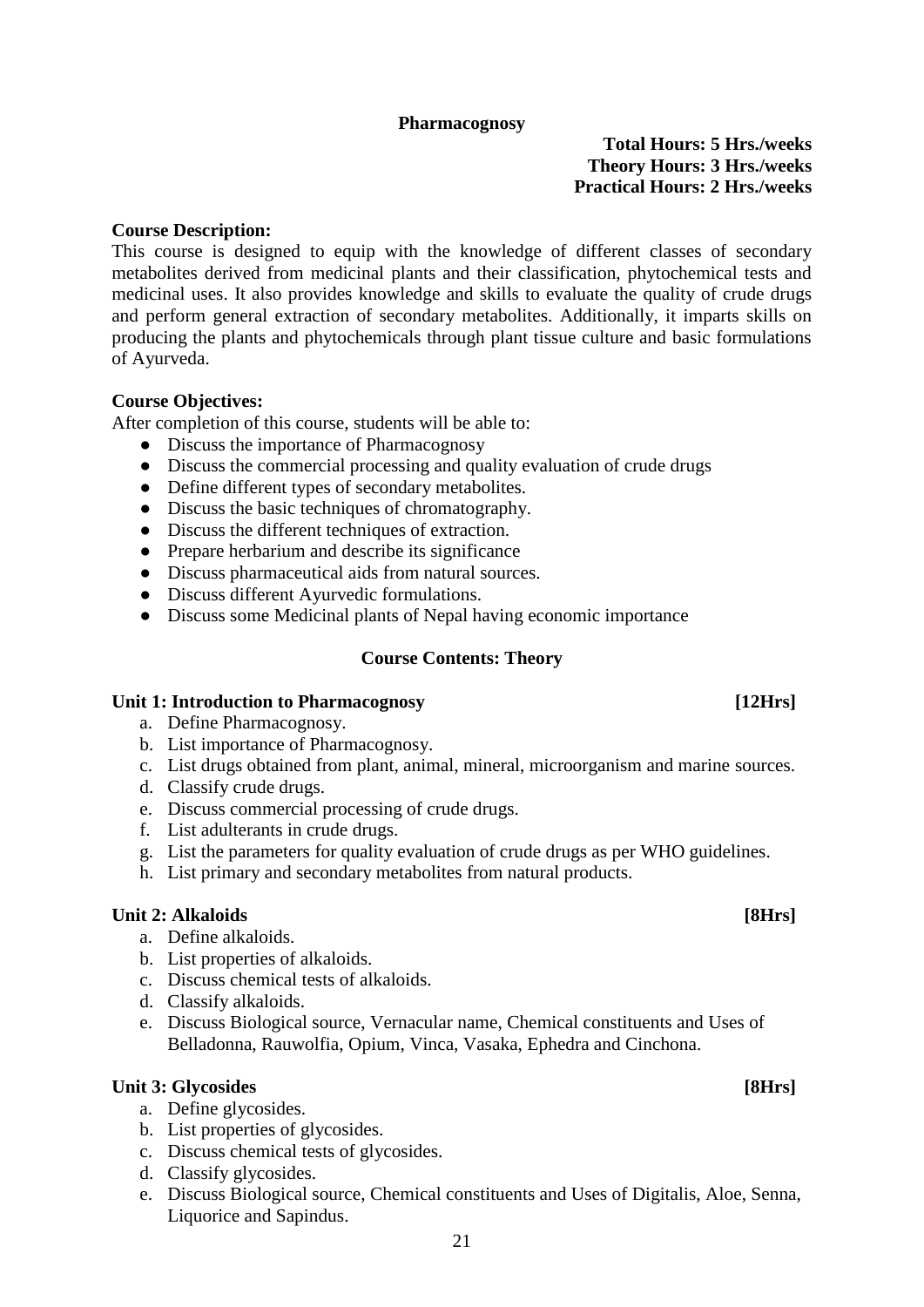### Unit 4: Tannins [8 Hrs.]

- a. Define tannins.
- b. List properties of tannins.
- c. Discuss chemical tests of tannins.
- d. Classify tannins.
- e. Discuss Biological source, Chemical constituents and Uses of Black Catechu, Betel, Insect gall and Myrobalans.

### Unit 5: Volatile oil/Essential oil **[8Hrs]**

- a. Define essential oil.
- b. List properties of essential oil.
- c. Discuss parameters for analytical evaluation of essential oil.
- d. Discuss Biological source, Chemical constituents and Uses of Clove, Fennel, Coriander, Cardamom and Eucalyptus.

#### Unit 6: Fixed oil [10Hrs]

- a. Define fixed oil.
- b. List properties of fixed oil.
- c. Discuss parameters for analytical evaluation of fixed oil.
- d. Differentiate between essential oil and fixed oil.
- **e.** Discuss Biological source, Chemical constituents and Uses of Castor, Mustard, Almond, Sesame and Linseed.

#### Unit 7: Resin [8 Hrs.]

- a. Define resin.
- b. List properties of resin.
- c. Classify resin.
- d. Discuss Biological source, Chemical constituents and Uses of Ginger, Capsicum, Colophony, Asafoetida, Garlic and Guggul.

### Unit 8: Chromatography **and in the set of the set of the set of the set of the set of the set of the set of the set of the set of the set of the set of the set of the set of the set of the set of the set of the set of the**

- 1. Define Chromatography.
- 2. Discuss mobile phase and stationary phase.
- 3. Discuss principle of chromatography.
- 4. List different types of chromatographic techniques.
- 5. Discuss the principle, procedure and application of Thin Layer Chromatography (TLC).

#### Unit 9: Extraction of phytochemicals [5Hrs]

- a. Define extraction.
- b. Discuss eluotropic series.
- c. Discuss the technique of distillation Maceration, Percolation, Decoction, Infusion
- d. Discuss factor affecting extraction of secondary metabolites.

#### Unit 10: Plant tissue culture **[3 Hrs.]**

- a. Discuss the principle of plant tissue culture.
- b. List the steps for conducting plant tissue culture.
- c. List application of plant tissue culture.

### Unit 11: Herbarium [6 Hrs.]

- a. Define herbarium.
- b. List major herbaria of the world.
- c. Discuss the procedure of preparing herbarium specimen.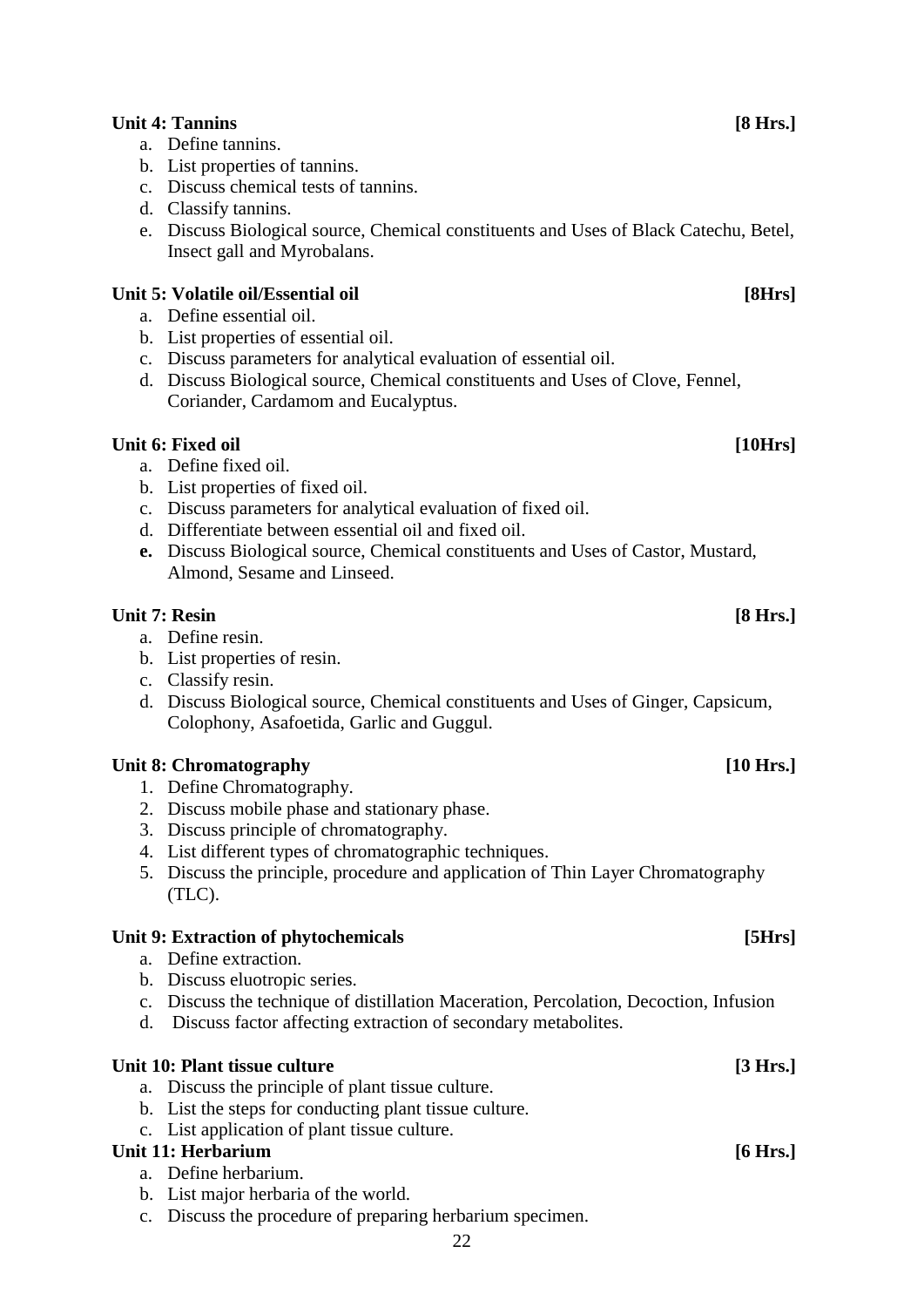d. List the application of herbarium preparation.

# Unit 12: Pharmaceutical aids from natural sources [8 Hrs.]

#### Write the biological source and uses of following

- a. **Filter aids:** Talc, Bentonite
- b. **Ointment base:** Bees wax, Lanolin
- c. **Thickening agent:** Pectin, Tragacanth
- d. **Emulsifying and suspending agent:** Agar, Gelatin, Guar gum

#### **Unit 13: Ayurvedic formulation (Bhaisajjyakalpana) [16 Hrs.]**

Write the general method of preparation and uses of the following

- a. **Churna:** Triphalachurna, Sitopladichurna
- b. **Vati:** Chandraprabhavati, Sanjivanivati
- c. **Arista:** Asokarista, Dalmool arista
- d. **Asava:** Kumariasava
- e. **Avaleha:** Chyawanprashavaleha, Vasa avaleha
- f. **Bhasma:** Lohabhasma, Swarnabhasma
- g. **Ghrita:** Triphalaghrita, Bhramhighrita
- h. **Taila:** Narayan taila, Anutaila

# **Unit 14: Medicinal plants of Nepal having economic importance [10Hrs]**

At the end of the course, students will be able to

Write Biological source and commercial utilization/value added utilization of

- a. Panchaunle
- b. Shilajit
- c. Punarnava
- d. Gurjo
- e. Timur
- f. Jatamansi
- g. Pasanvedh
- h. Setomusli
- i. Siplican
- j. Thulookhati
- k. Yarsagumba
- l. Kurilo
- m. Chiraito
- n. Nisodh
- o. Dhasingre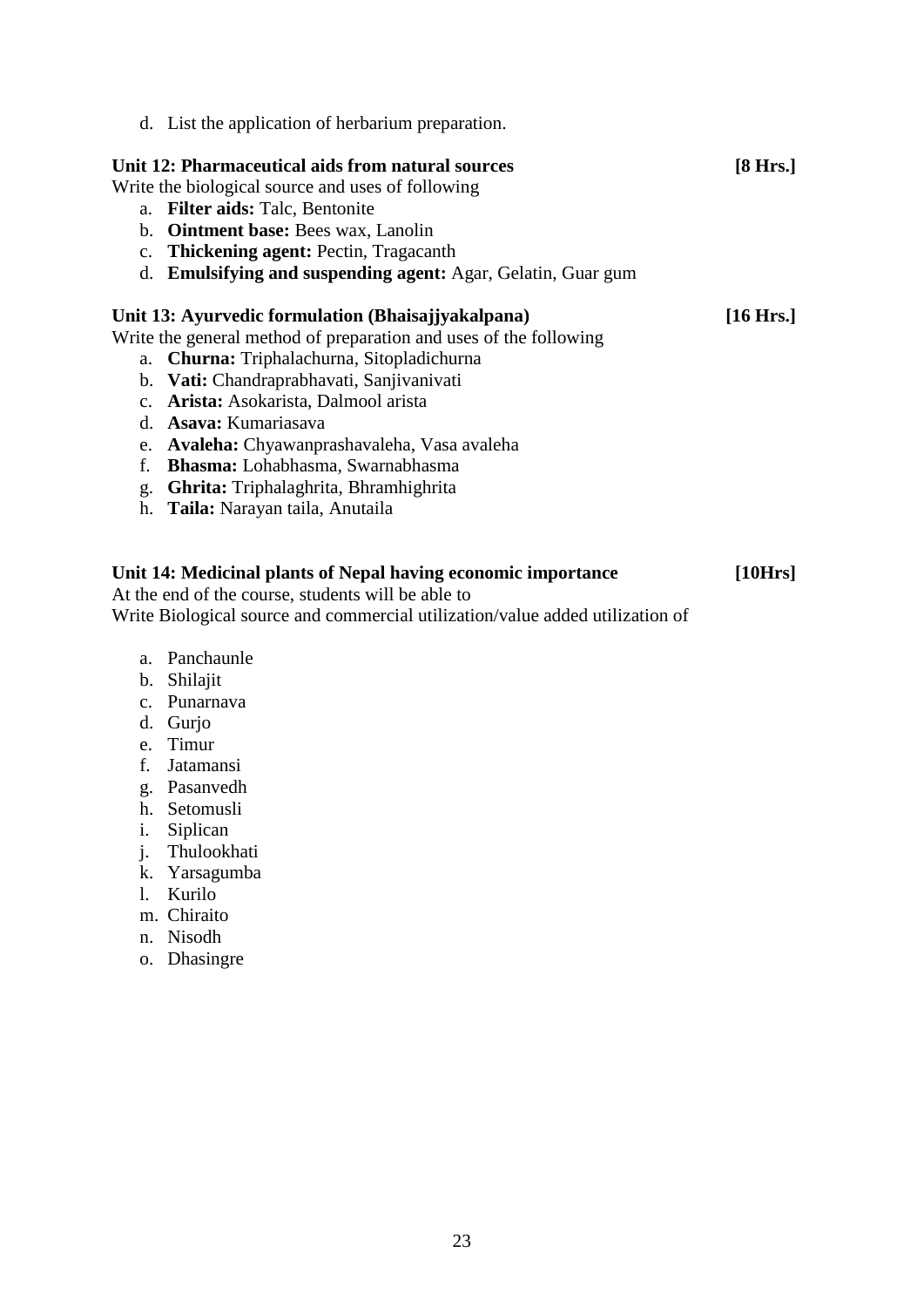### **Pharmacognosy (Practical)**

#### **Practical Hours: 2 Hrs./weeks**

- <span id="page-26-0"></span>1. Demonstrate different parts of microscope and their application.
- 2. Perform microscopical and microscopical analysis of the minimum 5 crude drugs (Leaf, bark, rhizome, root fruit) specified in the course.
- 3. Perform Thin layer chromatography of given crude drug.
- 4. Perform extraction of crude drug by soxhlet apparatus.
- 5. Perform extraction of crude drug by reflux condenser.
- 6. Perform extraction of essential oil from given crude drug by Clevenger apparatus.
- 7. Perform phytochemical test of given crude drug.
- 8. Prepare minimum three Ayurveda formulations specified in the course.
- 9. Collect and prepare the herbarial specimen of the collected medicinal plant using standard format.
- 10. Visit and observe Plant tissue culture laboratory and herbarium, botanical gardens and prepare report. (5 days studies visit)

#### **Reference books (Latest Editions)**

- 1. Evans W.C. Trease and Evans Pharmacognosy. W.B. Saunders & co. London.
- 2. Kokate C K, Purohit A. P, Gokhale S. B. Pharmacognosy (Degree). Nirali Prakashan, Pune.
- 3. Rangari V. D. Pharmacognosy and Phytochemistry. Career publication, Nashik.
- 4. Tyler E, Brady R.Pharmacognosy. Philadelphia P.A, U.S.A.
- 5. Nakanishi K. Chemistry of Natural Products. Kodausha Book Publishing Company, Osaka (Japan).
- 6. HarborneJ.B. Phytochemical Methods. Chaparan & Hall, London.
- 7. Kalia A.N. Textbook of Industrial Pharmacognosy.
- 8. Wallis T.E. Text Book of Pharmacognosy.

| Unit         |                 | ⌒<br>- | <u>ب</u> |   | ັ |              |   | U              |   | 1 U | $\mathbf{r}$ | $\sim$ | ຳ<br>⊥ັ | 14                    | Total |
|--------------|-----------------|--------|----------|---|---|--------------|---|----------------|---|-----|--------------|--------|---------|-----------------------|-------|
| Unit         | $\sim$          |        | v        | v | O | $\sim$<br>ιv | Ő | $\Omega$<br>10 | ັ |     | $\mathbf b$  | U      | 1 V     | 1 <sub>0</sub><br>1 V | 140   |
| Hours        |                 |        |          |   |   |              |   |                |   |     |              |        |         |                       |       |
| <b>Marks</b> | 10 <sup>1</sup> | ັ      | ັ        | ັ | ັ |              | ັ |                |   | ັ   | ັ            | ັ      | ΙV      | ັ                     | 80    |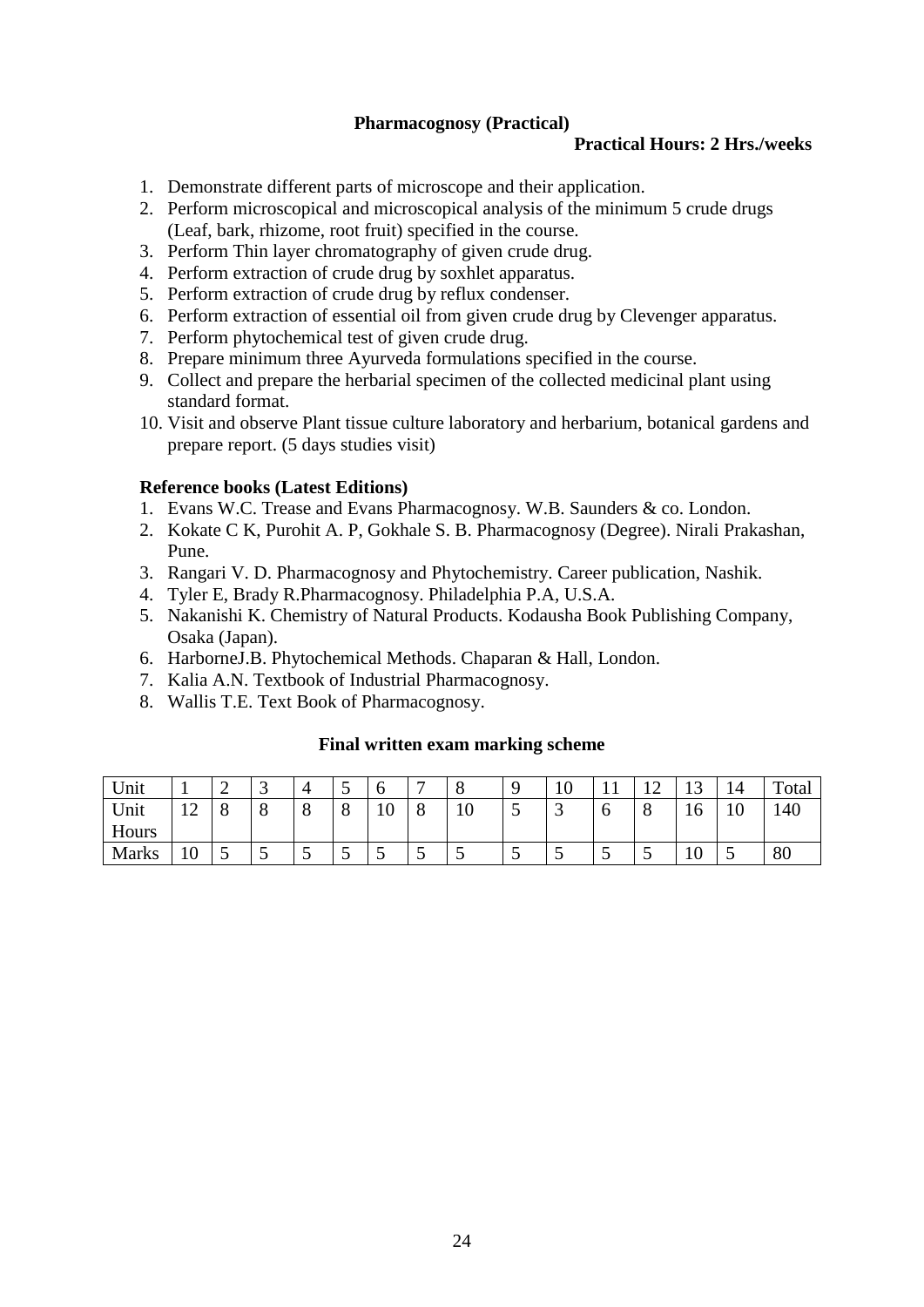# **Biochemistry and Microbiology**

**Total Hours: 5 Hrs./weeks Theory Hours: 3 Hrs./weeks) Practical Hours: 2hrs/weeks**

#### <span id="page-27-0"></span>Part A: Biochemistry *Following Part A: Biochemistry Following**<b>Following Following <i>Following**<b>Following Following Following Following <i>Following**<b>Following Following Following*

### **Course Description:**

Biochemistry deals with understanding of the molecular levels of the chemical process associated with living cells. The scope of the subject is to provide biochemical facts and the principles to understand metabolism of nutrient molecules in physiological and pathological conditions.

# **Course Objectives:**

After completion of this course, students will be able to:

- **●** Discuss the biomolecules and their biological importance
- **●** Compare and contrast the metabolism of biomolecules in physiological and pathological conditions.
- **●** Discuss the biochemical basis of normal and diseased conditions of different organ systems
- **●** Outline the genetic organization of mammalian genome
- **●** List functions of DNA in the synthesis of RNAs and proteins.

### **Course Contents: Theory**

# Unit 1: Introduction [2 Hrs.]

1.1 Introduction to biochemistry and its importance for health science.

# Unit 2: Biomolecules [26 Hrs.]

Discuss Introduction, classification basic metabolism and clinical significances of the following biomolecules.

- 2.1 Carbohydrates: Glycolysis, Citric acid cycle
- 2.2 Amino acids, Peptides and Proteins: Urea cycle
- 2.2 Lipids and fatty acids: Beta-oxidation of fatty acid
- 2.3 Interpret the relation of Carbohydrate, Fat and Protein metabolism.
- 2.4 Vitamins
- 2.5 Enzymes: Coenzymes, Isoenzymes

### **Unit 3: Basic concepts of nucleic acid and recombinant DNA technology [20 Hrs.]**

- 4.1 Define, nucleotide, nucleoside, nucleic acid, gene, genome, chromosomes.
- 4.2. Differentiate between DNA and RNA.
- 4.3 Discuss DNA replication, transcription and translation.
- 4.3 List pharmaceutical recombinant products and their uses.
- 4.4. Discuss the application of gene sequencing and polymerase chain reactions.

# **Unit 4: Review of Common Laboratory and Diagnostic tests [6 Hrs.]**

List out Complete blood count, liver function test, kidney function test, thyroid function test, Lipid Profile, Blood sugar, urine and stool analysis with specific reference to normal value

# Unit 5: Fundamental of Immunology **[6Hrs]**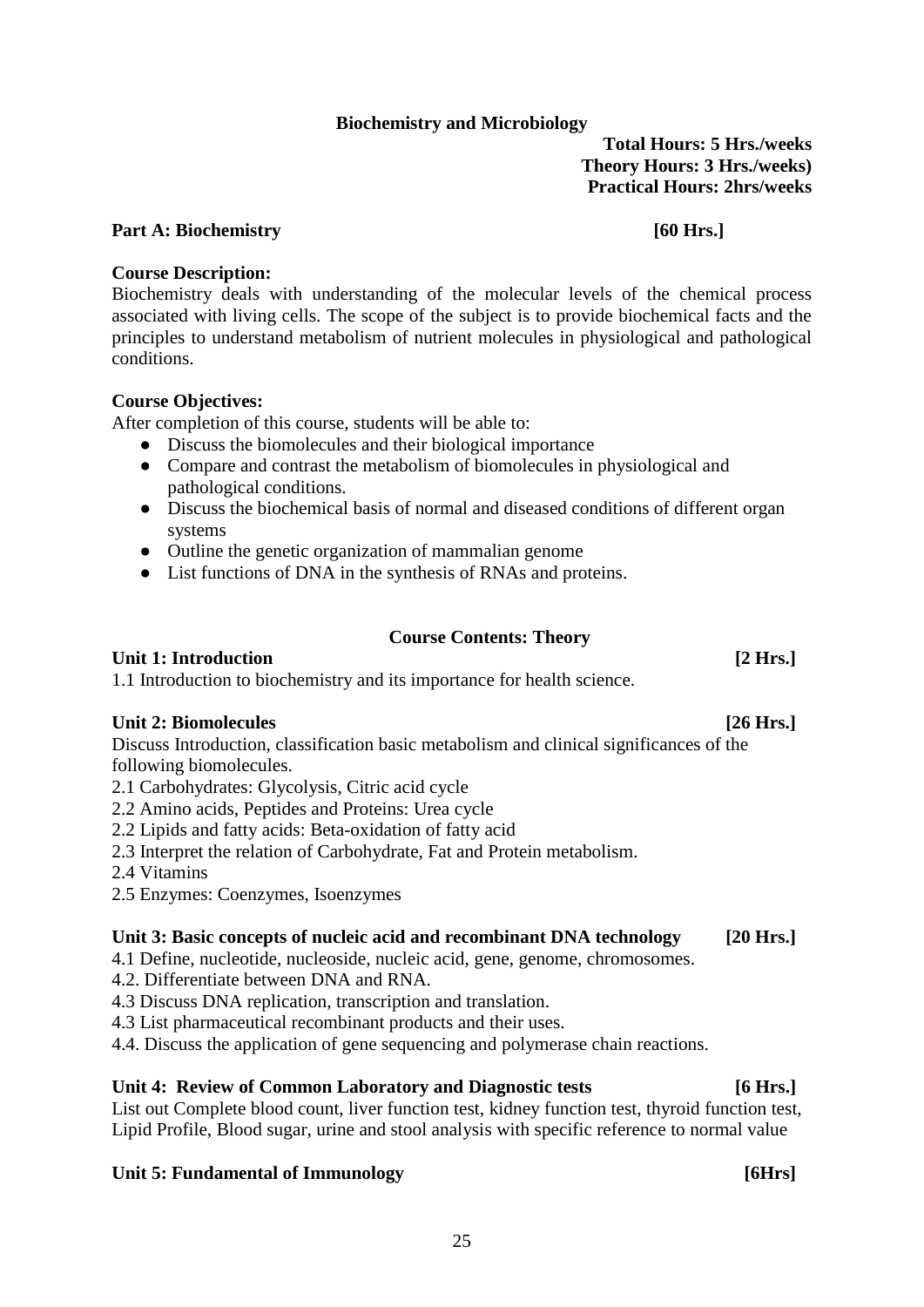5.2 Define antigens, antibody, and immunoglobulin, vaccines, sera and anti sera with suitable examples.

5.3 List types of vaccine with examples.

5.4 Compare and contrast T and B-lymphocytes,

#### Part B: MICROBIOLOGY [60 Hrs.]

#### **Course Description:** Scope of microbiology is the study of all organisms that are invisible to the naked eye- that is the study of microorganisms. Microorganisms are necessary for the production of bread, cheese, beer, antibiotics, vaccines, vitamins, enzymes etc. Microbiology has an impact on medicine, agriculture, food science, ecology, immunology, molecular microbiology etc.

#### **Course learning objectives:**

At the end of this course, the student will be able to

- a. Describe methods of identification and preservation of various microorganisms
- b. Discuss importance of sterilization in microbiology.
- c. Perform sterility testing of pharmaceutical products.
- d. Describe microbiological standardization of Pharmaceuticals.
- e. Acquire knowledge on selection of suitable antimicrobial agents for treatment of infection.

#### **Microbiology**

| <b>Unit 1:</b> Introduction to microbiology.                                                                  | [5Hrs]    |
|---------------------------------------------------------------------------------------------------------------|-----------|
| 1.1. Define Microbiology and list its importance and branches.                                                |           |
| 1.2. Outline the historical development of pharmaceutical microbiology.                                       |           |
| 1.3. Point out application of microbiology in pharmaceutical sciences.                                        |           |
| <b>Unit 2 Microorganisms</b>                                                                                  | [25Hrs]   |
| <b>Bacteria</b>                                                                                               | [20 Hrs.] |
| Discuss general morphology, and classification of bacteria.                                                   |           |
| Differentiate gram positive and negative bacteria.                                                            |           |
| Illustrate bacterial Growth curve.                                                                            |           |
| Identify nutritional requirements and factors affecting growth.                                               |           |
| List different type of Culture Media with their preparation and application.                                  |           |
| Discuss principle and procedures of staining techniques. (Simple staining, Gram staining and<br>AFB staining) |           |
| Discuss mechanism of Bacterial resistance to antimicrobial therapy.                                           |           |
| <b>Viruses</b>                                                                                                | [2 Hrs.]  |
| Define virus and classify it.                                                                                 |           |
| Illustrate the morphology of virus.                                                                           |           |
| <b>Fungi/yeast/molds</b>                                                                                      | [3Hrs]    |
| Define Fungus, yeast and molds.<br>$\bullet$                                                                  |           |
| Discuss the morphology of fungus.<br>$\bullet$                                                                |           |
| List pharmaceutical importance of fungi and yeasts.                                                           |           |
|                                                                                                               |           |

#### Unit 3: Normal flora **[4 Hrs.]**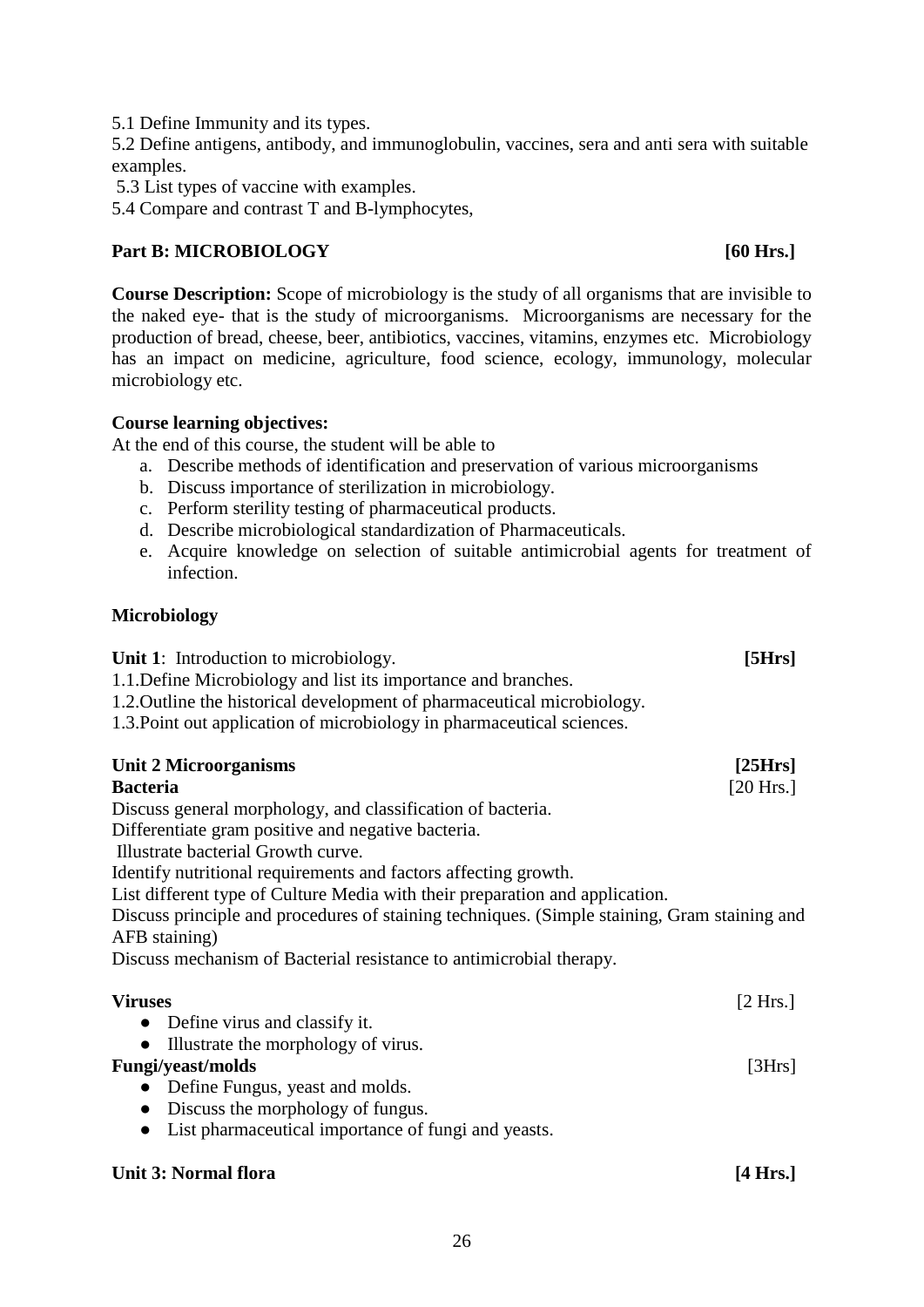Identify the normal flora of skin, gastrointestinal tract, ear, nose and genitourinary tract and specify their roles in normal physiology.

### Unit 4: Sterilization [20 Hrs.]

- Define sterilization and disinfection.
- Identify crib different method of sterilization and disinfections with suitable examples.
- Describe sterility testing (Membrane filtration method and LAL test)

#### Unit 5: Microbiological assay [6 Hrs.]

• Discuss microbial assay of antibiotics (disc diffusion and tube dilution method) and vitamins (cyanocobalamine)

#### **Biochemistry and Microbiology (Practical)**

#### <span id="page-29-0"></span>**Unit 1: Biochemistry practical Practical Practical Hours: 2 Hrs./weeks**

- 1.1 Perform the test of Carbohydrate: Molisch Test/ Benedict's test and iodine test for starch.
- 1.2 Perform the test for Proteins: Biuret test in urine:
- 1.3 Perform the test for Amino acids: Ninhydrin Test
- 1.5 Perform the test of dextrose as blood sugar (Enzymatic test).
- 1.6 Perform the test for: Urea, Bilirubin and Creatinine in blood sample.
- 1.7 Perform qualitative tests of abnormal urinary constituents (Glucose, ketone bodies, hemoglobin)

#### Unit 2: Microbiology practical [35 Hrs.]

- 2.1 Study of instruments used in Microbiology laboratory.
- 2.2 Identify microorganism by gram staining
- 2.3 Perform AFB staining and microscopic examination of Sputum by ZN staining.
- 2.4 Demonstrate various bacterial colonies (Perform quadrant streak technique to isolate pure colonies)
- 2.4 Carry out dry heat sterilization and moist heat sterilization
- 2.5 Demonstrate the antibiotic sensitivity test by Kirby Bauer Disc Diffusion method
- 2.6 Preparation of different culture media

#### **References**

- 1. Furest R Micorbiology in Health and Disease, W.B Saunder& Co,
- 2. Bialley and Scott Digonostic Microbiology.
- 3. Rawling's EA-Benty's text book of Pharmaceutics. All India Traveller Book Sellers

| Unit         |   |    |          |  | ັ        |   | -                         | O | a                |   | Total |  |  |  |
|--------------|---|----|----------|--|----------|---|---------------------------|---|------------------|---|-------|--|--|--|
| Unit         |   | 26 | ററ<br>ΖU |  | O        | ັ | $\Delta$ $\epsilon$<br>ر∠ |   | $\Delta r$<br>∠∪ | O | 120   |  |  |  |
| Hours        |   |    |          |  |          |   |                           |   |                  |   |       |  |  |  |
| <b>Marks</b> | ັ | ⊥ັ | 1 U      |  | <b>ب</b> | ັ | ⊥ັ                        | ◡ |                  | ◡ | 80    |  |  |  |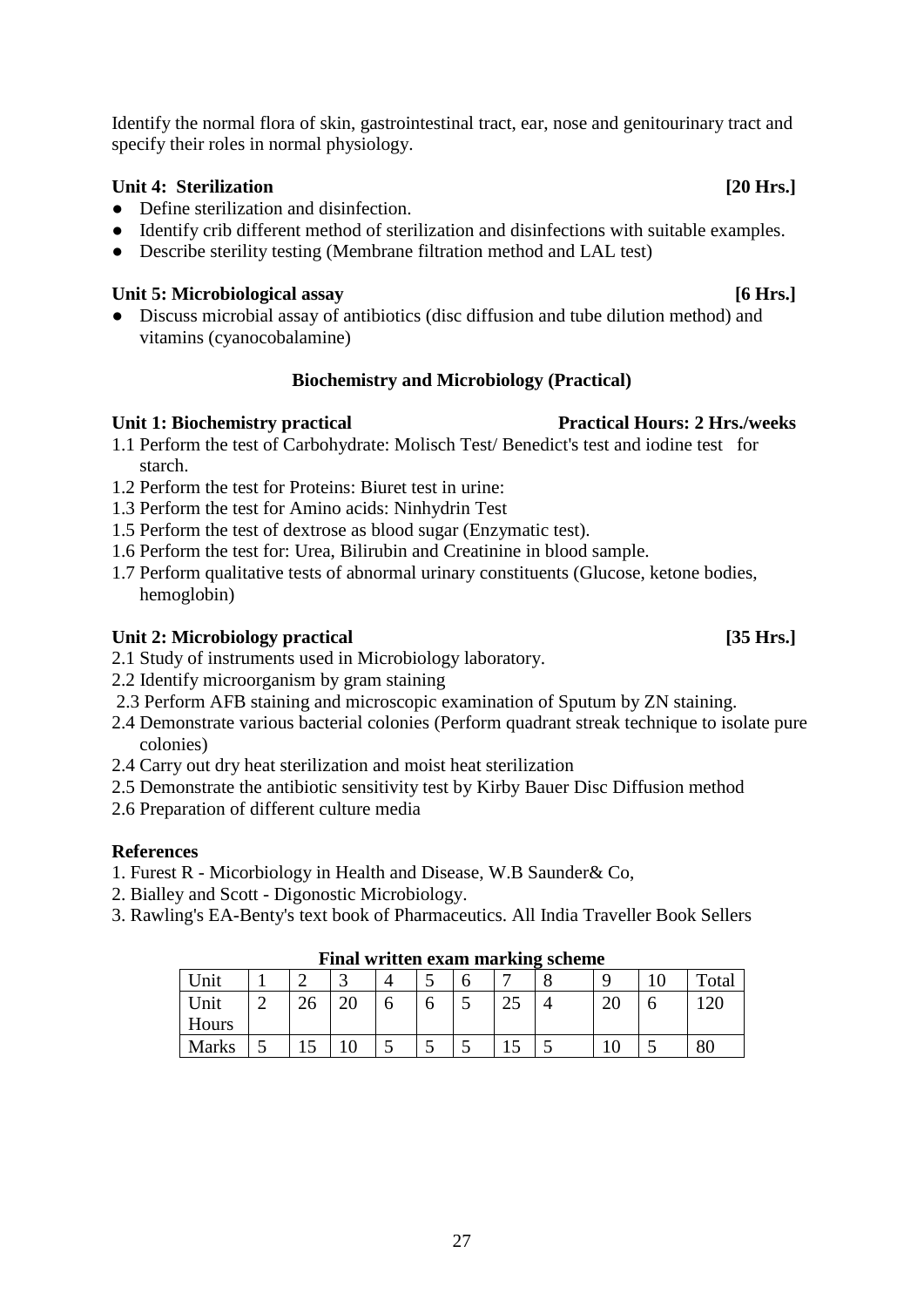#### **Pharmacotherapeutics I**

### **Total Hours: 4 Hrs./weeks Theory Hours: 4 Hrs./weeks**

#### <span id="page-30-0"></span>**Course Description:**

This course is designed to impart knowledge and skills necessary for contribution to quality use of medicines. This will enable the student to describe the introduction, clinical manifestation and pathophysiology of common diseases and their management.

#### **Course Objectives:**

After completion of this course, students will be able to:

- Describe the pathophysiology of selected disease states and explain the rationale for drug therapy
- Summarize the therapeutic approach to management of these diseases including reference to the latest available evidence
- Discuss the controversies in drug therapy
- Discuss the preparation of individualized therapeutic plans based on diagnosis; and
- Identify the patient-specific parameters relevant in initiating drug therapy, and monitoring therapy (including alternatives, time-course of clinical and laboratory indices of therapeutic response and adverse effects).

#### **Course Contents: Theory**

#### Unit 1: Gastrointestinal system: [30 Hrs.]

1.1 Define gastritis, ulcer, colitis, pancreatitis, dyspepsia.

- 1.2 Introduction, Causes, clinical manifestations, investigation, prevention, pharmacological treatment with doses regimen, non-pharmacological management, complication, and referral of Vomiting, diarrhea, constipation GERD, dysentery Alcoholic liver disease, viral hepatitis including jaundice
- 1.3 Define Peptic ulcer disease PUD). Describe etiological classification, pathophysiology, clinical features, pharmacological treatment guidelines and non-pharmacological management of PUD.

#### Unit 2: Musculoskeletal disorders: [15 Hrs.]

- 2.1.Define pain, sciatica and shingles. Describe Pain pathways and Pain management (WHO analgesic ladder).
- 2.2.Introduction, Causes, clinical manifestations, investigation, prevention, pharmacological treatment with doses regimen, non-pharmacological management, complication, and referral of Rheumatoid arthritis, Osteoarthritis, Gout, Spondylitis, Osteoporosis, Myasthenia Gravis.

#### Unit 3: Nervous system: *SIMP* **EXECUTE: EXECUTE: EXECUTE: EXECUTE: EXECUTE: EXECUTE: EXECUTE: EXECUTE: EXECUTE: EXECUTE: EXECUTE: EXECUTE: EXECUTE: EXECUTE: EXECUTE: EXECUTE: EXECUTE: E**

- 3.1. Define Motor neuron disease, Multiple sclerosis, Cerebral palsy, Alzheimer's Disease
- 3.2.Introduction, Causes, clinical manifestations, investigation, prevention, pharmacological treatment with doses regimen, complication, and referral of Epilepsy, Parkinsonism, and Stroke Depression, psychosis Disorder, anxiety disorder

#### Unit 4: Respiratory system [30Hrs]

4.1. Define pulmonary effusion, emphysema, Cystic Fibrosis.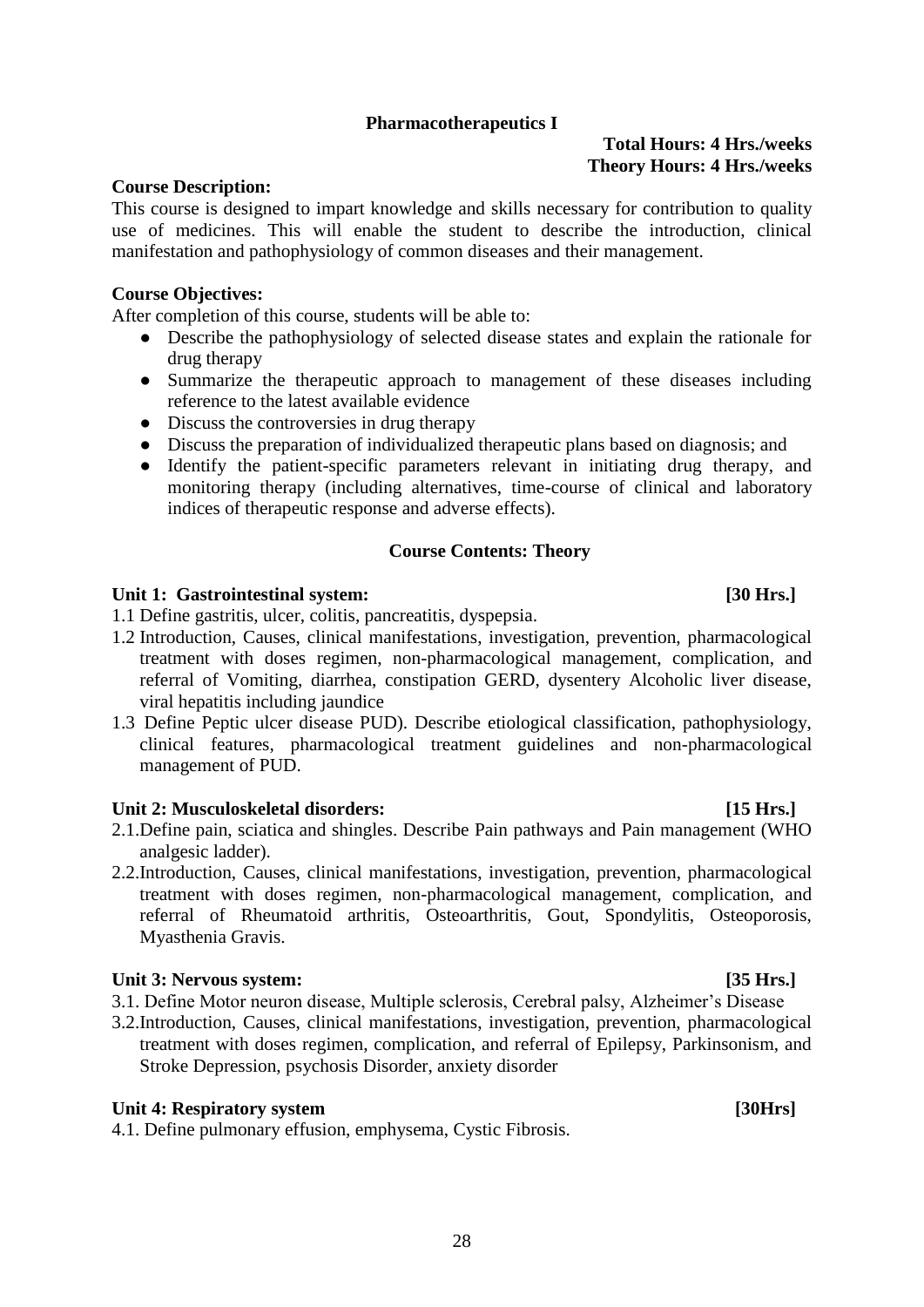- 4.2.Introduction, Causes, clinical manifestations, investigation, prevention, pharmacological treatment with doses regimen, complication, and referral of Asthma, Chronic obstructive pulmonary disease, acute bronchitis.
- 4.3.Define Pneumonia. Describe etiological classification, pathophysiology, clinical features, pharmacological treatment guidelines and non-pharmacological management of pneumonia.

#### Unit 5: Infectious disease: *a* **130 Hrs.**]

- 5.1 Introduction, Causes, clinical manifestations, investigation, prevention, pharmacological treatment with doses regimen, complication, guidelines for the rational use of antibiotics and surgical Prophylaxis, and referral of Tuberculosis(DOTS therapy for PTB according national guideline), Meningitis, Gastroenteritis, typhoid , Cholera, Septicaemia, Urinary tract infections\*, Malaria, Kalazar, Fungal infections( ring worm), Viral infections( Rhinitis, Herpes Zoster, Measels chicken pox, HIV-AIDS, SARS-COVID 19), Gonorrhoea and Syphilis.
- 5.2 Classify disease according to causative agents and describe Diagnosis, management and prevention of common communicable diseases: Filariasis, Dengue fever, Dysentery (Amoebic & Bacillary), Giardiasis, Brucellosis, Rabies, Food poisoning, Influenza, Swine flu (H1N1), SARS, Bird flu, Typhus fever, Worm infestations (Hook worm, Round worm, Trichuristrichiura, Tape worm (Teniasolium, Tania, saginata, H. nana)
- 5.3 Define Urinary tract infection (UTI). Describe etiological classification, pathophysiology, clinical features, pharmacological treatment guidelines and non-pharmacological management of UTI.

### **References (latest edition)**

- 1. Roger Walker and Cleve Edwards: Clinical Pharmacy and Therapeutics.
- 2. Sathoskar, Pharmacology and pharmacotherapeutics, Vol. 1 & 2, Publ by Popular Prakashan, Mumbai.
- 3. *DiPiro* JT, Talbert RL, Yee GC, Matzke GR, Wells BG, Posey LM, editors. Pharmacotherapy: a pathophysiologic approach. 8th ed. Columbus (OH): McGraw-Hill;
- 4. Washington Manual and Medical therapeutics, 32nd Edition.
- 5. Bertram. G. Katzung, Basic and clinical pharmacology
- 6. J.G. Hardman and Lee E. Limbard, Good Mann &Gilmann: The Pharmacological basis of therapeutics, McGraw hill, Health Professions Dvn.
- 7. Lippincott Williams and Wilkins: Remington Pharmaceutical Sciences, 20th Edition. Hamsten, Drug interaction, KvenStockley.
- 8. Laurence, DR and Bennet PN. Clinical Pharmacology, Scientific book agency
- 9. Grahame smith and Aronson, Clinical pharmacology and drug therapy
- 10. Richard A Helms, Text Book of Therapeutics Drug and Disease Management Hardbound.
- 11. Herfindal E T and Hirschman JL, Williams and Wilkins, Clinical Pharmacy and therapeutics
- 12. Applied Therapeutics, the clinical uses of Drugs applied therapeutics INC

| Unit       |     | ت   |    | ັ | otal |
|------------|-----|-----|----|---|------|
| Unit Hours | 30  | ت ب |    |   | 40   |
| Marks      | ⊥ J | ∠~  | ⊥⊷ |   |      |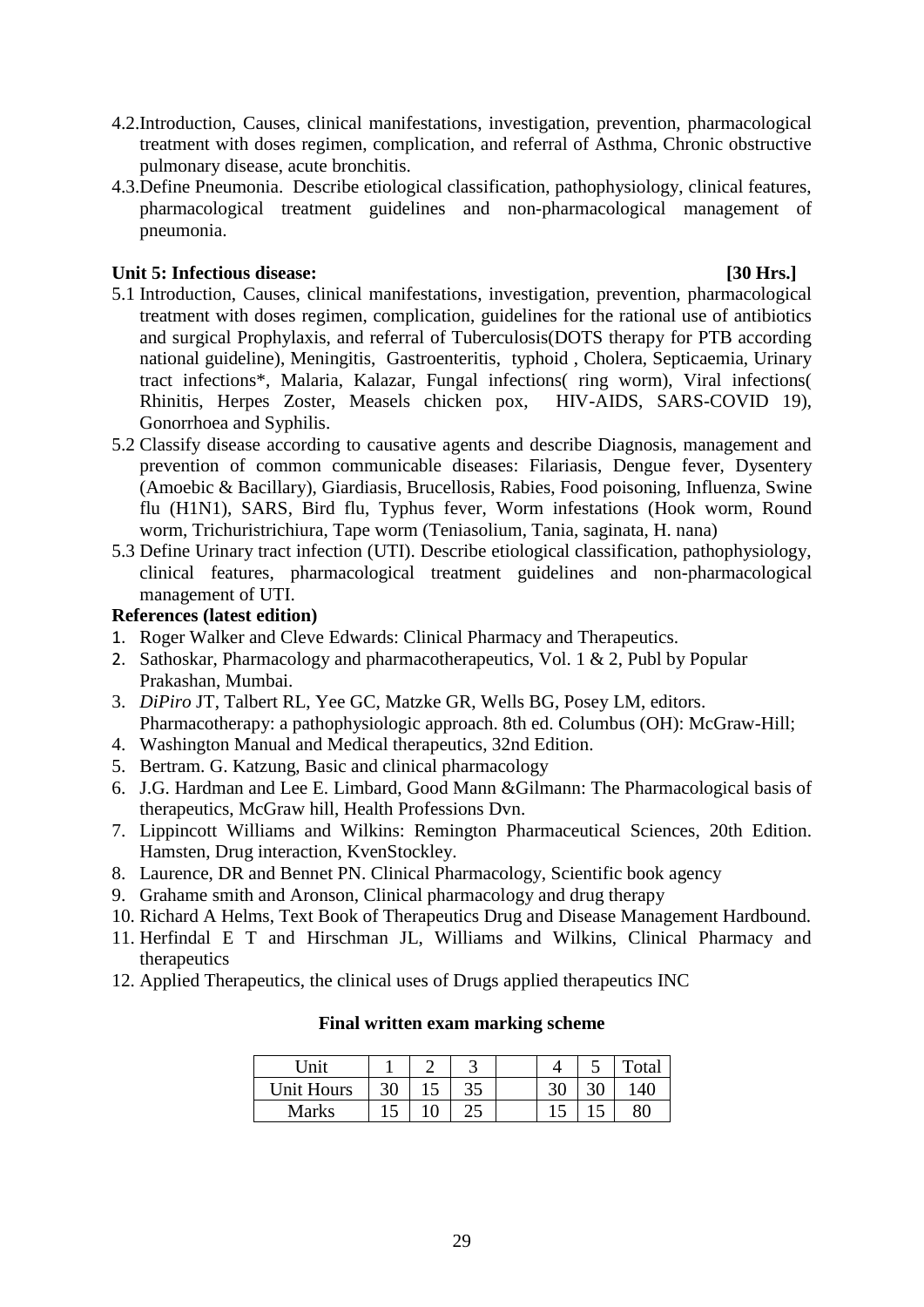#### **Pharmaceutical Management**

#### **Total Hours: 2 Hrs./weeks Theory Hours: 2 Hrs./weeks**

#### <span id="page-32-0"></span>**Course Description:**

This course is designed to equip students with the knowledge and skills on business organization and management, economic theory and financial management. The course is also focused on management of a community pharmacy, management of Public Medicine supply and pharmaceutical marketing.

#### **Course Objectives:**

After completion of this course, students will be able to:

- Develop general concept of business management.
- Describe economic theory applicable to pharmaceuticals.
- Develop basic managerial skills and financial management skills applicable in pharmaceutical sectors.
- Develop concept of marketing skills and apply them in the pharmaceutical sector.
- Manage community pharmacy.

#### **Course Contents: Theory**

#### Unit 1: Fundamentals of management **and a set of the set of the set of the set of the set of the set of the set of the set of the set of the set of the set of the set of the set of the set of the set of the set of the set**

- a. Discuss the concept and function of management.
- b. Discuss principles and importance of management.
- c. Distinguish between management and administration
- d. Elaborate the roles and responsibilities of a manager.
- e. Discuss the stages of making a rational decision.
- f. Characterize the types of modern organizational structures.
- g. Discuss the concept and theories of Maslow of motivation.
- h. Introduction, characteristics and styles of leadership.
- i. Discuss the objectives, importance and functions of HRM

#### **Unit 2: Pharmaceutical Logistics and Supply Chain Management [15 Hrs.]**

- a. Define supply chain management.
- b. Identify the major components of the pharmaceutical supply chain network
- c. Identify major components of pharmaceutical supply chain management
- d. Discuss Pharmaceutical Supply process.
- e. Discuss challenges in Pharmaceutical Supply Chain.
- f. Estimate medicine requirements, Procurement cycle (Tender process) and its methods.
- g. Describe storage of medicines including vaccines.
- h. Mention pharmaceutical logistics and supply chain management system for health care system.
- i. Discuss and demonstrate the importance of Pharmacy Management Software.

#### Unit 3: Pharmaceutical marketing *Lease Community 120 Hrs.*

- a. Identify major marketing concepts/Marketing strategies
- b. Discuss SWOT analysis in marketing.
- c. Describe Market mix (Product, Price, People, Physical environment, Process, Promotion and Place).
- d. Discuss Segmentation, Positioning and Targeting in marketing.
- e. Differentiate between sales and marketing.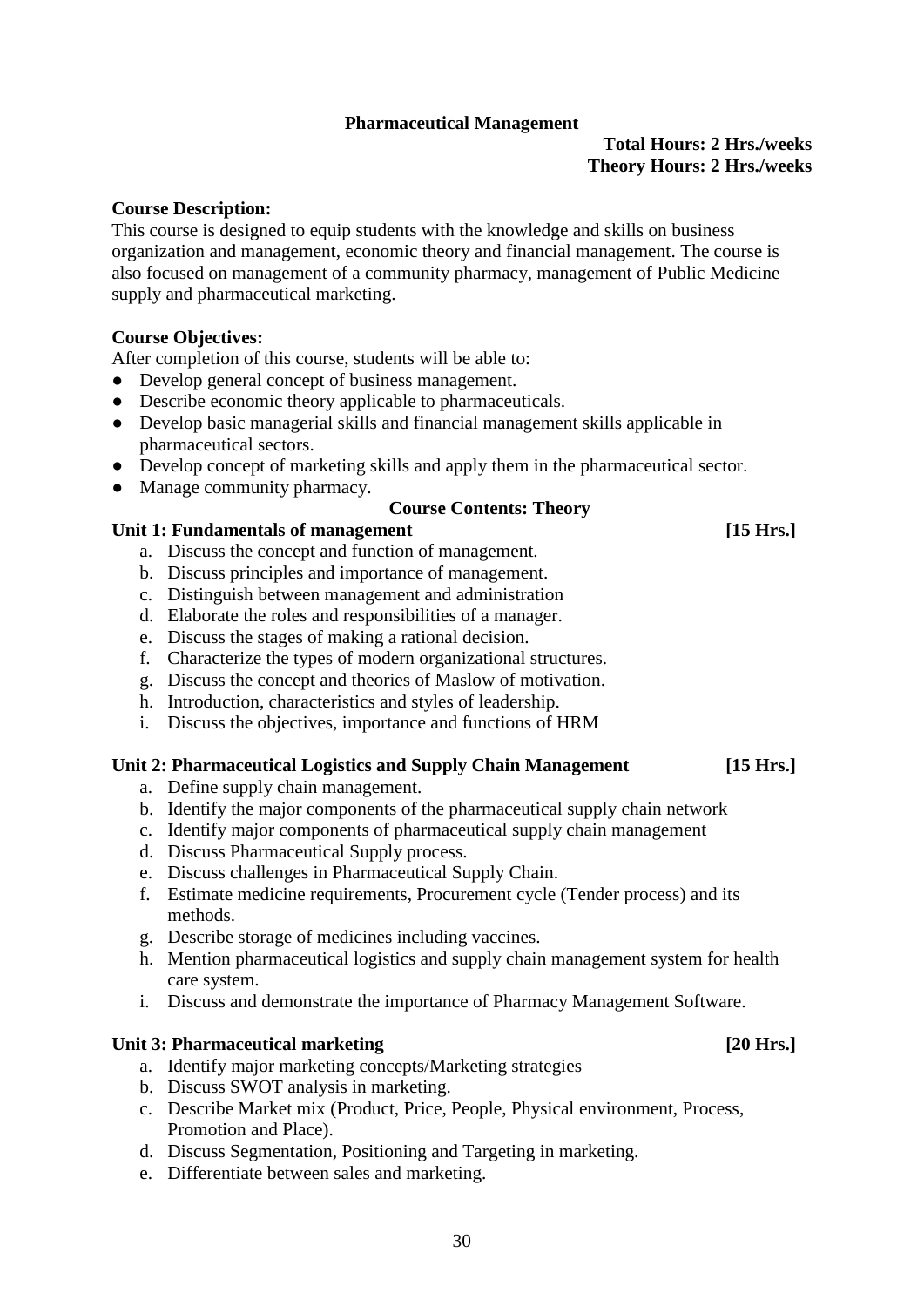- f. Discuss principle of sales promotion.
- g. Estimate current demand and industry sales (Product Management Department)
- h. Discuss emerging trends in marketing (Network marketing and Digital pharmaceutical marketing).

# Unit 4: Entrepreneurship and Innovation **1996 1997 1998 1998 1998 1998 1998 1998 1998 1999 1999 1999 1999 1999 1999 1999 1999 1999 1999 1999 1999 1999 1999 1999 1999 1999**

- a. Define entrepreneurship.
- b. Discuss the principle and application of entrepreneurship in the profession of pharmacy
- c. Discuss characteristics and types of entrepreneurs.
- d. Discuss role and impact of entrepreneurship in Nepalese pharmaceutical sector.
- e. Identify causes for the success and failure of business in Nepal.

### Unit 5: Pharmacoeconomics and Accounting management [14 Hrs.]

- a. Definition, Principle, importance and application, of Pharmacoeconomics,
- b. Discuss laws of demand and supply.
- c. Describe general concept of cost and cost accounting.
- d. Discuss Taxation and its types.
- e. Characterize alternative health care financing (Insurance) system in Nepal.
- f. Discuss the concept and techniques of inventory management.

### **References**

- 1. Managing Drug Supply, Published by NG, DHS/MoH.
- 2. Kotler P. Keller K. L. Marketing Management. Prentice Hall of India. New Delhi.
- 3. Walker O. C, Boyd H. W, Larreche J. C. Marketing strategy: Planning and implementation. McGraw-Hill/Irwin.
- 4. Smith M. C. Pharmaceutical marketing: strategy and cases. CRC Press.
- 5. Lidstone J, MacLennan J. Marketing planning for the pharmaceutical industry. Routledge.
- 6. Katsanis L. P. Global issues in pharmaceutical marketing. Routledge.
- 7. Rollins B. L, Perri M. Pharmaceutical marketing. Jones & Bartlett Publishers.

| Unit         |    |    |    |   |    | Total |
|--------------|----|----|----|---|----|-------|
| Unit         | 15 | 15 | 20 | 6 | 14 | 80    |
| Hours        |    |    |    |   |    |       |
| <b>Marks</b> | 20 | 20 | 20 |   | 15 | 80    |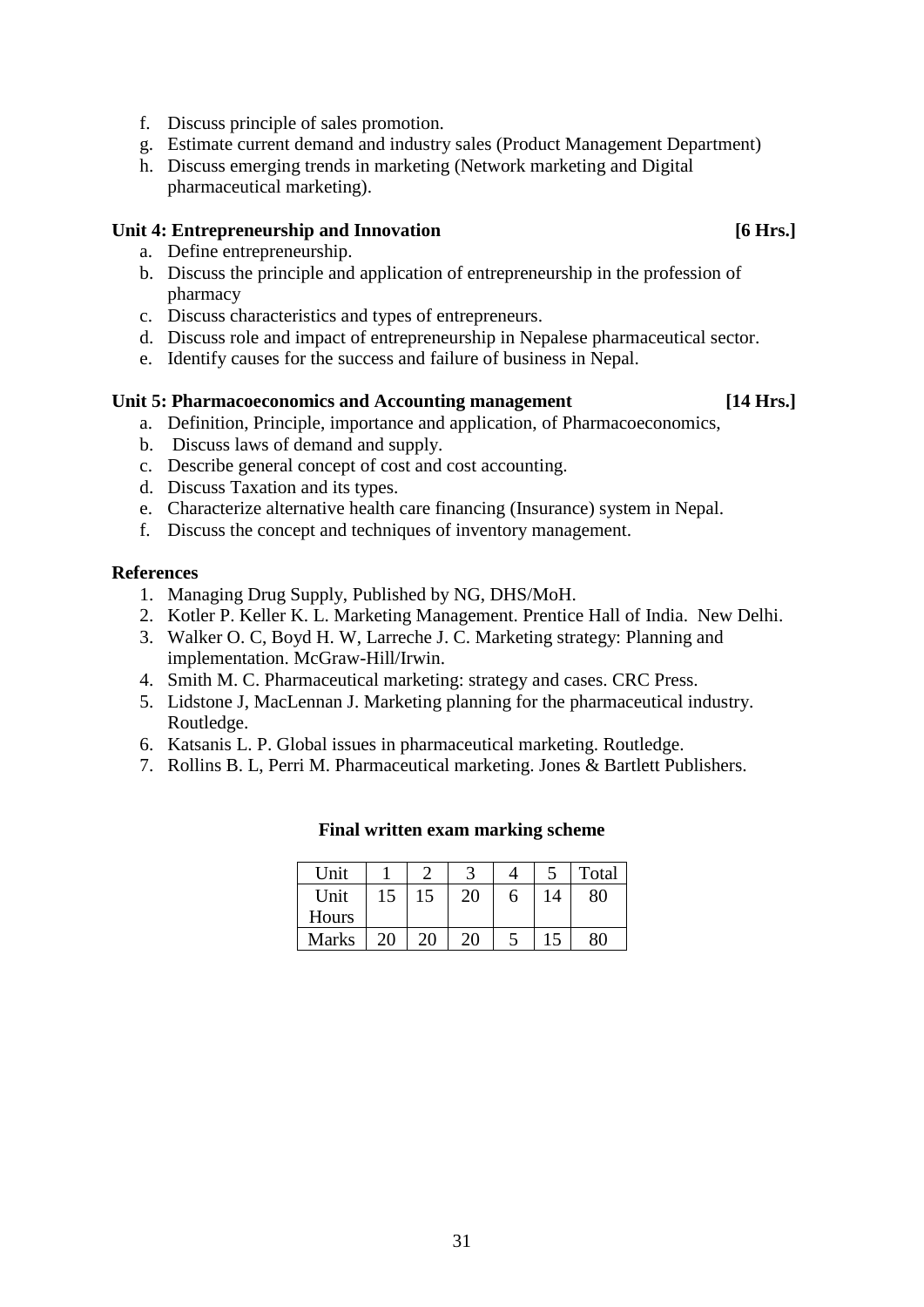#### **Public Health Pharmacy**

### **Total Hours: 6 Hrs./weeks Theory Hours: 4 Hrs./weeks Practical Hours: 2 Hrs./weeks**

#### <span id="page-34-0"></span>**Course Description:**

This course is designed to acquaint students with knowledge and skills on health education, health care delivery system, pharmacoepidemiology in addressing drug related questions in a large population and environmental impact to the health.

#### **Course Objectives:**

After completion of this course, students will be able to:

- Find out health education needs related to pharmacy and deliberate both planned and incidental health education to individual, family and the community.
- Understand health care delivery system in Nepal.
- Describe epidemiology and epidemiological concepts.
- Describe environment, environmental health, and environmental pollution.

### **Course Contents: Theory**

| <b>Unit 1 Health education</b>                                                       | $[30$ Hrs.]        |
|--------------------------------------------------------------------------------------|--------------------|
| 1.1: Concept of Health                                                               | [5 Hrs.]           |
| a. Define health.                                                                    |                    |
| b. Differentiate promotive, preventive, curative and rehabilitative health services. |                    |
| c. List factors that influence health.                                               |                    |
| 1.2 Principles and scope of health education.                                        | $[5 \text{ Hrs.}]$ |
| a. Discuss principles of health education.                                           |                    |
| b. State importance of health education in pharmacy                                  |                    |
| 1.3 Learning                                                                         | [5 Hrs.]           |
| a. Define learning.                                                                  |                    |
| b. Describe different way of learning such as; by hearing, by seeing, by doing, by   |                    |
| repetition, and by imitation.                                                        |                    |
| c. Discuss factor-affecting learning.                                                |                    |
| 1.4 Health education methods and media                                               | [15 Hrs.]          |
| a. Discuss different methods with advantages and disadvantages                       |                    |
| Individual method: Interview and Counseling<br>$\bullet$                             |                    |
| • Group method: Group discussion, Role-play, Brain storming, Work-shop               |                    |
| • Mass Method: Lecture, exhibition                                                   |                    |
| b. Discuss criteria for the selection of media.                                      |                    |
| c. Describe different media to provide health education with advantages and          |                    |
| disadvantages.                                                                       |                    |
|                                                                                      |                    |
| Unit 2: Health care delivery system in Nepal                                         | [20 Hrs.]          |
| Current organogram of health care system of Nepal.<br>a.                             |                    |
| b. Define Primary Health Care and Alma atta declaration.                             |                    |
| c. Discuss principles of Primary Health Care.                                        |                    |
| List and explain elements of Primary Health Care.<br>d.                              |                    |
| e. Describe role of pharmacist in PHC.                                               |                    |

f. Describe Health related aspects of Millennium development goal and SDG.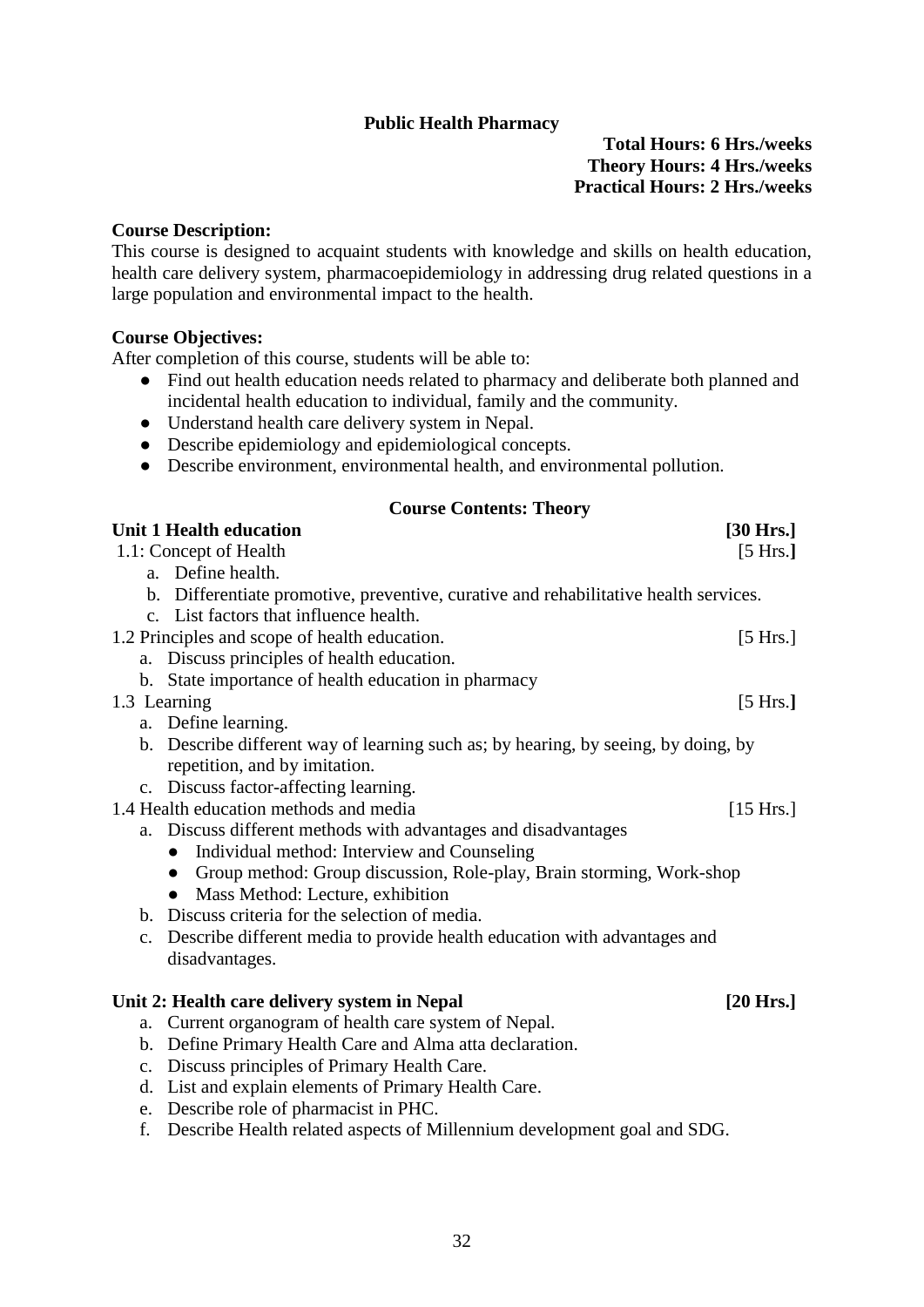### Unit 3: Pharmacoepidemiology [40 Hrs.]

- a. Introductions, scope and uses of Epidemiology.
- b. Define Pharmacoepidemiology and describe its importance.
- c. Discuss diseases transmission (Chain of Infection), prevention and control.
- d. Outline Epidemiological triad (Agent, Host and Environmental interaction) with suitable examples.
- e. Define measures of morbidity with examples (Incidence and Prevalence)
- f. Define measures of mortality with examples (Crude death rate, Specific death rate, Birth rate, Infant mortality rate, maternal mortality rate).
- g. Define measures of risk with examples (Relative risk, Attributable risk and Odds Ratio)
- h. Define Epidemic, Endemic and Pandemic with examples.
- i. Briefly discuss different epidemiological studies (Descriptive studies/observational studies, Analytical studies and Experimental studies) with suitable examples.

#### Unit 4: Environmental health **[50 Hrs.]**

- 4.1 Define Environment, Environmental Health, Sanitation and Hygiene and Environmental Pollution. [2 Hrs.]
- 4.2 Water and water pollution **and in the set of the set of the set of the set of the set of the set of the set of the set of the set of the set of the set of the set of the set of the set of the set of the set of the set** 
	- a. Discuss water quality standards with respect to Physical, chemical and biological.
	- b. Differentiate hard and soft water.
	- c. Describe process of removing hardness of water.
	- d. Describe uses of water: Domestic purpose, Public purpose, Industrial purpose and Agricultural purpose.
	- e. Describe major water pollutants: organic pollutants and inorganic pollutants.
	- f. Discuss different health impact due to water pollution.
	- g. Describe large scale and small scale water purification methods, including:
		- **Household water purification:** Boiling, filtration, and chemical treatment SODIS
		- **Large-scale purification:** Slow sand filtration and Rapid sand filtration.
- 4.3 Air [5 Hrs.]
- 4.4 Define air pollution.
	- a. Discuss health effect of air pollution
	- b. Describe measures to control air pollution
- 4.5 Waste management [16 Hrs.]
	- a. Classify waste as solid waste and liquid waste
	- b. Discuss different color's of bin for segregation of waste
	- c. Describe process of solid waste management: collection, storage, transportation and disposal: sanitary land filling, dumping, composting and incineration.
	- d. Describe methods of liquid waste management: At household/institutional levels;
		- Soakage pit.
		- Soak well,
		- Seepage pit,
		- Dispersion trench,
		- Septic tanks
	- e. Differentiate between biodegradable and non-biodegradable waste
	- f. Describe technique for minimizing waste: 3R concept;
		- Reuse,
		- Reduce.
		- Recycle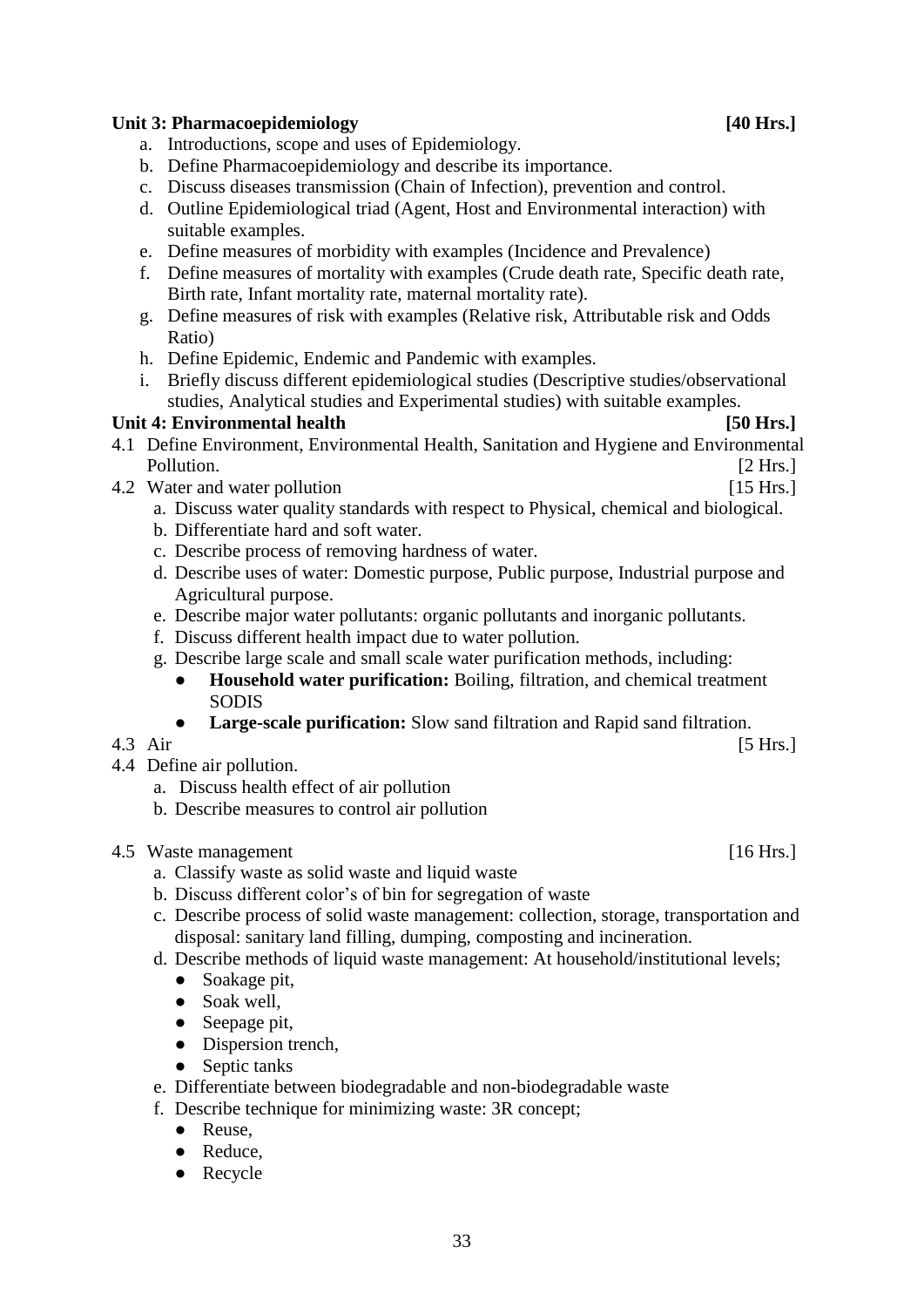g. Discuss hospital waste management: separation of waste and process of incineration.

#### 4.6 Food hygiene [7 Hrs.]

- a. Define food hygiene.
- b. Discuss importance of food hygiene and its relation to good health.
- c. Define and state examples of food intoxication and food infection.
- d. Define and differentiate food fortification, food additives and food adulteration.
- 4.7 Occupational diseases: [5 Hrs.]
	-
	- a. Define occupational health and safety, occupational hazard and occupational disease.
	- b. List, Prevention and control measures of occupational diseases in relation to different health professions.

### **Public Health Pharmacy (Practical)**

### **Practical Hours: 2 Hrs./weeks**

### <span id="page-36-0"></span>**Unit 1: Health Education**

- a. Apply the planning, implementation and evaluation process to develop a health education program for a selected health problem.
- b. Make a health education plan on any of the health problem in community
- c. Collect health education materials from different organizations.
- d. Prepare a material for use of multimedia
- e. Prepare a Poster
- f. Prepare a pamphlet
- g. Prepare a flip chart
- h. Prepare a leaflet
- i. Perform a role play in class room setting
- j. Plan and conduct an exhibition at College settings.

### **Unit 2: Health Care System**

- a. Make an organogram of health facility.
- b. Observe activities delivered to the patient and community.
- c. Identify elements of PHC focusing on most frequently and rarely performed elements

# **Unit 3: Pharmacoepidemiology**

- a. Illustrate a Chain of Infection using suitable example.
- b. Outline Epidemiological triad (Agent, Host and Environmental interaction) with suitable examples.
- c. Calculate vital statistics from given data (Maternal mortality rate, Infant mortality rate, Mobidity rate, Crude death rate, Crude birth rate, Odds ratio, Relative risk Prevalence and incidence rate).

### **Unit 4: Environmental health**

- a. Calculate water requirement for daily domestic purpose.
- b. Calculate the amount of bleaching powder necessary for well disinfections.
- c. Visit water treatment plant: Make a one day field visit and prepare report.
- d. Visit pasteurization plant: Make a one day field visit and prepare report
- e. Solid waste management: Make a one day field visit and prepare report

#### **References (Updated Editions)**

1. Pradhan, HB., A Textbook of Health Education, Educational Resources for Health, Kathmandu.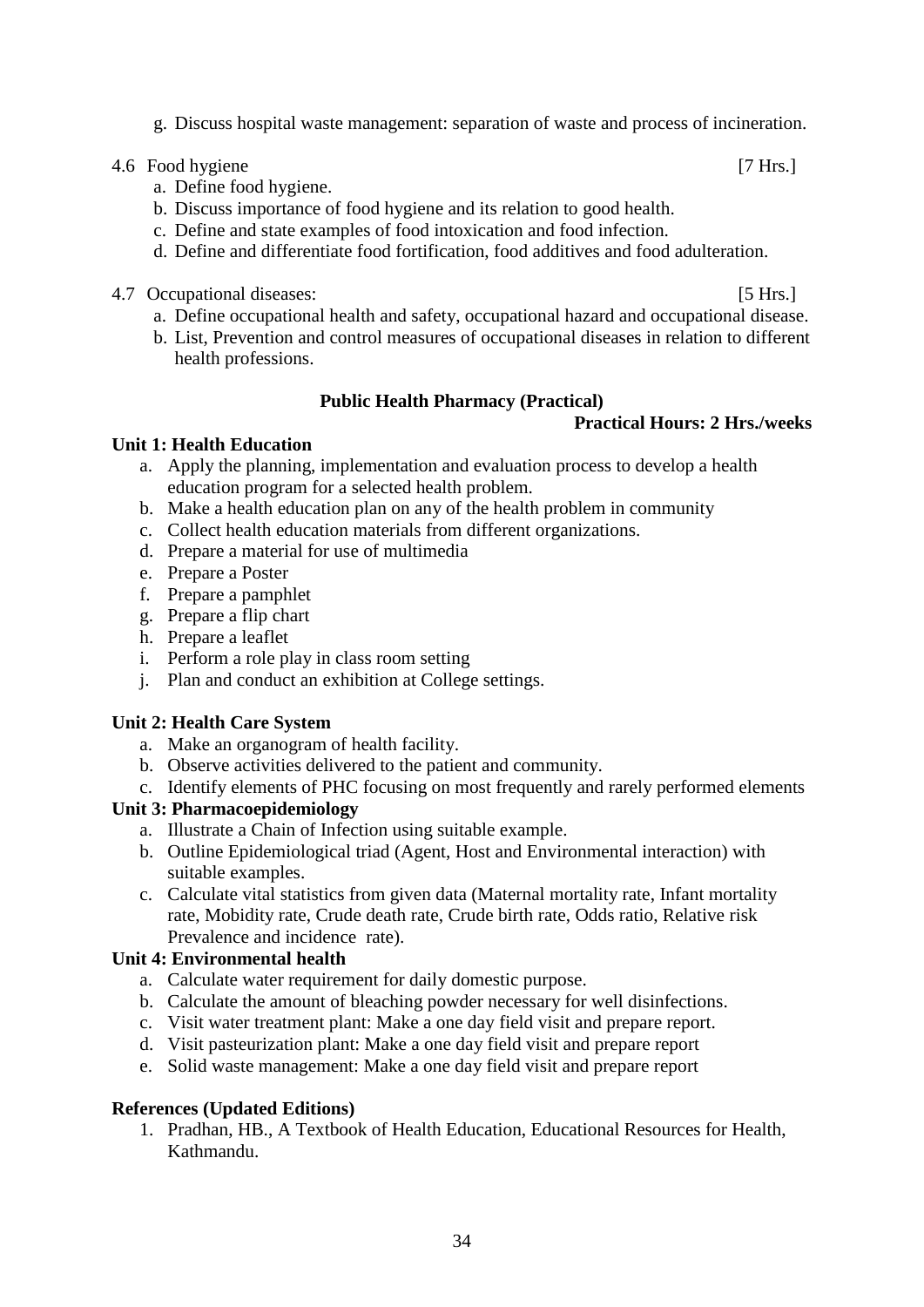- 2. Pathak, RP and Giri, RK: A Textbook of Public Health and primary Health Care Development, VidhyarthiPrakasan (P) Ltd. Second Edition 2011.
- 3. Ramchandran , L and Dharmalig T " Text Book of Health Education ," Bikash publishing House Pvt.Ltd. 1983.
- 4. Health behavior and health education: Theory, Research and Practice; edited by Glanz.
- 5. R. Bonita, Basic epidemiology 2002.
- 6. Park, Textbook of Preventive and Social Medicine.
- 7. L. Gordis, Epidemiology 4<sup>th</sup> Edition 2008.
- 8. AB Joshi, Fundamentals of Epidemiology VolI and II
- 9. WHO (1996), Guideline for Drinking Water Quality: Health Criteria and other Supporting Information, WHO.
- 10. WHO (1999), Monitoring Ambient Air Quality for Health Impact Assessment, WHO.
- 11. WHO (1991), Surface Water Drainage for Low-income Communities, WHI/UNEP.
- 12. FAO/WHO (1997), Health and Environment in Sustainable Development WHO/EHG/97.8.

| <b>Unit</b> |    | ◠  |    | 4  | Total |
|-------------|----|----|----|----|-------|
| Unit        | 30 | 20 | 40 | 50 | 140   |
| Hours       |    |    |    |    |       |
| Marks       | 15 | 10 | 25 | 30 | RΛ    |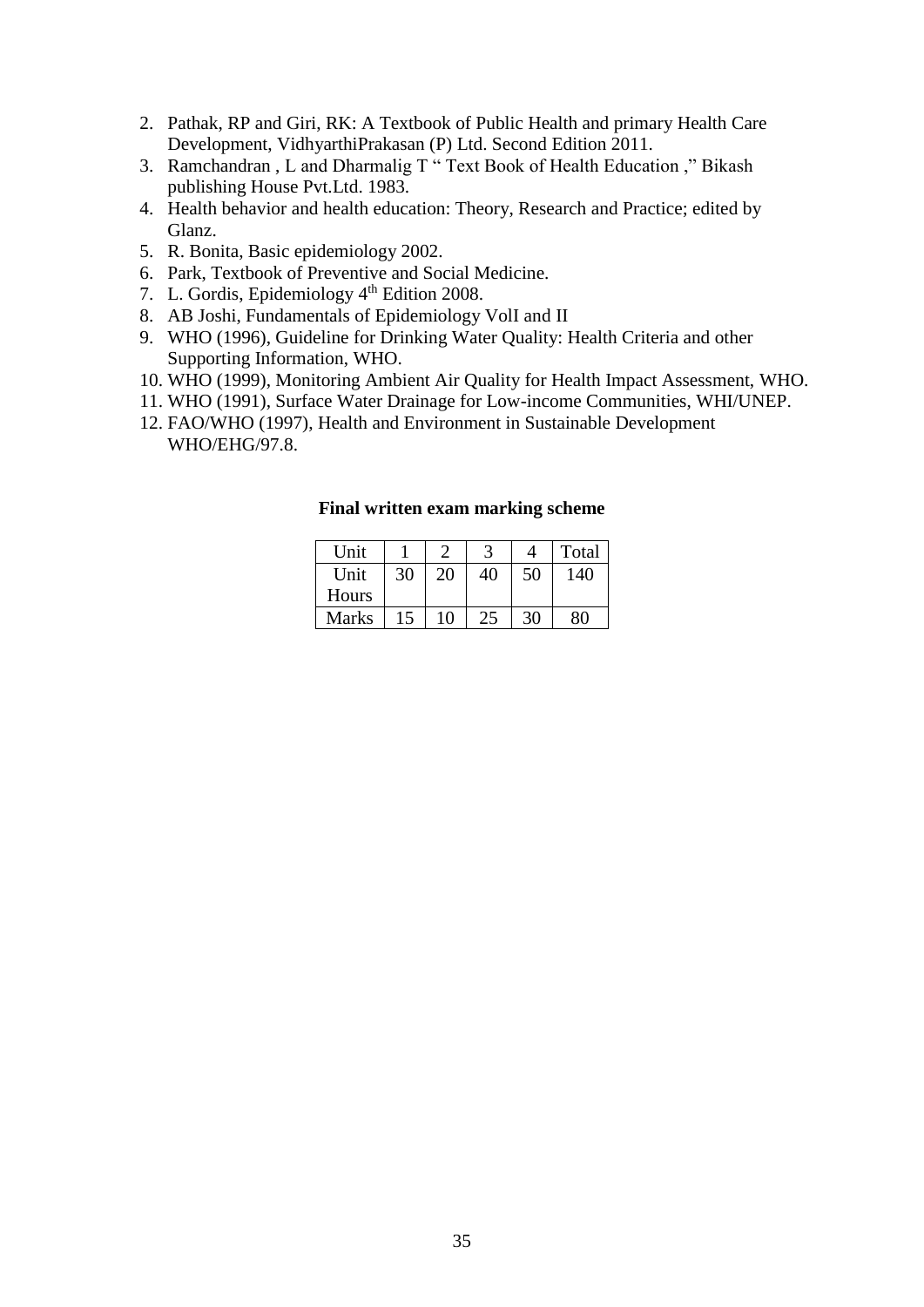<span id="page-38-0"></span>**Third Year**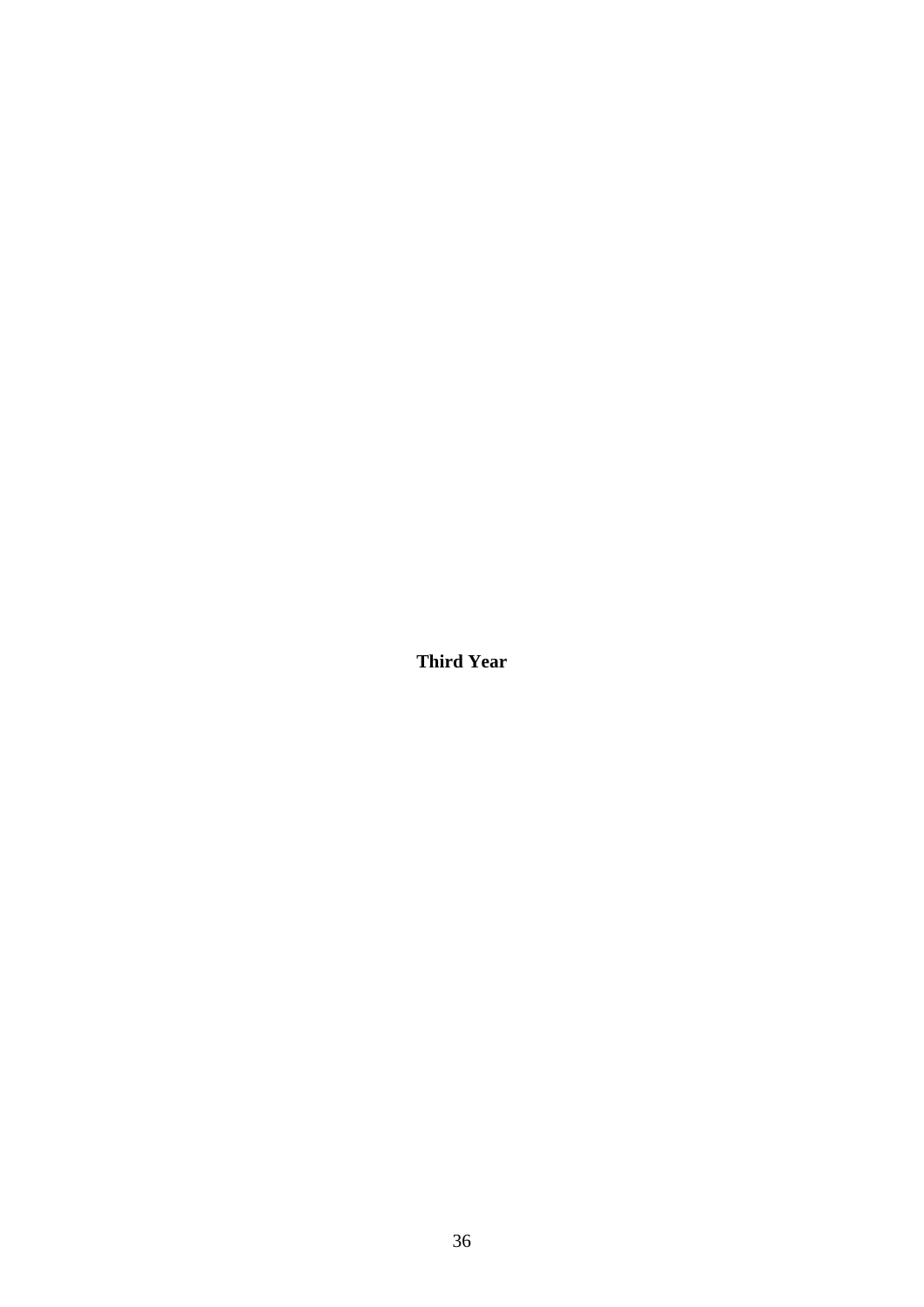# **Pharmaceutics II**

### **Total Hours: 6 Hrs./weeks Theory Hours: 4 Hrs./weeks Practical Hours: 2 Hrs./weeks**

#### <span id="page-39-0"></span>**Course Description:**

This course is designed to provide students the knowledge and skills about pharmaceutics. This course deals with Preformulation Studies, different dosage forms, biphasic pharmaceutical products, aerosol, parenteral preparation, powders, suppositories, and ophthalmic products. Additionally, it deals with packaging materials, Quality Assurance and Quality Management, method of dispensing, concept of novel Drug delivery systems, Pilot plant scale up techniques and brief introduction about cosmetics.

#### **Course Objectives:**

After completion of this course, students will be able to:

- Discuss basics of different dosage forms and pharmaceutical incompatibilities
- Discuss professional way of handling the prescription
- Discuss various pharmaceutical dosage forms and their manufacturing techniques.
- Formulate solid, liquid and semisolid dosage forms and evaluate them for their quality
- Discuss GMP aspects in a pharmaceutical industry
- Describe importance of documentation
- Describe responsibilities of  $QA & QC$  departments
- Describe area of novel drug delivery systems.

#### **Course Contents: Theory**

#### Unit 1: Preformulation Studies [10 Hrs.]

Introduction to preformulation, goals and objectives, study of physicochemical characteristics of drug substances.

- a. *Physical properties:* Physical form (crystal & amorphous), particle size, shape, flow properties, solubility profile (pKa, pH, partition coefficient), polymorphism
- b. *Chemical Properties:* Hydrolysis, oxidation, reduction, racemization, polymerization

#### Unit 2: Solid dosage form [20 Hrs.]

# a. **Tablets:**

- Introduction, ideal characteristics of tablets, classification of tablets. Excipients, Formulation of tablets, granulation methods, compression and processing problems.
- Tablet coating: Describe the reasons for tablets coating and Types of coating, coating materials, formulation of coating composition, methods of coating, their merits, demerits and defects in coating.
- Quality control tests: In process and finished product tests

#### b. **Capsule:**

- Define capsule and mention its types and advantages and disadvantages.
- Mention different sizes of Hard and soft gelatin capsule, filling materials in hard and soft gelatin capsule, manufacturing defects and describe method for calculation of filling weight.
- Describe different parts and filling procedure of hard gelatin capsule using manual filling machine.
- Mention the difference between hard and soft gelatin capsules.
- Describe the Packaging, storage and stability testing of soft gelatin capsules and their applications.
- Discuss in-process and final product quality control tests for capsules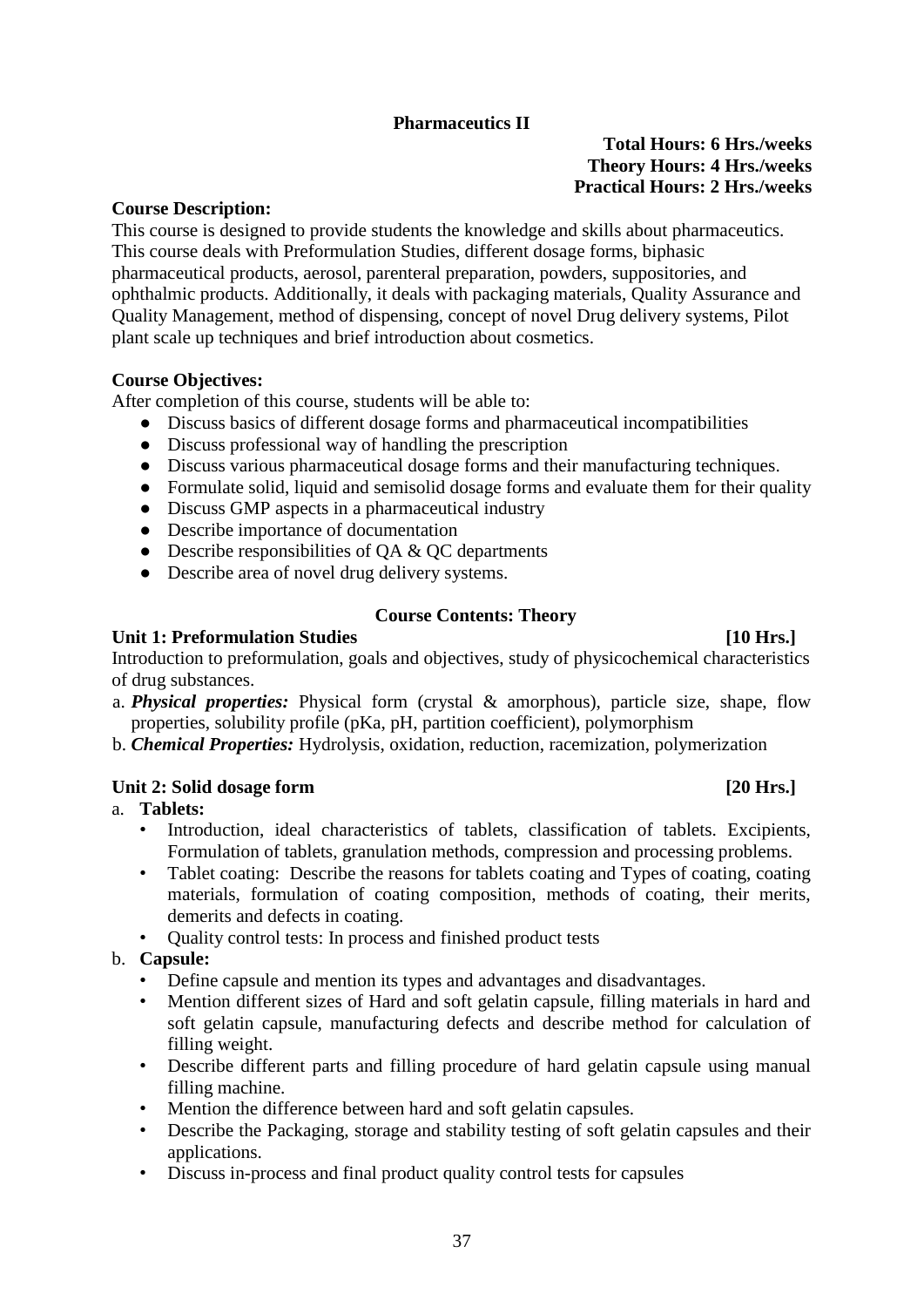# 38

# Unit 3 Liquid dosage forms [15 Hrs.]

- a. **Liquid orals:** Formulation and manufacturing consideration of syrups and elixirs suspensions and emulsions; Filling and packaging; evaluation of liquid orals official in pharmacopoeia
- b. **Suspensions:** Definition, advantages and disadvantages, classifications, Preparation of suspensions; Flocculated and Deflocculated suspension & stability problems and methods to overcome.
- c. **Emulsions:** Definition, classification, emulsifying agent, test for the identification of type of Emulsion, Methods of preparation & stability problems and methods to overcome.

### Unit 4: Semisolid dosage forms *a* **and** *u* is the semi-metric of the semi-metric of the semi-metric of the semi-metric of the semi-metric of the semi-metric of the semi-metric of the semi-metric of the semi-metric of the

● Definitions, classification, mechanisms and factors influencing dermal penetration of drugs. Preparation of ointments, pastes, creams and gels. Excipients used in semi solid dosage forms. Evaluation of semi solid dosages forms.

### Unit 5: Packaging Materials Science *Materials* Science **1996 1997 1998 1998 1998 1998 1998 1998 1999 1999 1999 1999 1999 1999 1999 1999 1999 1999 1999 1999 1999 1999 1999 19**

Materials used for packaging of pharmaceutical products, factors influencing choice of containers, legal and official requirements for containers, stability aspects of packaging materials, quality control tests.

#### Unit 6: Pharmaceutical Aerosols *Aerosols* **14 Hrs.**]

• Definition, propellants, containers, valves, types of aerosol systems; formulation and manufacture of aerosols; Evaluation of aerosols; Quality control and stability studies.

### Unit 7: Parenteral Products [15 Hrs.]

- a. Introduce parenteral preparations with examples.
- b. Mention its advantages and disadvantages.
- c. Differentiate between small volume and large volume parenteral.
- d. Mention formulation components with examples.
- e. Describe aseptic condition and its need in manufacturing of parenteral preparation.
- f. Describe the steps involved in manufacturing of parenteral preparation in brief.
- g. Describe the quality control test for parenteral products. (Sterility, Pyrogen, Particulate matter and leak test of ampoules.)
- h. Ophthalmic Preparations: Introduction, formulation considerations; formulation of eye drops, eye ointments and eye lotions; methods of preparation; labeling, containers; evaluation of ophthalmic preparations.

### **UNIT 8: Basic consideration in pharmaceutics** [8 Hrs.]

- a. **Prescription**: Definition, Parts of prescription, handling of Prescription and Errors in prescription.
- b. **Posology**: Definition, Factors affecting posology. Pediatric dose calculations based on age, body weight and body surface area.
- c. **Pharmaceutical incompatibilities**: Definition, classification, physical, chemical and therapeutic incompatibilities with examples.

### **UNIT 9: Powders** [4 Hrs.]

Definition, classification, advantages and disadvantages, Simple & compound powders – official preparations, dusting powders, effervescent, efflorescent and hygroscopic powders, eutectic mixtures. Geometric dilutions.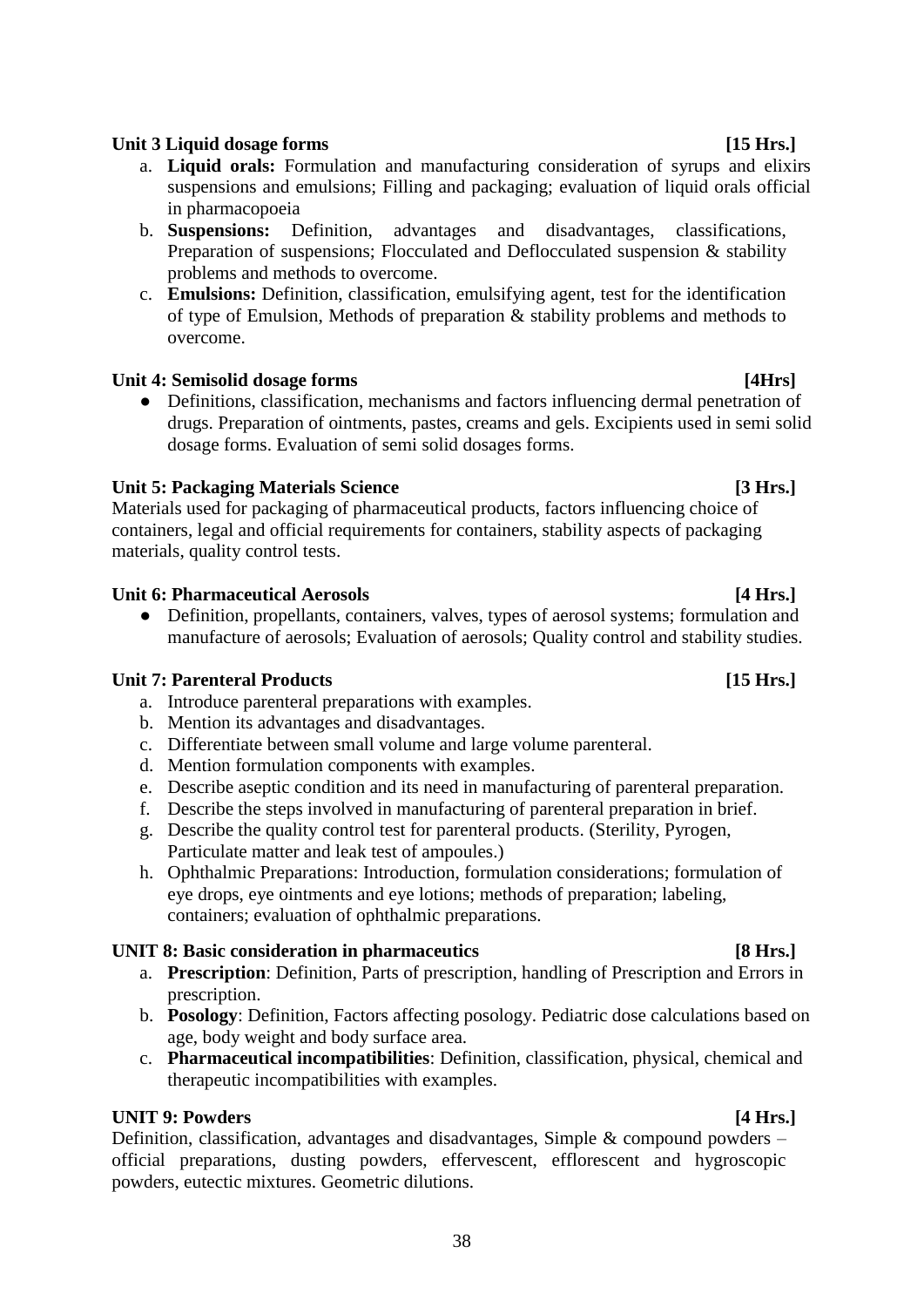#### **UNIT 10: Suppositories [4 Hrs.]**

Definition, types, advantages and disadvantages, types of bases, methods of preparations, Evaluation of suppositories.

#### **UNIT 11: Quality Assurance and Quality Management concepts [15 Hrs.]**

- a. Define quality control and quality assurance.
- b. Define is BMR, BPR, MFR, and SOP
- c. Enumerate the importance of ISO 9000 and ISO 14000
- d. Describe the meaning of quality of drugs.
- e. Familiarize with GMP and GLP.
- f. List the key components of total quality management.
- g. Define calibration and validation

#### Unit 12: Cosmetics: [10 Hrs.]

- a. Define Cosmetology.
- b. List various cosmetic preparations
- c. Discuss formulation and preparation of following cosmetics
	- **● Hair preparations:** Shampoos
	- **● Skin Preparation:** Soap, Sun screen
	- **● Dentifrices:** Tooth paste, Mouth wash
	- **● Colored make up:** Lipsticks
	- **● Baby cosmetics:** Baby powders

#### Unit 13: Novel Drug delivery systems [10 Hrs.]

- a. Define controlled drug delivery system, advantages and disadvantage
- b. Define following drug delivery systems with advantages and disadvantages.
	- Microencapsulation
	- Mucosal / Buccal Drug Delivery system,
	- Implantable Drug Delivery System
	- Transdermal Drug Delivery Systems:
	- Nasopulmonary drug delivery system,
	- Targeted drug Delivery,
	- Ocular Drug Delivery Systems,
	- Intrauterine Drug Delivery System
	- Liposome
	- Niosomes

#### Unit 14 Pilot plant scale up techniques **10 Figure 10 Hrs.**]

Discuss Basic pilot plant scale up consideration for manufacturing solids, semi-solids and Liquid dosage forms.

Unit 15: Technology transfer *a [4 Hrs.]* Discuss basic Flow Chart of Technology Transfer in the Pharmaceutical Industry

### Unit 16: Layout of pharmaceutical manufacturing plants [4 Hrs.]

Discuss the layout of pharmaceutical manufacturing plants using suitable examples.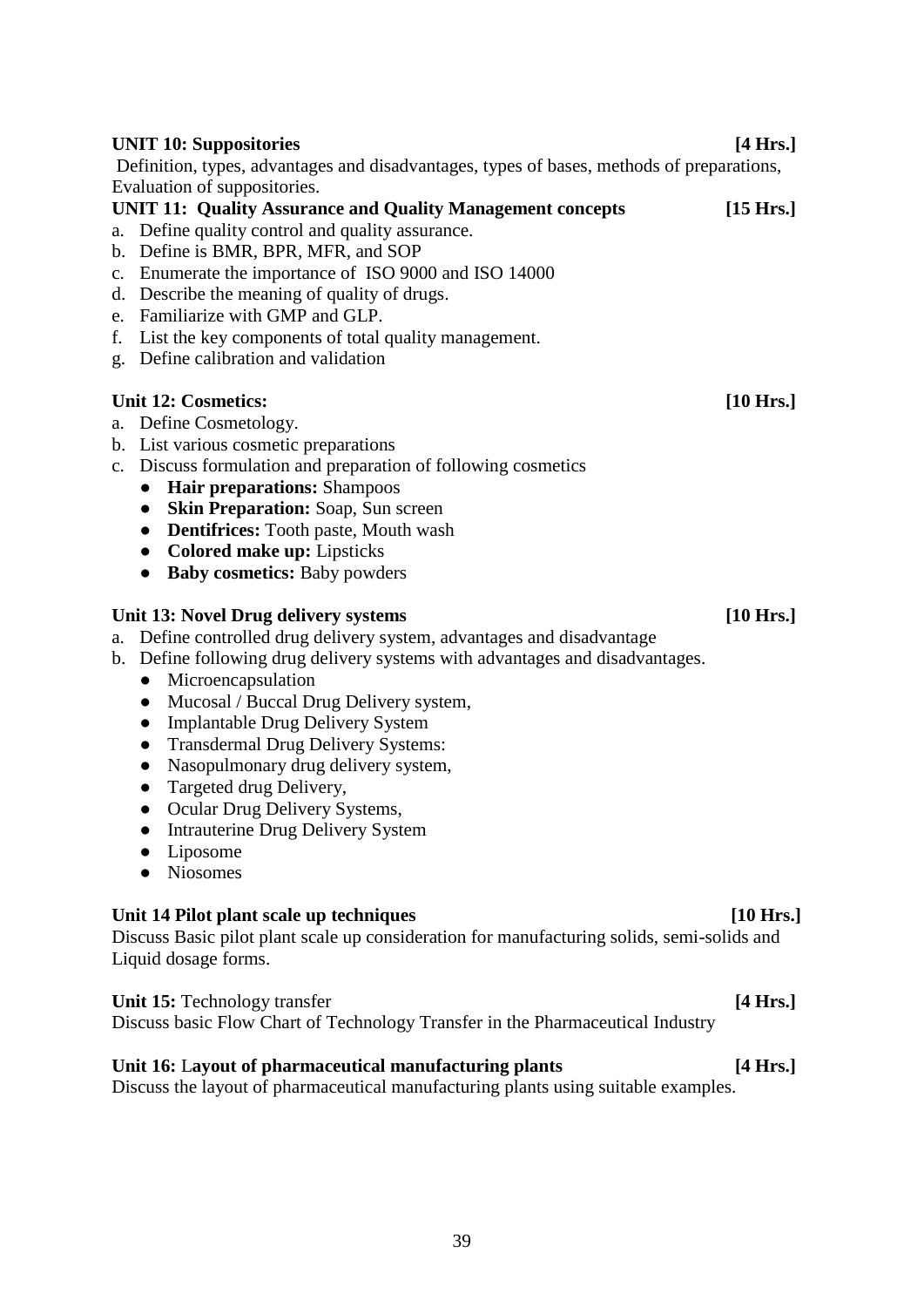# **Pharmaceutics II (Practical)**

#### **Practical Hours: 2 Hrs./weeks**

### <span id="page-42-0"></span>**1. Preformulation**

Carryout preformulation studies on paracetamol/asparin/or any other drug

#### **2. Tablets**

Preparation and evaluation of Paracetamol tablets

#### **3. Capsules**

Preparation and evaluation of hard gelatin capsules (any drug)

#### **4. Parenteral preparation**

- Prepare and supply 0.9% sodium chloride solution.
- Preparation of Calcium Gluconate injection

### **5. Quality control test of (as per IP) marketed tablets and capsules**

#### **6 Biphasic pharmaceutical products**

- **Emulsions**
- a. Prepare Turpentine Liniment
- b. Prepare Liquid paraffin emulsion
- **Suspensions**
- a. Prepare alamine lotion
- b. Prepare Magnesium Hydroxide mixture
- c. Prepare Aluminum Hydroxide gel

### **7. Cosmetics and Toiletries**

- a. Prepare cold creams and vanishing creams.
- b. Prepare tooth paste.
- c. Prepare shaving cream.

#### **8. Formulation of the following dosage forms**

- a. **Syrups:** Preparation of simple and compound Syrup IP.
- b. **Solutions:** Preparation of hand rub sanitizer (WHO formula)
- c. **Powders**
- d. Preparation of ORS powder (WHO)
- e. **Suppositories**

Preparation of suppository using different bases (Glycerol and Cocoa butter)

● **Semisolids**

Prepare Whitfield ointment.

#### ● **Gargles and Mouthwashes**

- a. Prepare of Iodine gargle
- b. Preparation of Chlorhexidine mouthwash.

#### **References:**

- 1. Gaud. Pharmaceutics, 2003, India.
- 2. Gaud and Gupta. Practical Pharmaceutics, 2004, India.
- 3. Remington: The Science and Practice of Pharmacy, 20th Edition, Vol I & II.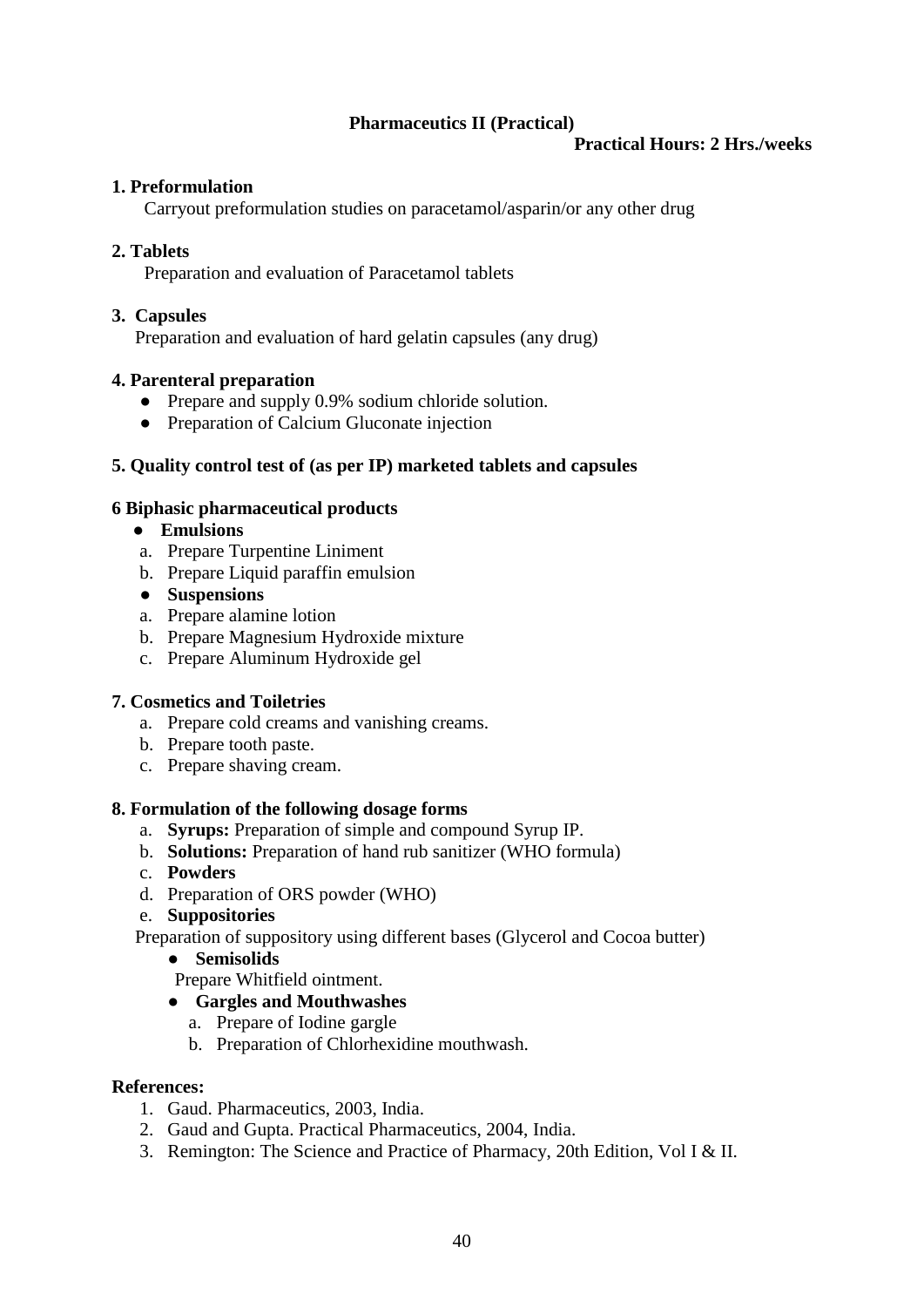- 4. The Theory and Practice of Industrial Pharmacy, Leon Lackman, H. A. Lieberman, J. L. Kanig, Third Edition, Varghese Publishing House, Hind Rajasthan Building, Dadar, Bombay – 400 014.
- 5. Pharmaceutics: The Science of Dosage Forms, M. E. Aulton, Churchill Livingstone.
- 6. Indian pharmacopeias.
- 7. British pharmacopeias. Cooper and Gunn's Tutorial Pharmacy, Sixth Edition.
- 8. B.M. Mittal, R.N. Saha, A hand book of cosmetics, Vallabh Prakashan, Delhi.
- 9. Y W. Chien, Novel Drug Deliver y S y stems,  $2<sup>nd</sup>$  edition, revised and expanded,Marcel Dekker, Inc., New York, 1992.
- 10. Robinson, J. R., Lee V. H. L, Controlled Drug DeliverySy stems, Marcel Dekker,Inc., New York, 1992
- 11. Harry 'sCosmeticology, Wilkinson, Moore, Seventh Edition, George Godwin.
- 12. H.C. Ansel et al., Pharmaceutical Dosage Form and Drug Delivery Sy stem, Lippincott Williams and Walkins, New Delhi.
- 13. Carter S.J., Cooper and Gunn's-Dispensing for Pharmaceutical Students, CBS publishers,New Delhi.
- 14. Dilip M. Parikh: Handbook of Pharmaceutical Granulation Technology , Marcel Dekker,I NC, New York.

| Unit         |    | -  |    |   |   |   | $\overline{ }$   | $\Omega$<br>0 |   | $\sim$<br>ν |    | $\sim$ | $\sim$<br>⊥ັ | 14                    | ∸ | ⊥ ∪ | Total |
|--------------|----|----|----|---|---|---|------------------|---------------|---|-------------|----|--------|--------------|-----------------------|---|-----|-------|
| Unit         | 10 | 20 | ⊥J |   | ⌒ |   | $\epsilon$<br>⊥J | $\Omega$<br>0 | 4 |             | ⊥J | ΙV     | ιv           | 1 <sub>0</sub><br>1 V |   |     | 140   |
| Hours        |    |    |    |   |   |   |                  |               |   |             |    |        |              |                       |   |     |       |
| <b>Marks</b> | ັ  | ັ  |    | ັ |   | ັ | ັ                | ັ             | ັ | ັ           | ັ  | ັ      |              | ັ                     | ັ | ັ   | 80    |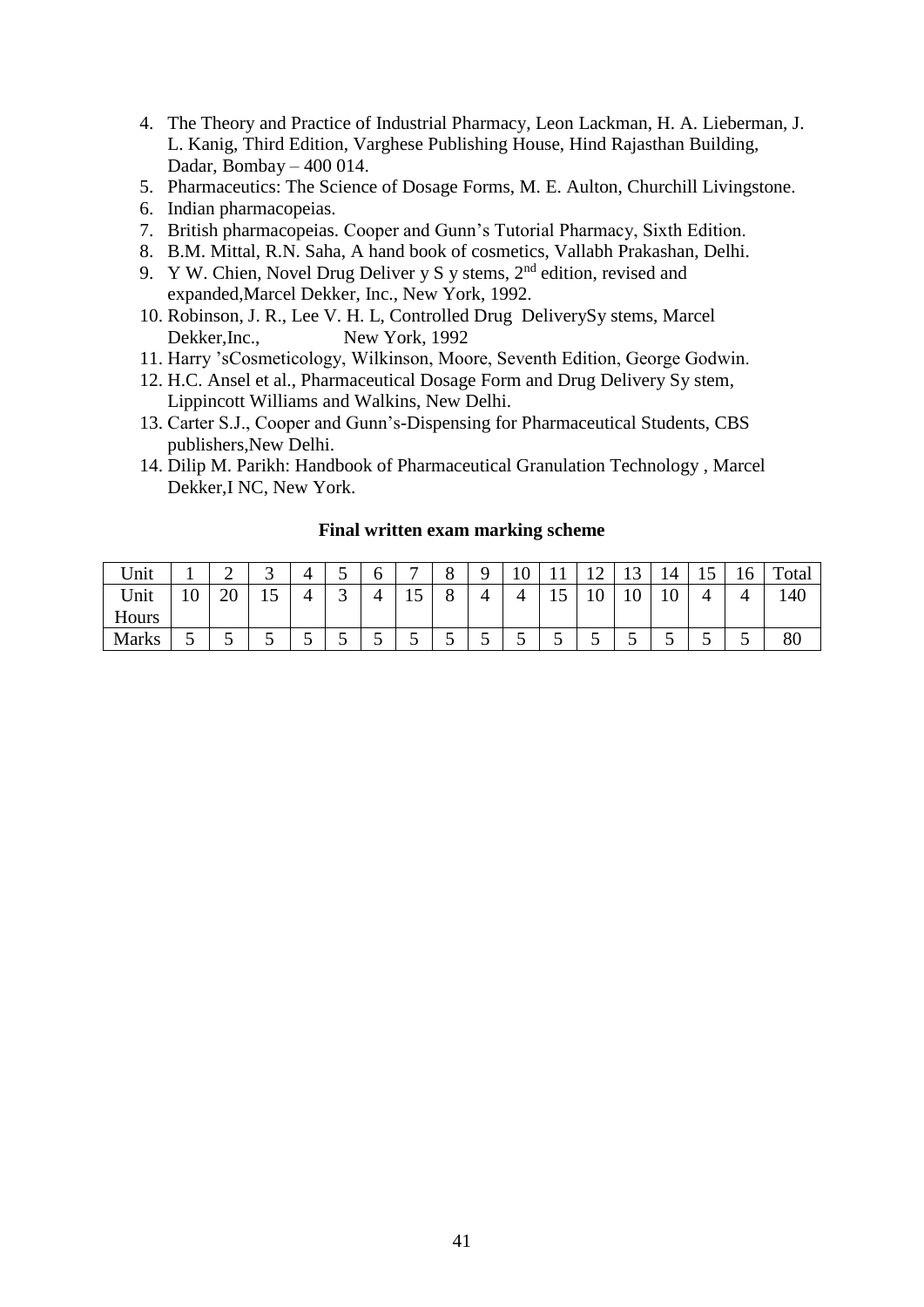# **Pharmacology II**

#### **Total Hours: 6 Hrs./weeks Theory Hours: 4 Hrs./weeks Practical Hours: 2 Hrs./weeks**

#### <span id="page-44-0"></span>**Course Description:**

This course is designed to help students to acquire the knowledge and skills on drug action, handling by body and therapeutics concerned with the application of pharmacology in prevention and treatment of diseases. This course focuses on the mode of action, the indication and adverse effects, dose, drug interaction, contraindication and precautions to be taken for drugs to be used.

#### **Course Objectives:**

After completion of this course, students will be able to:

- 1. Describe the specific action and use of drugs on different body systems.
- 2. Discuss the principles of Phamacotherapeutics and drug safety
- 3. Know the action, use, mechanism of action, interaction, adverse reactions, and market availability mainly with reference to counseling to patients & care taker on rational use of following drugs:
	- Cardiovascular drugs
	- Histamine and antihistamine
	- Hormones and related drugs
	- Drug acting on peripheral nervous system
	- Drug acting on CNS
	- Chemotherapy and neoplastic drugs
	- Drugs acting on skin and mucous membrane
	- Eye, Ear and Nasal preparation
	- Toxicological studies
	- Life saving and emergency drugs
	- Urinary acidifiers and alkalizers

#### **Course Contents: Theory**

#### Unit 1: Cardiovascular drugs [25 Hrs.]

- 1.1 Describe Hypertension, Angina, Congestive cardiac Failure, Arrhythmia, Coagulation, Hyperlipidemia, Myocardial infarction
- 1.2 Classifications, General mechanism of action, use, side effect, contraindication, precaution and dose of commonly used
	- a. **Diuretics and anti-diuretics:** Frusemide, Hydrochlorothiazide, Spironolactone, Mannitol Acetazolamide, Vasopressin
	- b. **Beta Blockers:** Atenolol, Metoprolol
	- c. **Calcium channel Blockers:** Amlodipine, Verapamil, Nifedipine
	- d. **ACE inhibitors:** Enalapril, Ramipril
	- e. **ACE-II inhibitors:** Losartan, Telmisartan
	- f. **Vasodilators:** Nitroglycerine
	- g. **Cardiac glycosides:** Digoxin
	- h. **Lipid lowering:** Atorvastatin, Simvastatin, Clofibrate, Fenofibrate
	- i. **Anti-platelet:** Aspirin
	- j. **Anticoagulantand antagonist:** Heparin, Warfarin, Enoxaparin, Phytomenadione, Protamine sulphate

#### Unit 2: Histamine and antihistamine **[10 Hrs.]**

2.1 Introduction of Histamine and its actions in body.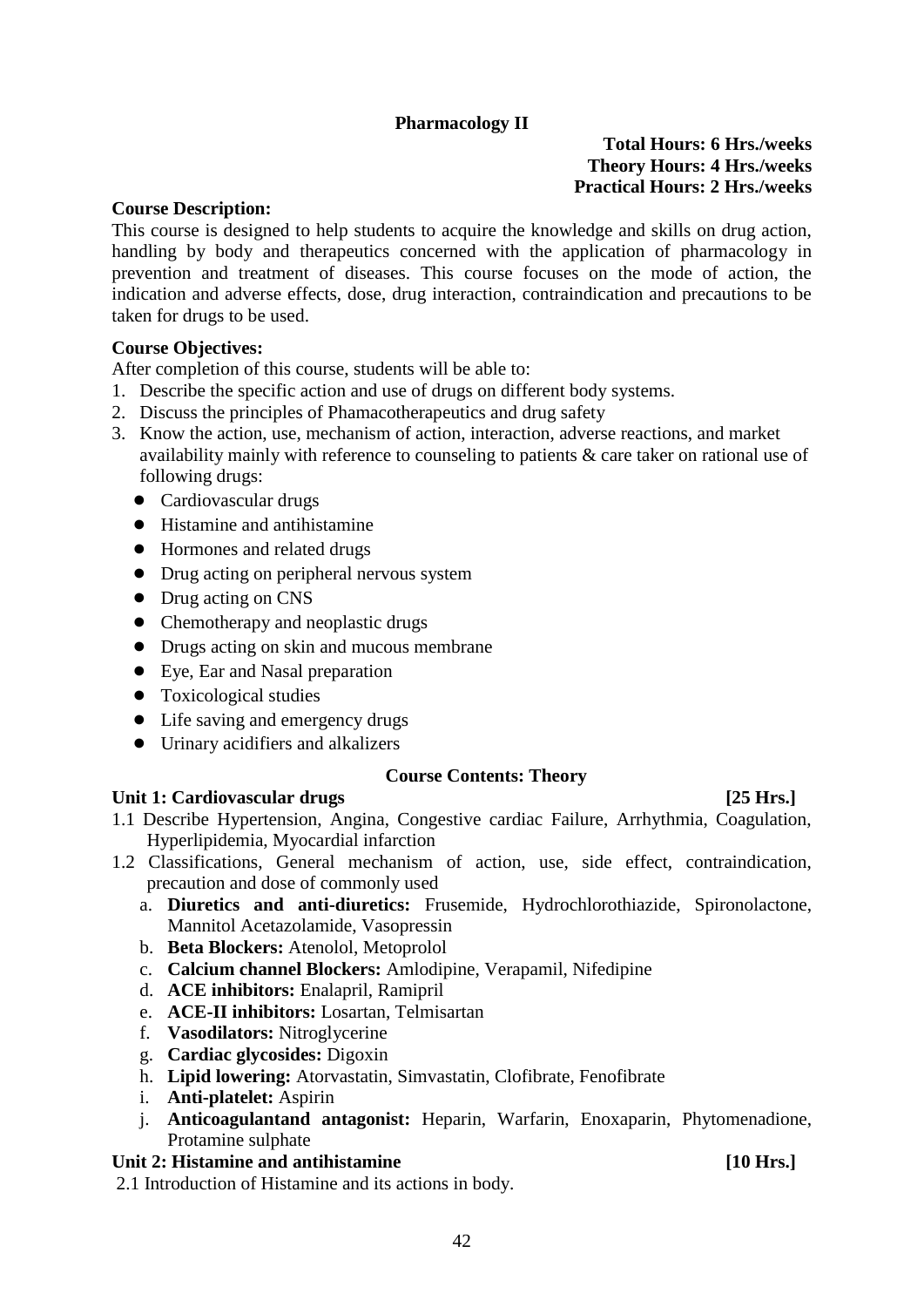- 2.2 Classifications, General mechanism of action, use, side effect, contraindication, precaution and dose of commonly used
	- a. Antihistamines: Chlorpheniramine, Pheniramine, Cetrizine, Levocetrizine, Fexofenadine, Loratidine, Promethazine
	- b. Decongestants: Local: Oxymetazoline, Xylometazoline, Nafazoline Systemic: Phenylepherine, Pseudoephedrine

#### Unit 3: Hormones and related drugs [20 Hrs.]

3.1 Classifications, General pharmacological actions, mechanism of action, use, side effect, contraindication, precaution and dose of commonly used

- a. Drugs used in hypothyroidism and hyperthyroidism: Thyroxine, Propylthiouracil, carbimazole
- b. Anti-diabetic drugs: Insulin, Metformin, Sitagliptin, Linagliptin, Pioglitazone, Glipizide, Gliblenclamide, Glimeperide, Voglibose, Repaglinide
- c. Glucagon
- d. Corticosteroids: Betamethasone, Dexamethasone, Hydrocortisone, Prednisolone,
- e. Androgen and its antagonist: Testesterone, Flutamide, Finasteride
- f. Progesteron, Estrogen, and SERMs(Tamoxifen, Clomiphene citrate)
- g. Female contraceptives: Oral contraceptives, Injectable contraceptives and Implantable contraceptives
- h. Oxytocin

#### Unit 4: Drugs acting on peripheral nervous system **[10 Hrs.]**

Classifications, General pharmacological actions, mechanism of action, use, side effect, contraindication, precaution and dose of commonly used

- a. Skeletal muscle relaxant drugs: Suxamethonium, Tizanidine, Atracurium,
- b. Local anaesthetics: Lignocaine, Procaine, Oxythiazine

### Unit 5: Drugs acting on central nervous system [30 Hrs.]

5.1 Classifications, General pharmacological actions, mechanism of action, use, side effect, contraindication, precaution and dose of commonly used

- a. **General anesthetics:** Nitrous Oxide, Halothane, Ketamine, Propofol
- b. **Sedatives-hypnotics:** Diazepam, Alprazolam, Zolpidem, Phenobarbitone, Chlordiazepoxide
- c. **Antiepileptic drugs:** Carbamazepine, Phenytoin, Valproic Acid, Ethosuximide
- d. **Antiparkinsonian drugs:** Levodopa, Carbidopa
- e. **Opoid analgesics and antagonists:** Morphine, Pethidine, Codeine, Naloxone
- f. **Antipsychotic, antimanic and antidepressant drugs:** Fluoxetine, Amitryptylline, Chlorpromazine, Haloperidol, lithium salts
- 5.2 **Management of migraine headache:** Ergometrine, Triptans (Sumatriptan, Rizatriptan, Zolmitriptan)

### Unit 6: Chemotherapy and neoplastic drugs [10 Hrs.]

6.1 Mechanism of action, use, side effect, contraindication, precaution and dose of commonly used anticancer drugs: Cyclophosphamide, Methotrexate, Doxorubicin, Bleomycine, Paclitaxel, Vincristine, Mercaptopurine, Cytarabine, and Cisplatin)

### Unit 7: Drugs acting on skin and mucous membrane **[15 Hrs.]**

7.1 Definition, examples and Uses of following

- a. Demulcents
- b. Emollients
- c. Adsorbents and protectives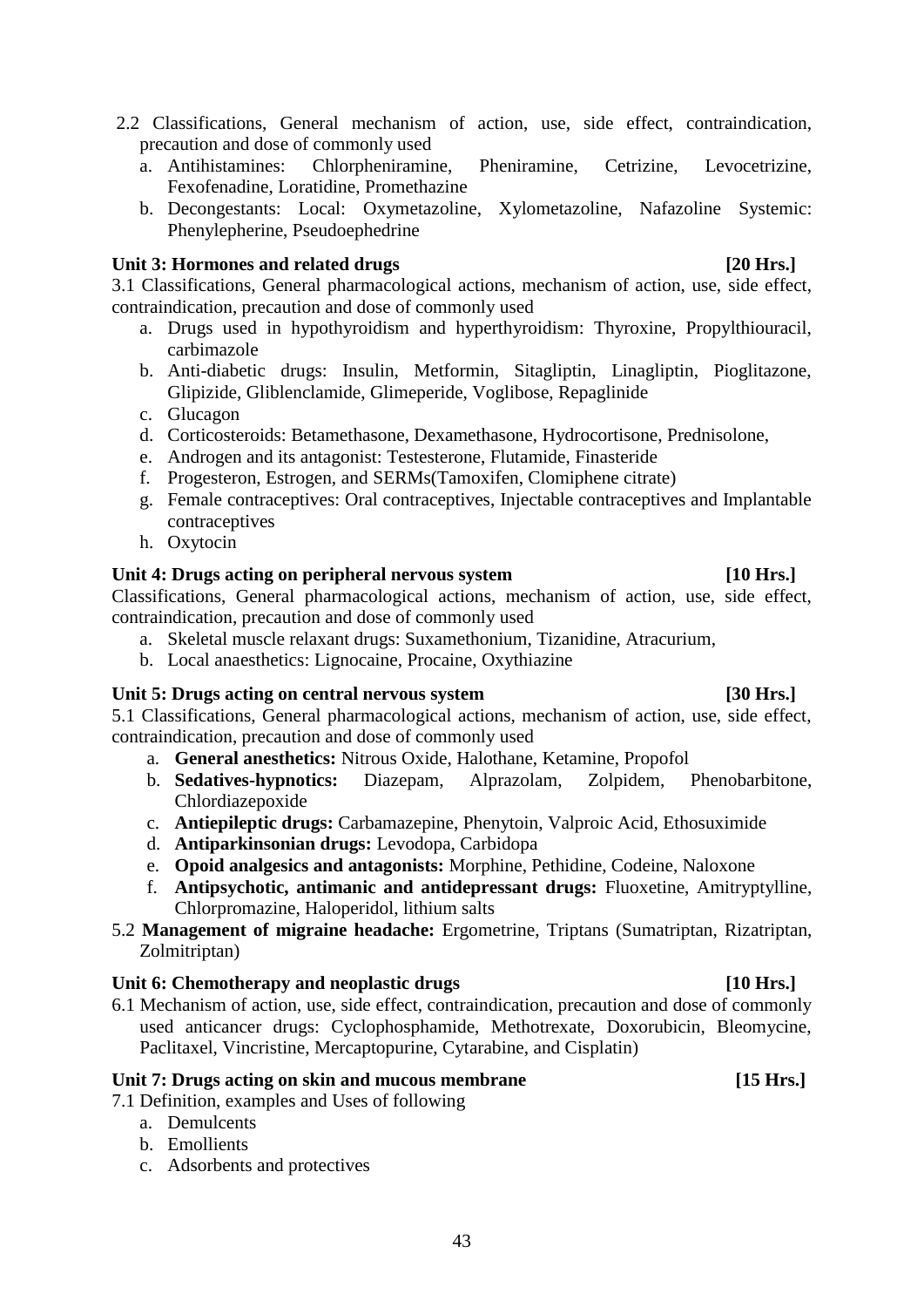- d. Astringents
- e. Irritants and counter irritants
- f. Keratolytics
- g. Antiseborrheics
- h. Antipsoriasis
- i. Drugs for acne vulgaris
- j. Antiseptic and disinfectant with their classification and spectrum of activity
- k. Drugs used in scabies and pediculosis
- l. Single versus combination therapy for management of skin disease
- **Unit 8: Lists different types of Eye, ear and nasal preparation [3Hrs]**

**Unit 9: Toxicology:** with emphasis on Organophosphorus, Paracetamol, Barbiturates, Opioids, Heavy metal poisoning [**5Hrs]**

#### Unit 10: List of life saving and emergency drugs **[10 Hrs.]**

Classification according to the condition they used

- a. Drugs used in Anaphylactic shock
- b. Drugs used in Myocardial infarction and cardiogenic shock
- c. Drugs used in peripheral circulatory collapse
- d. Drugs used in status epilepticus
- e. Medicines for Hypertensive Crisis
- f. Antisnake venom for snake bite

### <span id="page-46-0"></span>Unit11: Urinary acidifiers and alkalizers [2 Hrs.]

#### **Pharmacology II (Practical)**

#### **Practical Hours: 2 Hrs./weeks**

- 1. Identify commonly used Apparatus/instruments in experimental pharmacology
- 2. Discuss different routes of drugs administration in mice/rats.
- 3. Prepare stock solutions of drugs and their dilutions and calculation of dose of a drug to be administered.
- 4. Identify Anesthetics used for animal studies, and procedures for rendering animal unconscious and chemical euthanasia.
- 5. Perform experiments on spontaneous motor activity (Using Rota Rod) (8Hrs)
- 6. Perform dose calculation of special population.
- 7. Theory related case studies (minimum 10 case studies)
- 8. Prepare drug profile of theory related commonly used drugs (minimum 20)

### **Reference books (Latest Editions)**

- 1. Goodman G. A, Rall, T.W, Nies A.I.S, Taylor P. Goodman and Gilman's The pharmacological Basis of therapeutics. McGraw Hill, Pergamon press.
- 2. Craig, C.R, Stitzel R.E. Modern Pharmacology. Little Brown Co.
- 3. Katzung B.G. Basic & Clinical Pharmacology. Churchill Livingstone New York
- 4. Tripathi K. D. Essentials of medical pharmacology. Jaypee, Delhi.
- 5. Rang H.P, Dale M.M. Pharmacology. Churchill Living stone.
- 6. Satoskar R.S, Bhadarkar S.D. Pharmacology and pharmacotherapeutics. Popular, Dubai.
- 7. Kulkarni S.K. Hand Book of Experimental Pharmacology. Vallabh Prakashan, Delhi.
- 8. Grover J.K. Experiments in Pharmacy & Pharmacology. CBS Publishers, New Delhi.

| Final written exam marking scheme |  |    |   |  |  |     |   |  |  |  |  |    |
|-----------------------------------|--|----|---|--|--|-----|---|--|--|--|--|----|
| <sup>J</sup> nit                  |  |    | ັ |  |  |     | – |  |  |  |  |    |
| <b>Unit Hours</b>                 |  | ιv |   |  |  |     |   |  |  |  |  | 40 |
| Marks                             |  |    |   |  |  | . . |   |  |  |  |  |    |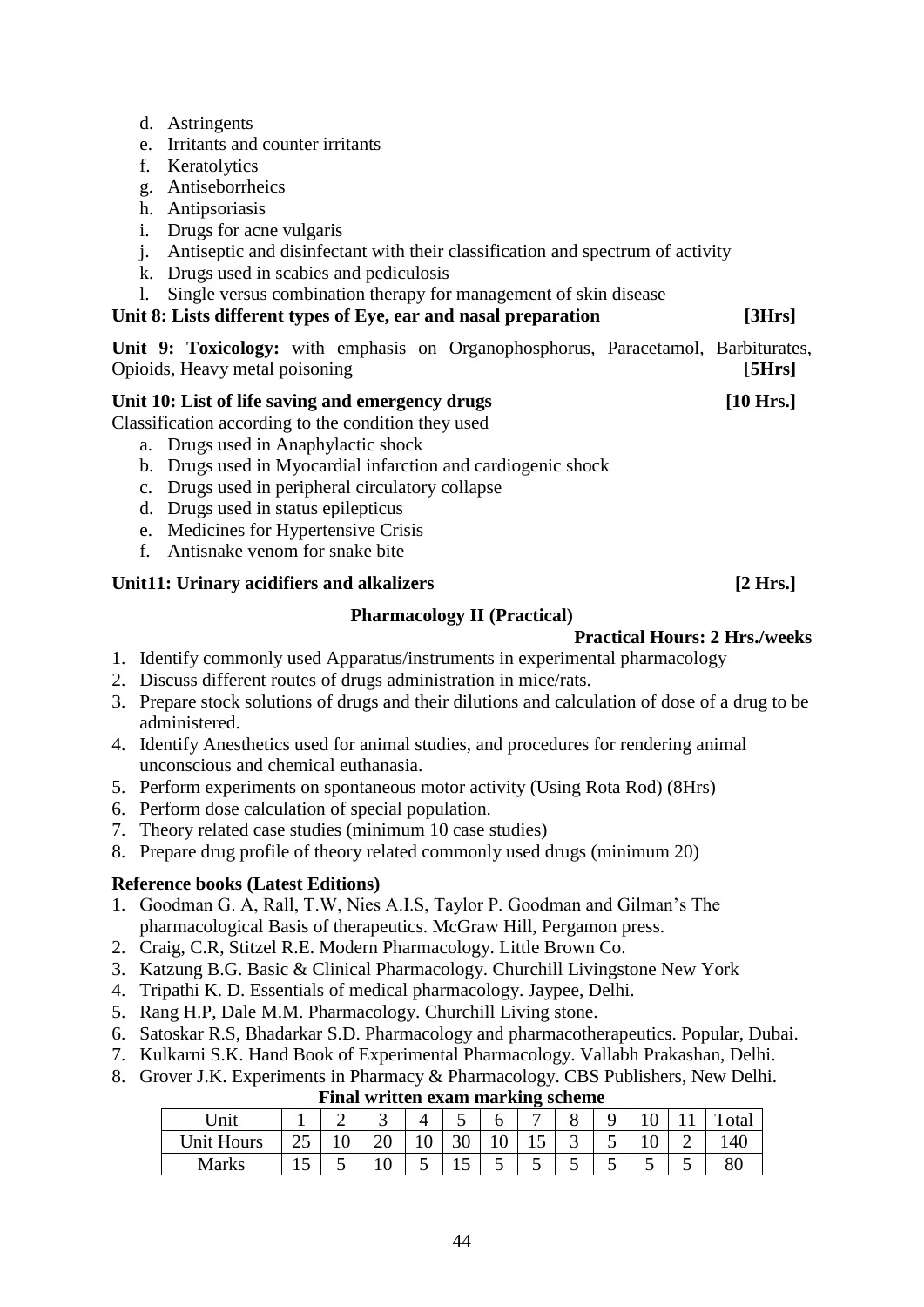# **Pharmaceutical Chemistry II**

**Total Hours: 6 Hrs./weeks Theory Hours: 4 Hrs./weeks Practical Hours: 2 Hrs./weeks**

#### <span id="page-47-0"></span>**Course Description:**

This course provides knowledge and skills on physic-chemical properties of organic pharmaceutical ingredients and biological action in relation to their chemical structure and recommended method/s of their quality control.

#### **Course Objectives:**

After completion of this course, students will be able to:

- Understand the organic pharmaceutical ingredients, their official monographs and articles.
- Explain nomenclature of organic compounds with special reference to heterocyclic system.
- Explain chemical classification, structure, chemistry, physical properties, stability and storage of the organic drug molecules.

#### **Course Contents: Theory**

#### **Unit 1: Introduction to pharmaceutical chemistry 10 Hrs.**

1.1 Describe the importance of organic drug molecules as a whole; focused in pharmacy. 1.2 Discuss the brief history of the development of pharmaceutical chemistry.

#### **Unit 2: Nomenclature of organic compounds with special reference to heterocyclic system. [20 Hrs.]**

2.1 Discuss the IUPAC Nomenclature of aliphatic Hydrocarbons and Hydrocarbons with functional groups

- a. IUPAC rule of nomenclature for heterocyclic ring up to seven membered rings.
- b. Common heterocyclic rings with example of drugs belonging to the group: Azine, Azepine, Hydantoin, Pyridine, Piperidine, Quinoline, isoquinoline, coumarine, Purine, Tropine, Pyrazine, Pyrimidine, Pyrrole, Imidazoline, Uracil, Thiazole, Thiazolidine, furan, pyrrolidine, indole, penam and cepham.
- 2.2 Definition, characteristics of aromatic compounds, Huckel's rule, structure of benzene, isomerism and orientation of benzene derivatives, uses of benzene.

2.3 Discuss the numbering system of different position of benzene ring.

**Unit 3: Chemical classification Structure, Chemistry**(Chemistry of only those compounds marked with asterisk), Physical Properties, stability, storage and uses of the molecules of following organic drugs, unless specified (from section 3.1 to 3.18) **[110Hrs]**

### **\*Chemistry refers to the explanation of the structure (their ring system present, functional groups and the side chains present in the structure).**

#### **\* Physical properties required only of the parent molecule unless name of the salt is mentioned in the syllabus.**

a. Formaldehyde, Acriflavine, Proflavine\*, Benzalkonium chloride, Cetrimideand

3.1 Antiseptics and disinfectants [10Hrs]

cresol\*.Chlorocresol , Chloroxylenol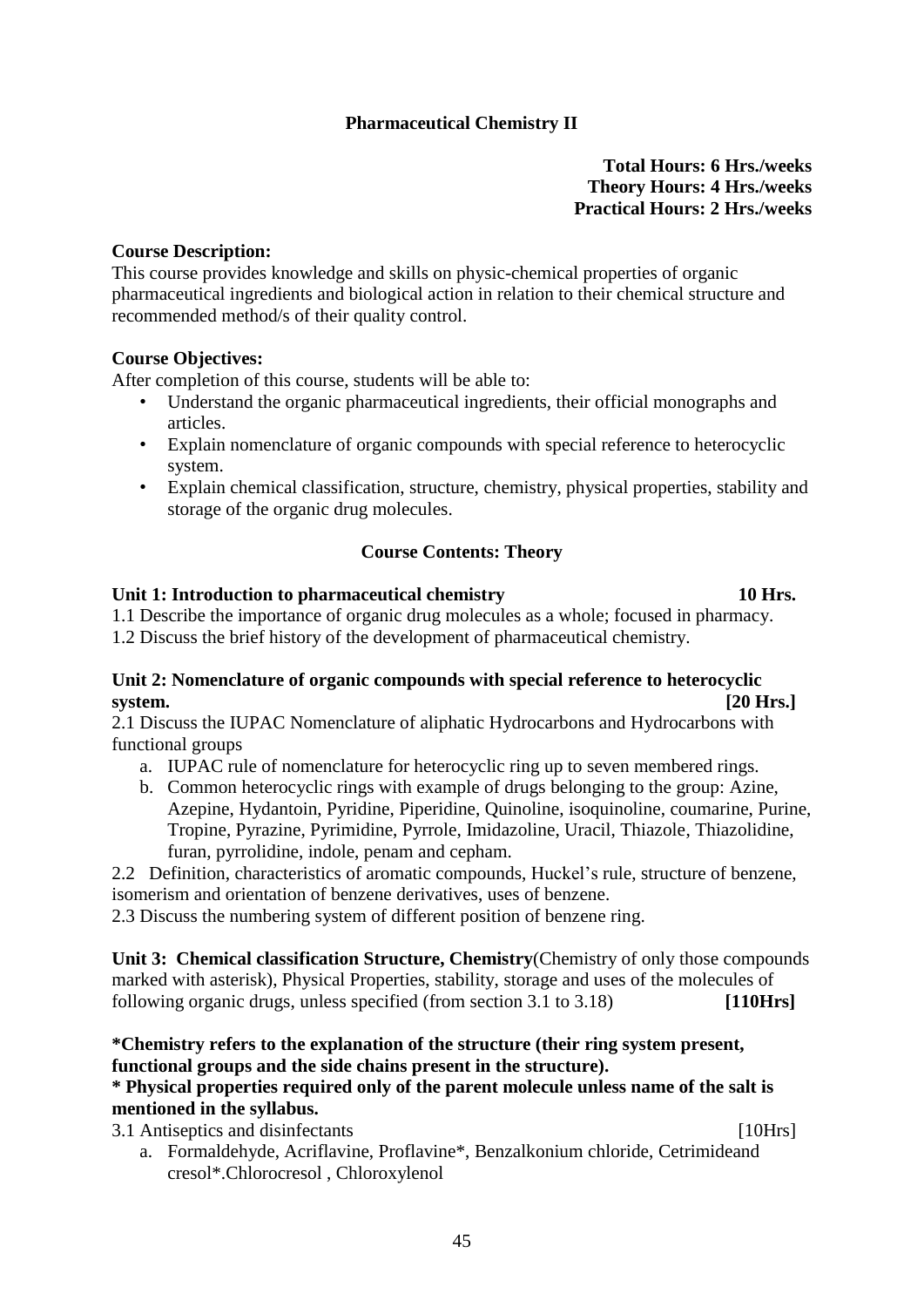|                | b. Sulfonamides: Co-trimoxazole*, Sulfadiazine*, Sulphaguanidine, Sulphacetamide*     |          |
|----------------|---------------------------------------------------------------------------------------|----------|
|                | 3.2. Penicillins and Cephalosporins:                                                  | [7Hrs]   |
| a.             | Benzylpenicillin, Ampicillin, Amoxicillin*, Clavulanic Acid.                          |          |
|                | b. Cephalexin*, Cefaclor, Cefadroxil, Cefixime, Ceftriaxone.                          |          |
|                | 3.3 Chloramphenicol and Tetracycline                                                  | [5Hrs]   |
|                | Chloramphenicol*, Tetracycline* and Doxycycline.                                      |          |
|                | 3.4 Aminoglycosides and Macrolides                                                    | [5Hrs]   |
|                | Erythromycin, Gentamicin*, Azithromycin*.                                             |          |
|                | 3.5: Quinolones and fluoroquinolones&Drugs Acting on UTI                              | [5 Hrs.] |
|                | a. Nitrofurantoin*                                                                    |          |
|                | b. Nalidixic acid, Ciprofloxacin*, Norfloxacin, Ofloxacin*.                           |          |
|                | 3.6 Antimycobacterial medicines                                                       | [5Hrs]   |
|                | a. Antituberculars- INH*, Rifampicin, Ethambutol*, Pyrizinamide*, Streptomycin and    |          |
|                | <b>PAS</b>                                                                            |          |
|                | b. Anti-leprotics: Dapsone* and Clofazemine*.                                         |          |
|                | 3.7 Anti-amoebic and Anthelmentics                                                    | [10Hrs]  |
| a.             | Metronidazole*, Tinidazole, Secnidazole                                               |          |
|                | b. Albendazole*, Diloxanide-fuorate*, DEC*                                            |          |
|                | c. Anti-malarials: Quinine group (Chloroquine* and Mefloquine).                       |          |
|                | 3.8. Scabicides and pediculocides                                                     | [4Hrs]   |
|                | GBHC, Benzyl benzoate, Permethrin                                                     |          |
|                | 3.9 Drugs Acting on CNS                                                               | [20Hrs]  |
| a.             | Antipsycotics - Chlorpromazine*, Haloperidol*,                                        |          |
|                | b. Anxiolytics - Diazepam*, Lorazepam, Nitrazepam, Alprazolam*                        |          |
|                | c. Hypnotics - Phenobarbitone*                                                        |          |
|                | d. Anti-depressants - Amitryptilline*, Imipramine                                     |          |
| e.             | Antiepileptics and Anticonvoulsants: Carbamazepine*, Phenytoin*, Sodium               |          |
|                | Valproate                                                                             |          |
| f.             | Antiparkinsons: Levodopa*, Carbidopa                                                  |          |
|                | 3.10Anesthetics                                                                       | [2Hrs]   |
|                | a. General anaesthetics: Halothane, Ketamine*.                                        |          |
|                | b. Local Anaesthetics: Lignocaine*, Benzocaine.                                       |          |
|                | 3.11 Drugs Acting on ANS                                                              | [6Hrs]   |
| a.             | Cholinergic Agonists: Neostigmine*, Pyridostigmine, Pilocarpine*.                     |          |
|                | b. Cholinergic Antagonists: Atropine*, Hyoscine*, Tropicamide, Pralidoxime*.          |          |
| $C_{\bullet}$  | Adrenergic Agonists: Adrenaline*, Noradrenaline, Salbutamol* and Pseudoephedrine.     |          |
| d.             | Adrenergic Antagonists: Propranolol*, Atenolol*.                                      |          |
|                | e. Muscle relaxants: Chlorzoxazone*, Tizanidine.                                      |          |
|                | 3.12 Cardiovascular Drugs:                                                            | [7 Hrs.] |
| a.             | Frusemide*, Hydrochlorothiazide*, Mannitol*                                           |          |
| $\mathbf{b}$ . | Amlodipine*, Enalapril*, Losartan*, Digoxin*, Atorvastatin*.                          |          |
| $C_{\bullet}$  | Nitrate anti-anginals: Nitroglycerine*                                                |          |
| d.             | Quinidine, Procainamide*                                                              |          |
| e.             | Heparin*, Warfarin*, Ticlopidine, Aspirin                                             |          |
|                | 3.13 Hormones and Related drugs:                                                      | [4Hrs]   |
| a.             | Drugs used in Diabetes: Insulin, Glimipride, Glicazide, Metformin*, Pioglitazone*     |          |
|                | b. Drugs used in Thyroid disorders: Thyroxine*, Carbimazole*, Methylthiouracil        |          |
|                | c. Steroids: Testosterone*, Estradiol*, Progesterone, Levonorgestrel*, Prednisolone*, |          |
|                | Betamethasone and Dexamethasone                                                       |          |
|                |                                                                                       |          |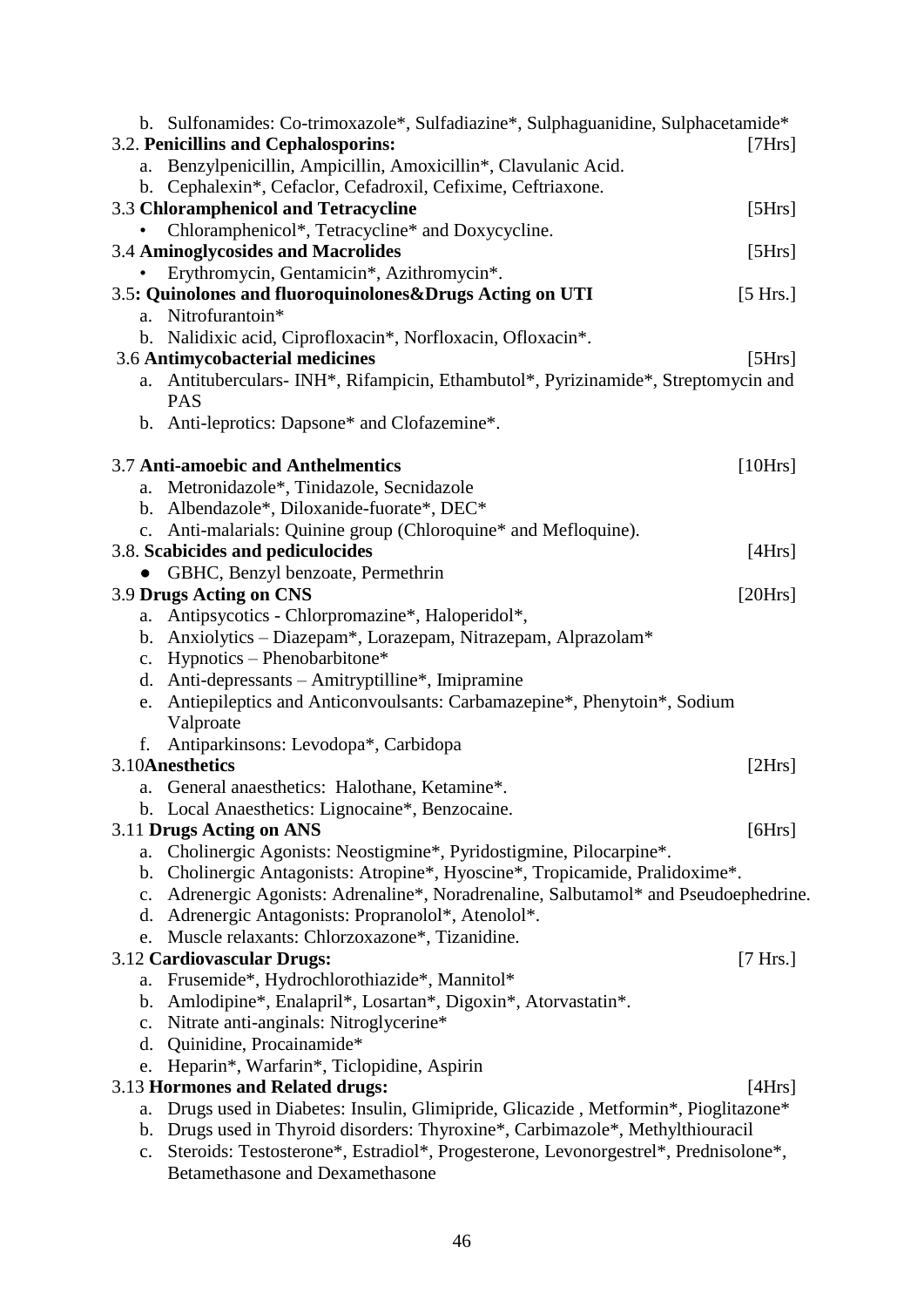| 3.14 Antihistamines:                                                                   | [2 Hrs.]           |
|----------------------------------------------------------------------------------------|--------------------|
| a. Chlorpheniramine* and Cetrizine*                                                    |                    |
| Promethazine*, Cyproheptadine and Fexofenadine*.<br>$\mathbf{b}$ .                     |                    |
| 3.15 Analgesic, Anti-pyretic and NSAID:                                                | $[4 \text{ Hrs.}]$ |
| Morphine*, Codeine*, Pethidine, Tramadol and Fentanyl<br>a.                            |                    |
| b. Classify NSAIDs Paracetamol*, Ibuprofen*, Diclofenac*, Mefenamic acid*.             |                    |
| 3.16Anti-neoplastic:                                                                   | [6 Hrs.]           |
| Cisplatin*, Mercaptopurine, Fluorouracil, Vincristine, Taxol, Doxorubicin*, Mitomycin, |                    |
| Methotrexate*, Cyclophosphamide                                                        |                    |
| 3.17 Vitamins, Minerals and Enzymes:                                                   | [5 Hrs.]           |
| Structure and uses of: Vitamin A, Vitamin B group (Thiamine, Niacinamide, D-<br>a.     |                    |
| panthenol, Pyridoxine, Riboflavin, Cyano-cobalamine, Folic Acid), Vitamin C,           |                    |
| Vitamin D, Vitamin E, Vitamin K.                                                       |                    |
| b. Uses of: Diastase, Pepsin, Pancreatin, Serratiopeptidase, Chymotrypsine             |                    |
| 3.18 Diagnostics:                                                                      | [2Hrs]             |
| Iopanoicacid, Propyliodone, Meglumine                                                  |                    |
| 3.19 Synthesis of Paracetamol, Chorpromazine, Aspirin and Isoniazid                    | [2Hrs]             |
|                                                                                        |                    |

# **Pharmaceutical Chemistry II(Practical)**

### **Practical Hours: 2 Hrs./weeks**

- <span id="page-49-0"></span>1. Prepare different concentration solutions from given solid powder and convert the concentration in different terms.
- 2. Prepare different concentration solutions from given liquid sample and convert the concentration in different terms.
- 3. Prepare stock solution from concentrated laboratory reagent and prepare different dilute solutions from it.
- 4. Prepare stock solution from solid powder and prepare different dilute solutions from it.
- 5. Prepare very dilute solution using concentrated solution by serial dilution method.
- 6. Prepare different parts per million solutions of different salts.
- 7. Prepare parts per million solutions of different cations using available salts
- 8. Prepare parts per million solutions of different anions using available salts.
- 9. Determine the melting point of given organic drug sample using melting point apparatus.
- 10. Extract Metronidazole from its tablet dosage form using pharmacopoeia
- 11. Extract Paracetamol from is tablet dosage form using pharmacopoeia.
- 12. Extract ibuprofen from its tablet dosage form using pharmacopoeia.
- 13. Prepare and standardize 0.1 N sodium hydroxide solution using oxalic acid primary standard solution.
- 14. Perform the assay of ibuprofen by acid-base titration using previously standardized Sodium Hydroxide solution.
- 15. Determine the concentration of given unknown acid solution using a primary standard solution of Sodium Carbonate.
- 16. Determine the concentration of given unknown alkaline solution using a primary standard solution of Oxalic acid.
- 17. Perform the identification tests of aspirin and paracetamol.
- 18. Perform the identification tests of Diclofenac Sodium and Metformin Hydrochloride.
- 19. Determine the solubility of given drug samples in different solvents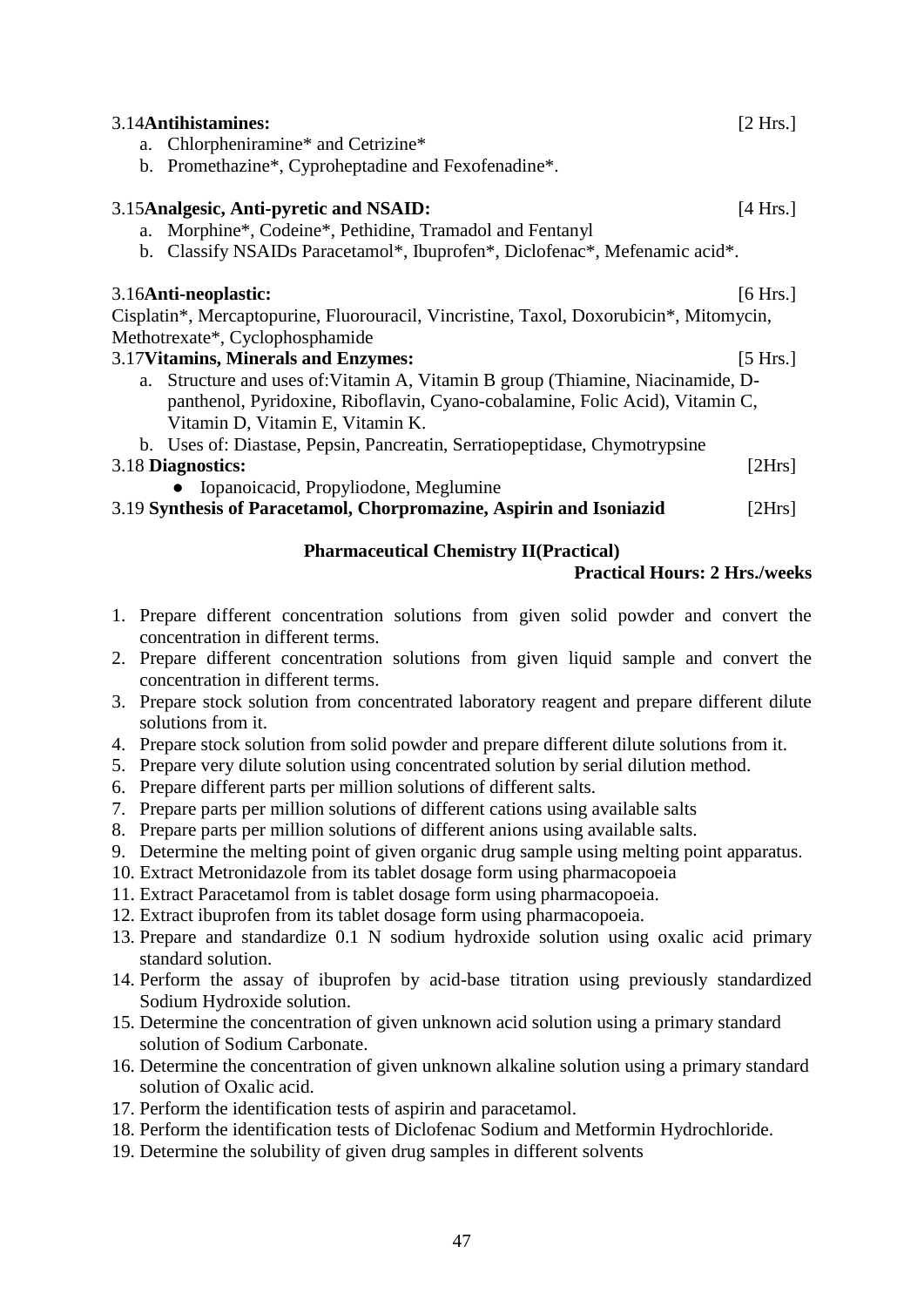# **References**

#### **(Latest edition to be referred of all the Books)**

- 1. Mahadik KR and Kucher BS- Concise inorganic Pharmaceutical chemistry, NiraliPrakashan, 2004.
- 2. Mahadik KR and Kucher BS- Concise organic Pharmaceutical chemistry, NiraliPrakashan, 2004.
- 3. Kasture AV and Wadker- Pharmaceutical chemistry I & II Nirali Prakashan.
- 4. Bekeet AH and Stenlk- Practical Pharmaceutical Chemistry 4th edition Part I & II.
- 5. Antheron LM-Bently's& Drivers text book of Pharmaceutical chemistry, Oxford
- 6. University Press London.
- 7. Kadam et.al Principles of Medicinal Chemistry Vol.I& II.
- 8. Kasture AV et.al Pharmaceutical analysis Vol I & II, Nirali Prakashan.
- 9. Daniel C Harris- Quantitive Chemical Analysis, W H Freeman and Company.
- 10. Jeffrey GH et.al-Vogel's Textbook of Quantitative Chemical Analysis 5th Edition.
- 11. Tipins HP Dhake AS- Inorganic Pharmaceutical chemistry, Career publication, Dec 2002.
- 12. Belsare P and Dhake AS- Inorganic Chemistry (Practical), Career publication.
- 13. Indian Pharmacopoeia latest edition.
- 14. British Pharmacopoeia latest edition.

| Unit         |    |    |     | Total |
|--------------|----|----|-----|-------|
| Unit         | 10 | 20 | 110 | 140   |
| Hours        |    |    |     |       |
| <b>Marks</b> |    | 10 | 65  |       |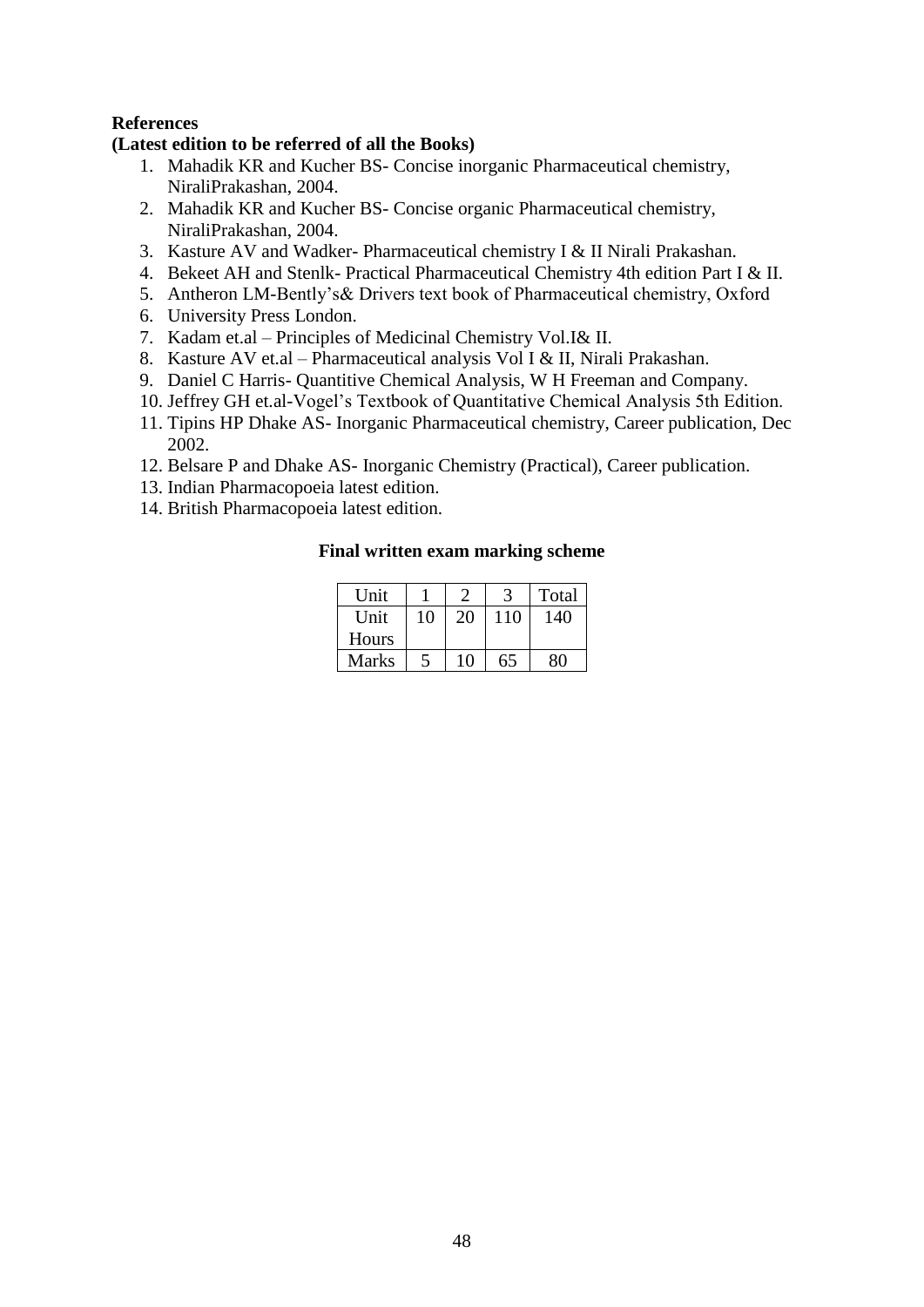#### **Hospital and Clinical Pharmacy**

**Total Hours: 5 Hrs./weeks Theory Hours: 3 Hrs./weeks Practical Hours: 2 Hrs./weeks**

#### <span id="page-51-0"></span>**Course Description:**

This course deals with clinical and hospital pharmacy services with particular reference to patient care and related drug indication and its safety.

#### **Course Objectives:**

After completion of this course, students will be able to:

- Provide expert services in all aspects of pharmaceutical care through hospital and clinical services.
- Work with the other health care professionals in patient care settings including evaluation and counseling for better outcome of pharmacotherapy.
- Participate with other members of health care team in clinical trials and other research related to drug indication.
- Work as an efficient team member in establishing and managing of ADR surveillance, drug information, dissemination, drug and therapeutic committee and formulary system.

#### **Course Contents: Theory**

#### Unit 1: Hospital Pharmacy [60 Hrs.]

After the completion of the course, students will be able to

- a. Define Hospital and its classification based on various criteria, health care delivery system in Nepal.
- b Define hospital pharmacy and explain the following:
	- **●** Organizational structure of hospital pharmacy.
	- **●** Roles and Responsibilities of a hospital pharmacist.
- c Discuss Drug and Therapeutic committee, its constitution and functions.
- d Discuss Hospital formulary and Standard Treatment Guidelines: contents, preparation and its revision.
- e Discuss Drug distribution systems in hospitals: types of drug distribution systems, dispensing to outpatients, ambulatory patients and inpatients.
- f Explain Central sterile supply unit and Flow chart of CSSD : Types of material for sterilization.
- g Define DIC. Discuss Drug and poison information services and sources.
- h Describe nuclear pharmacy: Clinical applications of radiopharmaceuticals, radiation hazards and their prevention.
- i Define suture and ligature with classification.
- j Discuss surgical and medical devices.
- k Explain total parenteral nutrition (TPN) (definition, composition, classification and application)
- l Discus computer application in Hospital Pharmacy

#### Unit 2: Clinical Pharmacy [60 Hrs.]

After the completion of the course, students will be able to

- a Define and give a brief account of the history and development of clinical pharmacy.
- b List and explain the role responsibilities and the activities of clinical pharmacist: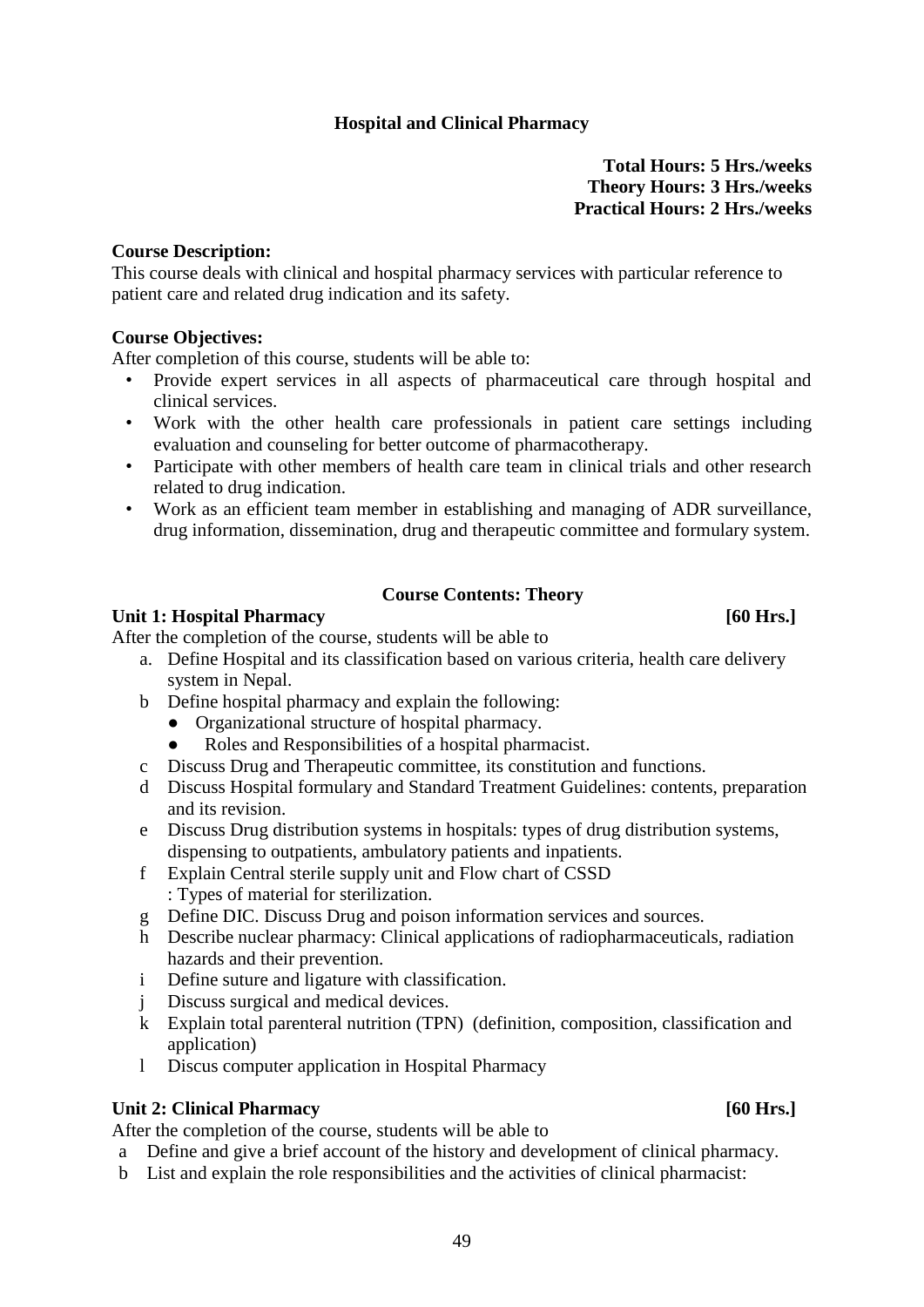- c Take Medication Histories.
- d Interpret and discuss the clinical significance of some clinical laboratory tests: CBC, LFT, RFT, TFT, PFT, Lipid profile
- e Explain the general prescribing guidelines for special populations (pediatric patients, geriatric patients, pregnant and breast-feeding women).
- f Explain the adverse drug reactions, classification and risk factors, Pharmacovigilance, its importance and reporting system.
- g Discuss drug interactions: Define drug-drug and drug-food interactions with examples.
- h Describe different phases of clinical trials.
- i Discuss Therapeutic drug monitoring (TDM), necessity, and criteria for TDM with examples.
- j Discuss concept of Rationale Use of Medicine (RUM).
- k Discuss irrational medicine indication and its associated problems.
- <span id="page-52-0"></span>l Discuss the Prescription and Prescription handling, Medication error

### **Hospital and Clinical Pharmacy (Practical)**

#### **Practical Hours: 2hrs/weeks**

- 1. Demonstrate Indication of Glucometers Insulin Devices, Inhaler, Rotahalers, pregnancy test kits, ECP, suppository, eye and ear drop, Nebulizer, Metered dose inhaler.
- **2.** Handle and indication data processing software and equipment.
- 3. Identify Emergency drug list in Hospital Formulary
- 4. Discuss Indication, dose, side effects, contraindications, special precautions and mode of indication of these ER drugs.
- 5. Perform discussion by the students in small groups on different case studies related to antibiotic dispensing and counseling and presentation in the class
- 6. Identify list of commonly used drugs that are well known to caindication skin reactions
- 7. Perform practical examples and exercises on pediatric drug dose calculation
- 8. Demonstrate Treatment Card (Cardex) and Nurse Drug Administration Chart (at the back of the Cardex)
- 9. Explain Drugs used in treating TB, standard treatment regimens recommended by National Tuberculosis Centre, importance of DOTS
- 10. Prepare Immunization schedule as per EPI.
- 11. Case study on TDM of some drugs ( at least three common drugs)
- 12. Perform Patient counseling (Hypertension, CHF, AMI, Asthma, Epilepsy, DM, PUD, RA psychiatric disorder)
- 13. Identify and correct incompatibilities in prescriptions.
- 14. Analyze prescriptions for drug interactions, over dosage.
- 15. Prepare drug packaging inserts
- 16. Evaluate surgical dressings & surgical instruments, glass wares and other hospital supplies.
- 17. Perform Total Parenteral Nutrition calculations.

### **References [Latest Editions]**

- 1. Walker R, Edwards C. Clinical pharmacy and therapeutics, churchil Livingstone. London.
- 2. Patil D. J. Hospital and Clinical Pharmacy. NiraliPrakashan; 2008.
- 3. Paradkar A. R. Hospital and Clinical Pharmacy. Pragati Books Pvt. Ltd.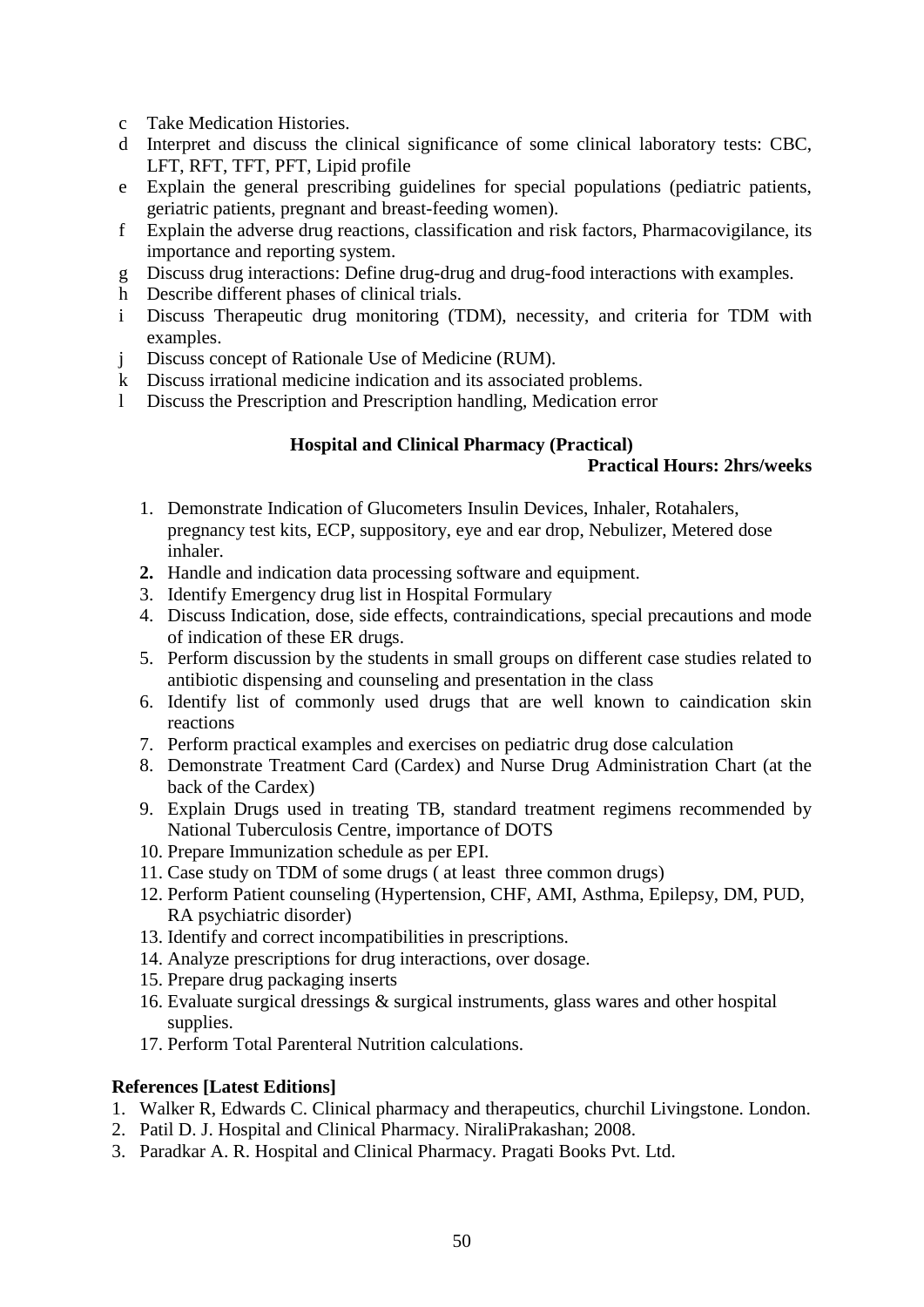- 4. Fell J. C, Allwood M. C. Textbook of hospital pharmacy. Blackwell scientific publications.
- 5. Stephens M. Hospital pharmacy. Pharmaceutical Press.
- 6. Whittlesea C, Hodson K. Clinical Pharmacy and Therapeutics E-Book. Elsevier Health Sciences.
- 7. Fell J. C, Allwood M. C. Textbook of hospital pharmacy. Blackwell scientific publications.

| Unit  |    |    | Total |
|-------|----|----|-------|
| Unit. | 60 | 60 | 120   |
| Hours |    |    |       |
| Marks | 40 | 40 | 80    |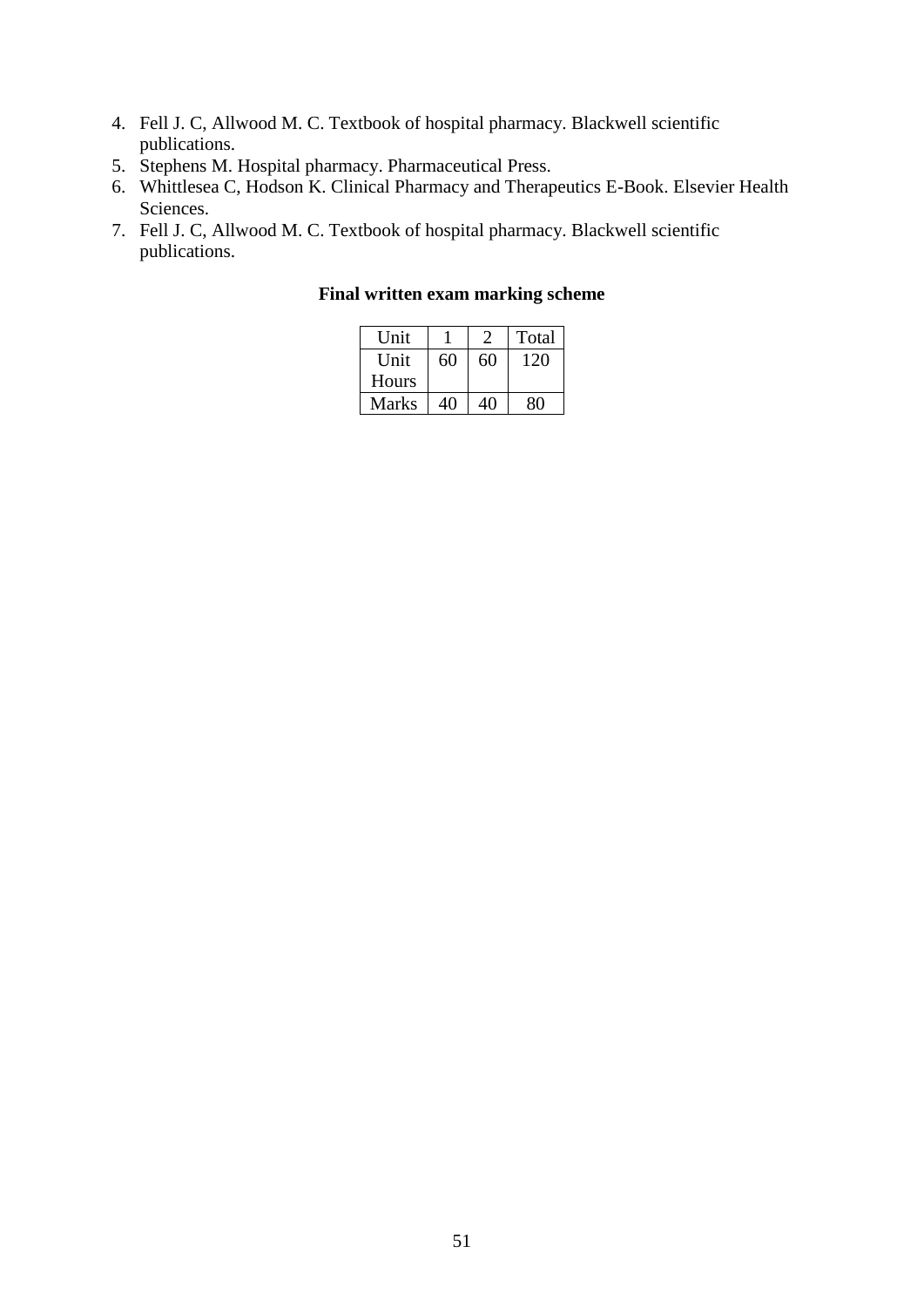# <span id="page-54-0"></span>**Pharmaceutical Jurisprudence and Community Pharmacy Practice**

**Total Hours: 6 Hrs./weeks Theory Hours: 4 Hrs./weeks Practical Hours: 2hrs/weeks**

#### **Course Description:**

This course gives brief knowledge of communication skills, rational drug uses, prescription handling, patient counseling and compliance, health education and competencies for community pharmacists.

#### **Course Objectives:**

After completion of this course, students will be able to:

- Acquire knowledge, attitude and practicing skills required for social and administrative pharmacy.
- Describe standard / defined pharmaceutical care in the community and social context.

### **Course Contents: Theory**

#### Unit 1: Community Pharmacy *Lating Series 20 Hrs. CO Hrs. CO Hrs.*

- a. Introduction, and scope of community pharmacy
- b. Describe roles and responsibilities of Community pharmacist
- c. Discuss location analysis and layout design of community pharmacy.
- d. Describe community Pharmacy Management according GPP guidelines (Premises, personnel, material, equipment and documentation)
- e. Develop communication skills with particular reference to advising patient on the appropriate use of medicines.
- f. Discuss Barriers to communication.
- g. Describe the Label and Labeling of Dispensed medicines**.**
- h. Discuss Patient Counseling and Compliance.
- i. Discuss Drug Use Evaluation and WHO drug Use Indicators.

### Unit 2: Basic procedures and First aid [55 Hrs.]

- a Introduction of first aid and emergency care. General principle and importance of first aid management.
- b Explain procedures of taking temperature Condition for taking oral, axillary, groin and rectal temperature**.**
- c Discuss method of taking pulse. Sites to take pulse. Condition causing variation,
- d Discuss method of counting respiration. Conditions causing variation.
- e Discuss method of taking B.P. Normal blood pressure in different age groups. Conditions causing variation.
- f Explain types, procedure, indications, required materials and importance of dressing bandage and splint. Process of removing. Methods of disposing.
- g Introduction, methods, route and importance of injection. Sites of giving injections. Possible complication of injection.
- h Discuss required materials and methods of giving IV cannulation. Sites of giving IV cannulation. Precaution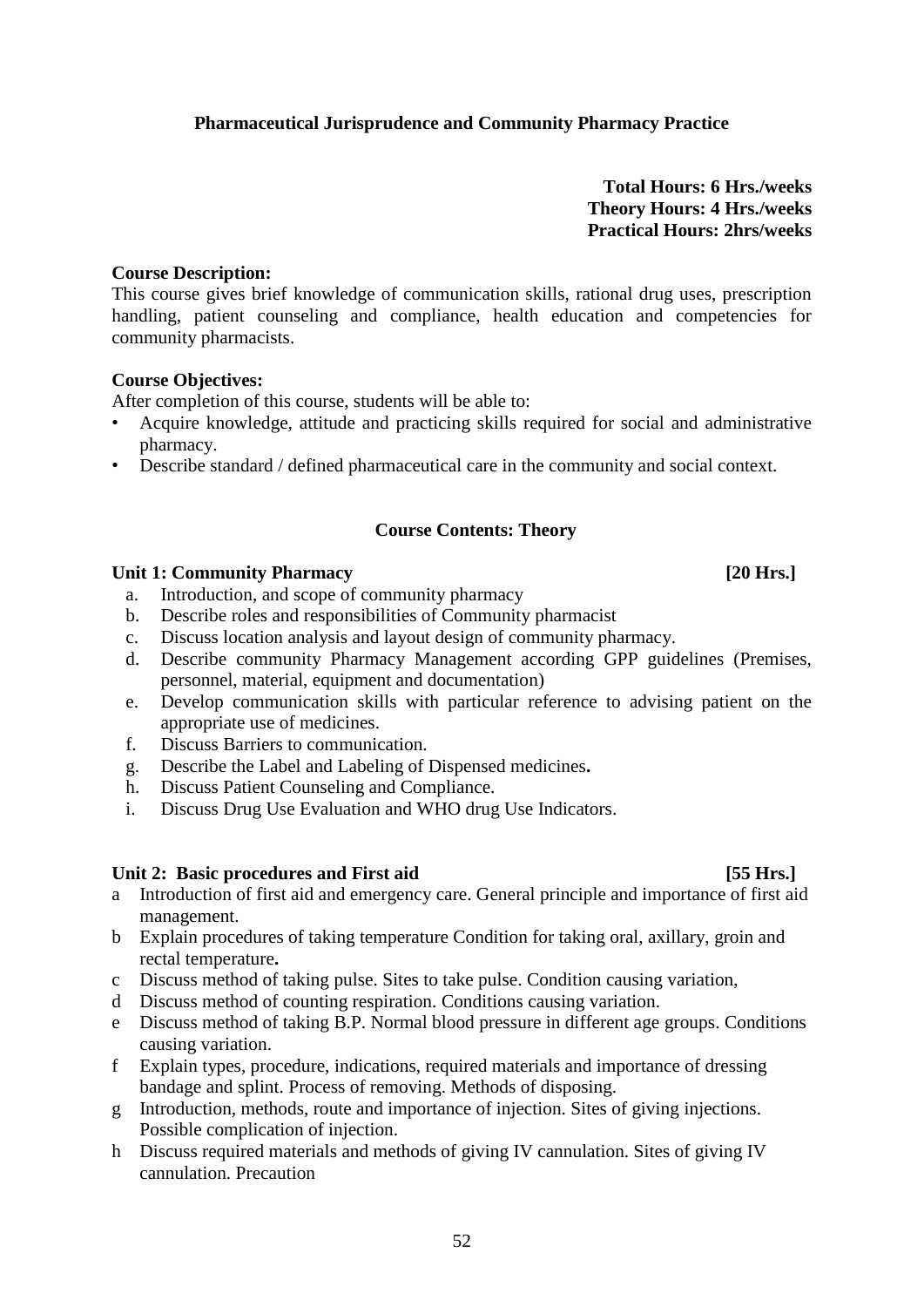- i Introduction, indication and importance of suturing. Types of suturing. Process of suturing. Removal of suturing.
- j Discus definition, Type, Indication, procedure and material of catheterization. Care of the catheter. Contraindication**.**
- k Explain and demonstrate first aid management of the following emergency condition
	- **●** CPR
	- **●** Shock
	- **●** Poisoning (insecticides, rodenticides, drugs, alcohols, plants, animal bites and sting).
	- **●** Snake bite
	- **●** Fracture and dislocations
	- **●** Haemorrhage
	- **●** High fever
	- **●** Burns
	- **●** Frostbite
	- **●** Heatstroke
	- **●** Rabid animal bites
	- **●** Drowning
	- **●** Acute mountain sickness
	- **●** Epistaxis
	- **●** Seizures
	- **●** Loss of consciousness
	- **●** Foreign body (Eye, Nose, Ear)

### Unit 3: Pharmaceutical jurisprudence [65 Hrs.]

# **Course Description:**

This course gives a brief knowledge of legal and ethical aspects of pharmacy practice including national and international rules and regulations and their enforcing bodies. This also includes pharmaceutical ethics and the codes of conduct for pharmacists and skills for regulatory affairs.

### **Course Objectives:**

After completion of this unit, students will be able to:

- a. Describe the legal system related to different areas of pharmacy practice (Manufacturing, sale distribution, use and control)
- b. Gain the skills for applying the drug-related legislation, regulation pertaining to pharmaceutical products & practices.

# **1: Introduction to Jurisprudence:** [3 Hrs.]

After the completion of this unit, students will be able to:

- a Define & discuss objectives and principle of Jurisprudence
- b Discuss history of pharmaceutical legislation.
- c List health Related provisions in Constitution of Nepal.

# **2: Acts, Regulation and Codes [16 Hrs.[**

After completion of this unit, students will be able to:

- a Give a brief account of recent Drug Act in Nepal and the rules Regulations, Codes and institutions
	- **●** Drug Act
	- **●** Drug Consultative and Advisory rule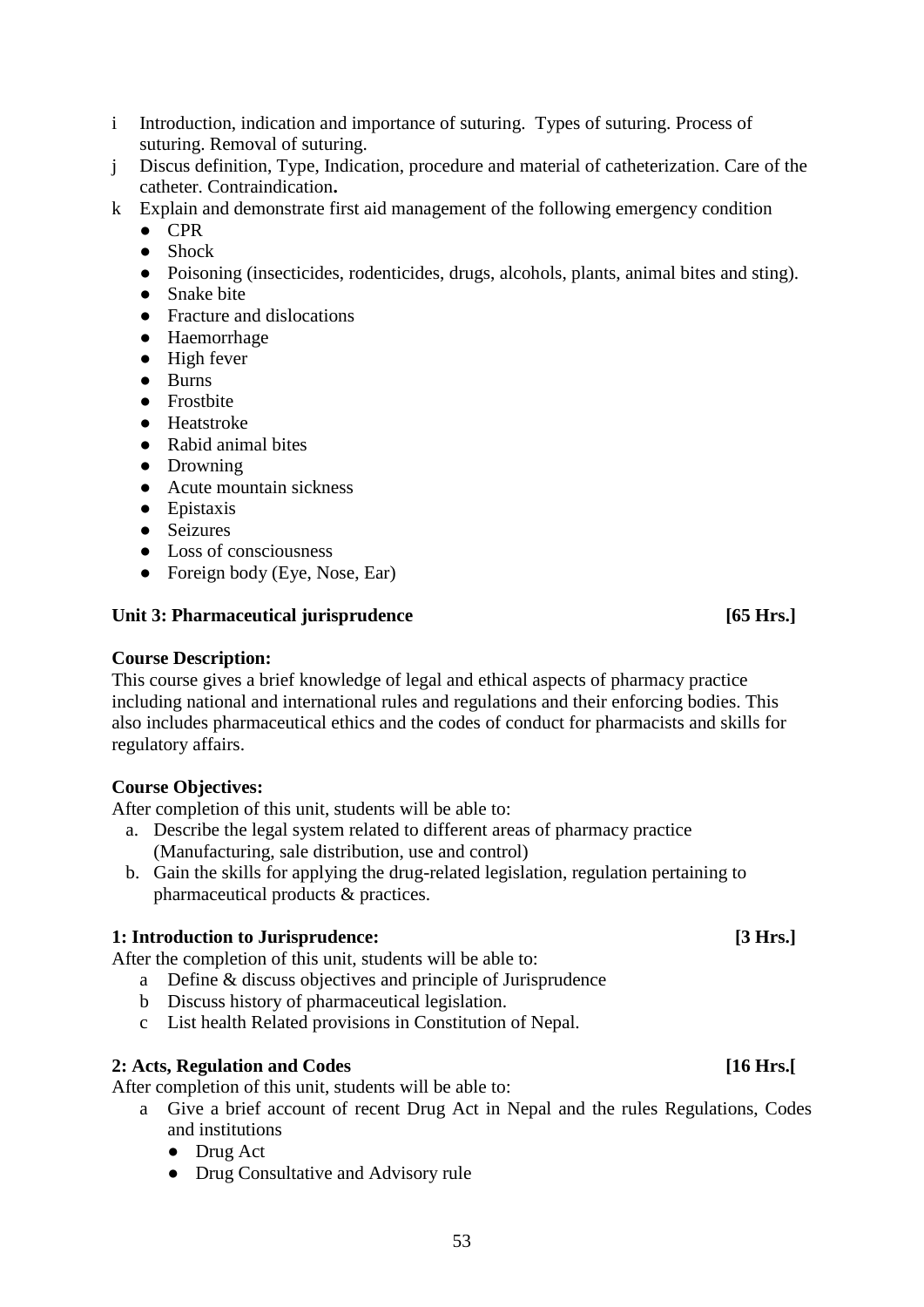- **●** Drug Registration rule
- **●** Drug Inspection and Investigation rule
- **●** Drug Standard Rule
- **●** Drug manufacturing code
- **●** Drug sale and distribution code
- **●** Nepal Pharmacy Council Act and Regulations

# **3. Common Acts and guidelines "in relation to pharmacy practice" [6 Hrs.]**

After the completion of this unit, students will be able to

- a Give a brief account of the drug related section from following Acts in relation to pharmacy practice.
	- **●** Narcotic control Act
	- **●** Hospital Pharmacy guideline
	- **●** Consumer protection Act
	- **●** Muliki Aparad Samhita Ain 2074 (Section 230 to 237 and 239)
	- **●** Drugs banned in Nepal and the reason of drug banning

### 4. **Professional ethics and norms pertaining to standard pharmacy practice** [**5 Hrs.]**

After the completion of this unit, students will be able to

- a Discuss Codes of ethics/conduct for pharmacists
- b Discuss Professional code of conduct of Nepal Pharmacy Council
- c Discuss WHO Ethical criteria on drug promotion.

# <span id="page-56-0"></span>**Pharmaceutical Jurisprudence and Community Pharmacy Practice (Practical) Practical Hours: 2 Hrs./weeks**

- l Perform procedures of taking temperature Condition for taking oral, axillary, groin and rectal temperature**.**
- m Perform a method of taking a pulse. Sites to take pulse. Condition causing variation,
- n Perform a method of counting respiration. Conditions causing variation.
- o Perform method of taking B.P. Normal blood pressure in different age groups. Conditions causing variation.
- p Perform procedure, indications, required materials and importance of dressing bandage and splint. Process of removing. Methods of disposing.
- q Perform methods, route and importance of injection. Sites of giving injections. Possible complication of injection.
- r Perform methods of giving IV cannulation. Sites of giving IV cannulation. Precaution
- s Perform procedure of suturing and removal .
- t Perform, procedure and material of catheterization. Care of the catheter. Contraindication**.**
- u Demonstrate first aid management of the following emergency condition
	- **●** CPR
	- **●** Shock
	- **●** Poisoning (insecticides, rodenticides, drugs, alcohols, plants, animal bites and sting).
	- **●** Snake bite
	- **●** Fracture and dislocations
	- **●** Haemorrhage
	- **●** High fever
	- **●** Burns
	- **●** Frostbite
	- **●** Heatstroke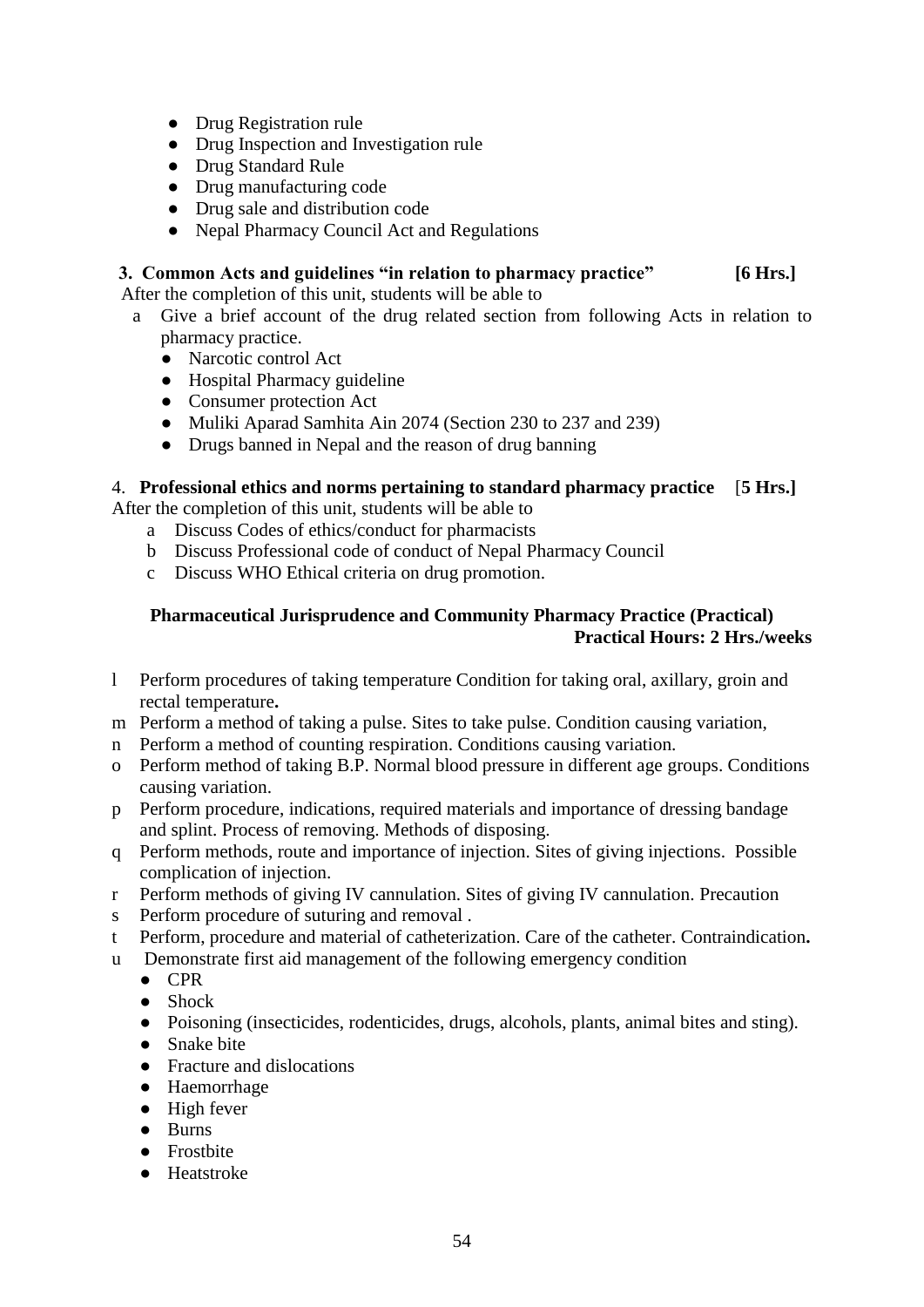- **●** Rabid animal bites
- **●** Drowning
- **●** Acute mountain sickness
- **●** Epistaxis
- **●** Seizures
- **●** Loss of consciousness
- **●** Foreign body (Eye, Nose, Ear)

# **Reference [Latest Editions]**

- 1. Adepu R. Community Pharmacy Practice. PharmaMed Press/BSP Books.
- 2. [Rutter](https://www.google.com.np/search?tbo=p&tbm=bks&q=inauthor:%22Paul+Rutter%22) P, [Newby](https://www.google.com.np/search?tbo=p&tbm=bks&q=inauthor:%22David+Newby%22) D. Community Pharmacy. Elsevier Health Sciences.
- 3. Gupta A.K. Handbook of Health Education and Community Pharmacy. [CBS](https://www.sapnaonline.com/shop/Publisher/Cbs%20Publishers%20&%20Distributors)  [Publishers & Distributors.](https://www.sapnaonline.com/shop/Publisher/Cbs%20Publishers%20&%20Distributors)
- 4. Saini R. TheTextbook Community Pharmacy. New Age International Pvt Ltd.
- 5. [Gokhale](https://www.amazon.in/s/ref=dp_byline_sr_book_1?ie=UTF8&field-author=S+B+Gokhale&search-alias=stripbooks) S.B. [Gokhale](https://www.amazon.in/s/ref=dp_byline_sr_book_2?ie=UTF8&field-author=A+Gokhale&search-alias=stripbooks) A. Dispensing and Community Pharmacy. NiraliPrakashan.
- 6. WHO Publications: Role of Pharmacist in Health Care, Good Pharmacy Practice, Operational principle for good procurement practice, WHO Revised drug strategies, etc.
- 7. Le T, Bhushan V, Sochat M, Kallianos K, Chavda Y, Zureick AH, Kalani M. First aid for the USMLE step 1 2015. New York: McGraw-Hill Medical.
- 8. Jones S.A. First Aid, Survival, and CPR: Home and Field Pocket Guide. F.A. Davis Company.
- 12. Different Act, Regulations, Codes and Guidelines of Nepal and other countries National Drug Policy
- 13. Practical Exercise in Pharmacy, Laws and Ethics. Appelbe GE and Wingfield J, The Pharmaceutical Press.
- 14. Essential Drugs WHO Publications:
- 15. Guidelines for Safe Disposal of Pharmaceutical Wastes.
- 16. Dumetriu H. Good Drug Regulatory Practices-A Regulatory Affairs Quality Manual. CRC Press
- 17. Websites: fda.org, wipo.int, patentlawlinks.com, hc-sc.gc.ca, ich.org

| Unit  |    |    |    | Total |
|-------|----|----|----|-------|
| Unit  | 20 | 55 | 65 | 140   |
| Hours |    |    |    |       |
| Marks | 10 | 30 | 40 | 30    |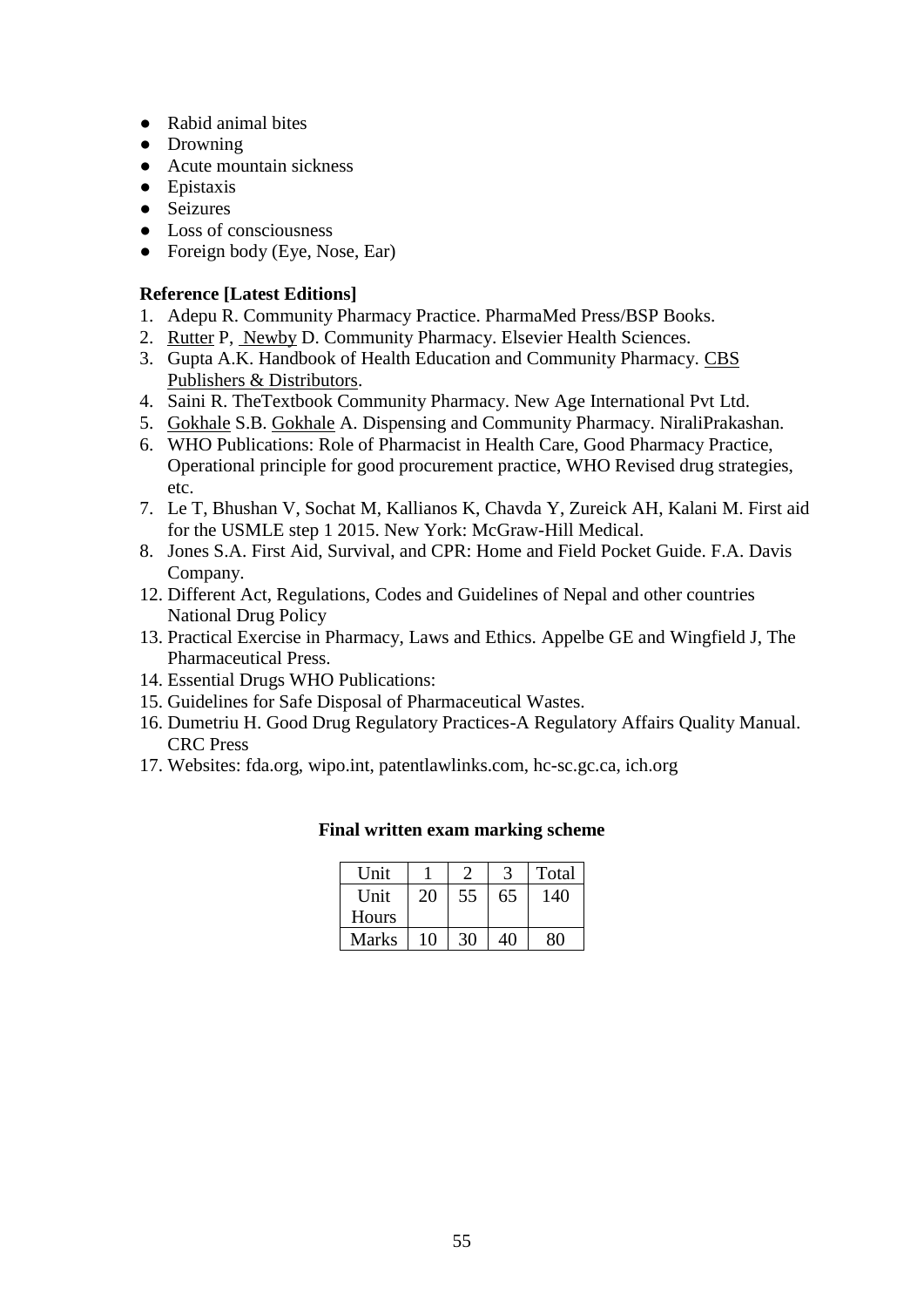#### After completion of this course, students will be able to:

- 1. Describe the pathophysiology of selected disease states and explain the rationale for drug therapy
- 2. Summarize the therapeutic approach to management of these diseases including reference to the latest available evidence
- 3. Discuss the controversies in drug therapy
- 4. Discuss the preparation of individualized therapeutic plans based on diagnosis; and
- 5. Identify the patient-specific parameters relevant in initiating drug therapy, and monitoring therapy (including alternatives, time-course of clinical and laboratory indices of therapeutic response and adverse effects).

#### **Course Contents: Theory**

#### Unit 1: Cardiovascular system **[ 15 Hrs.]**

- 1.1. Define cardiac arrhythmia, congenital heart disease, Coronary artery disease, cardiomyopathy, Rheumatic heart disease.
- 1.2. Describe electrophysiology of the heart.
- 1.3. Introduction, Causes, clinical manifestations, investigation, prevention, pharmacological treatment with doses regimen, complication and referral of Congestive cardiac failure, Angina Pectoris, Myocardial Infarction, Hyperlipidemias Anemia, Venous thromboembolism,
- 1.4. Define Hypertension. Describe classification (JNC), pathophysiology, clinical features, pharmacological treatment guidelines and non-pharmacological management of hypertension.

#### Unit 2: Dermatology [25 Hrs.]

<span id="page-58-0"></span>**Course Description:**

**Course Objectives:**

- 2.1. Define Wound, Ulcer, blister, hives, actinic keratosis, rosacea, carbuncle, cellulitis, melanoma, vitiligo, contact dermatitis,warts, impetigo.
- 2.2. Introduction, Causes, clinical manifestations, investigation, prevention, pharmacological treatment with doses regimen, complication,and referral of Psoriasis, Scabies, Eczema, Acne, pediculosis.

#### Unit 3: Endocrine system [40 Hrs.]

- 3.1.Define Acromegaly, Hashimoto's disease, Cushing syndrome, Addison's disease.
- 3.2.Describe hormone regulation system in normal physiology.
- 3.3.Introduction, Causes, clinical manifestations, investigation, prevention, pharmacological treatment with doses regimen, complication,and referral of Hypothyroidism. Hyperthyroidism, goiter, dysmenorrhoea.

This course is designed to impart knowledge and skills necessary for contribution to quality use of medicines. This will enable the student to describe the introduction, clinical

manifestation and pathophysiology of common diseases and their management.

**Pharmacotherapeutics II**

**Total Hours: 4 Hrs./weeks Theory Hours: 4 Hrs./weeks**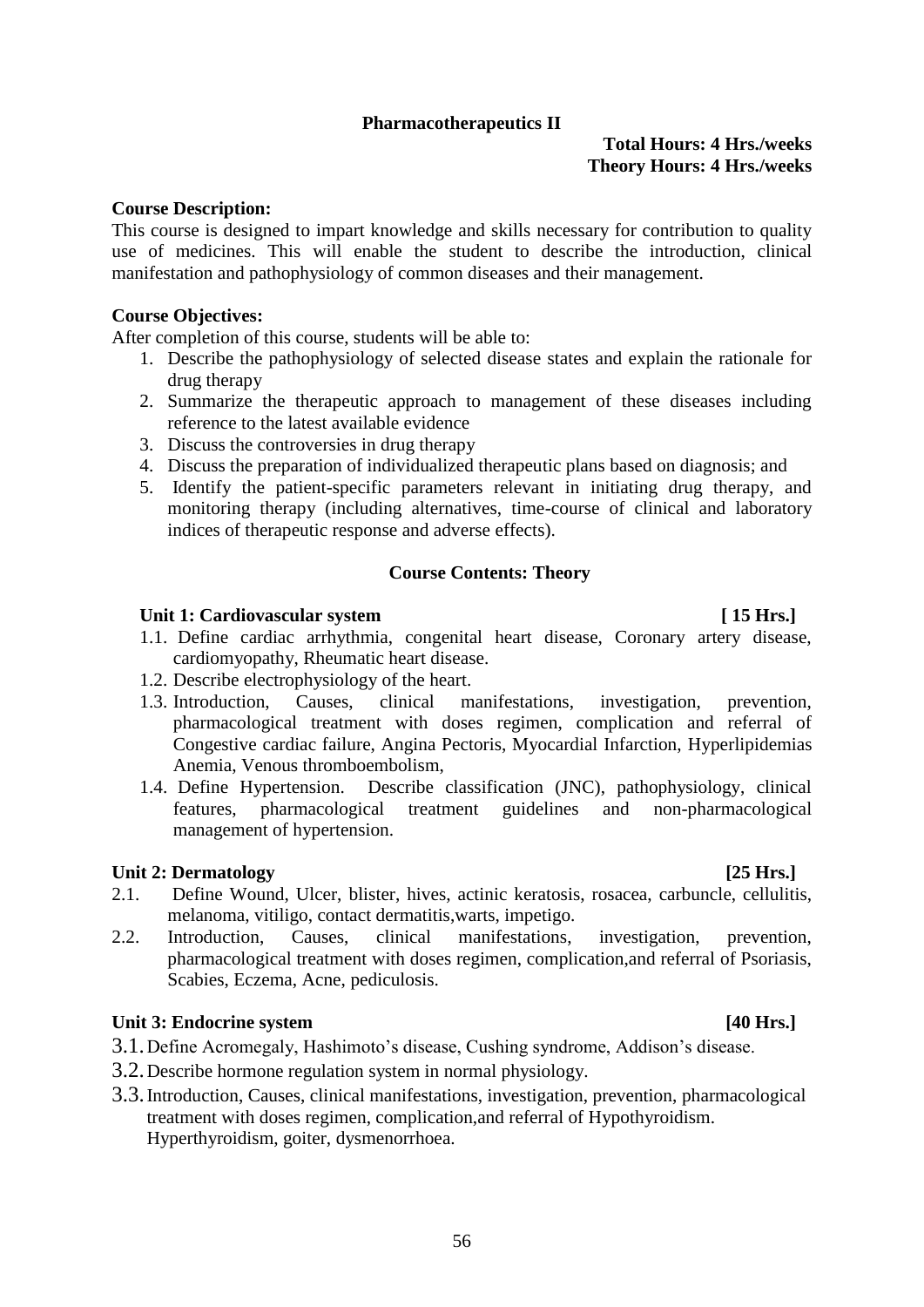- 3.4.Define Diabetes Mellitus. Describe classification, pathophysiology, clinical features, pharmacological treatment guidelines with doses regimen, non-pharmacological management and complications of Diabetes Mellitus.
- 3.5.Describe hormonal therapy for contraception.

#### Unit 4: Oncology *Unit 4:* Oncology *Physics Physics Physics* **<b>***Physics Physics Physics Physics**Physics* **<b>***Physics Physics Physics Physics Physics Physics Physics Physic*

- 4.1. Define cancer, chemotherapy, benign, malignancy, biopsy, metastases, and tumor, leukemia, lymphoma,
- 4.2.Describe basic principles of Cancer therapy.
- 4.3.Give general introduction to cancer chemotherapeutic agents.

4.4.Describe management of chemotherapy induced nausea and emesis.

#### Unit 5: Ophthalmology **[10 Hrs.]**

Introduction, Causes, clinical manifestations, investigation, prevention, pharmacological treatment with doses regimen, complication,and referral of Glaucoma, conjunctivitis, viral & bacterial (Eye Infections)

#### **Unit 6: Renal system: [10 Hrs.]**

Introduction, Causes, clinical manifestations, investigation, prevention, pharmacological treatment with doses regimen, complication,and referral of Acute Renal Failure, Chronic Renal Failure, renal calculi, glomerulonephritis ( Rifle and GFR criteria)

#### Unit 7: Poisoning **Internal Contract Contract Contract Contract Contract Contract Contract Contract Contract Contract Contract Contract Contract Contract Contract Contract Contract Contract Contract Contract Contract Contr**

- 7.1. Identify commonly found poisons from chemical, plant, and snake sources.
- 7.2. Identify the effect of selected poisons locally and systemically.
- 7.3. Describe the appropriate treatments for commonly found poisons and snakebite.
- 7.4. Describe how to remove poisons by emesis and gastric lavage; tell exceptions for removal by emesis.
- 7.5. Describe symptomatic treatment of poisoning effects.
- 7.6. Identify indications for immediate referral.
- 7.7. Describe general management guidelines for poisoning.

#### Unit 8: Nutritional disorders *Lating Series* **Example 2014 COL**

- 8.1. Discuss the evidence and extent of under-nutrition in Nepali children.
- 8.2. Identify the common nutritional disorders of Nepali children.
- 8.3. Discuss the chief causes and malnutrition and anemia among Nepali children.
- 8.4. Identify the complications and long-term effects of chronic malnutrition and anemia.
- 8.5. Describe how to assess a child for malnutrition and anaemia, based on criteria of the IMCI guidelines.
- 8.6. Classify the nutritional status of a child (a case example or a child in the practice setting) as per IMCI guidelines.
- 8.7. Describe the IMCI recommended management of each category of nutritional deficiency.
- 8.8. Describe in brief the clinical features and treatment of deficiencies in: vitamin A, thiamin (vitamin B-1), vitamin B-2, vitamin B-6, vitamin B-12, vitamin D, vitamin C and iodine.
- 8.9. Identify the effects of chronic deficiencies of these vitamins.
- 8.10. Discuss the principles and content of counseling for a child's guardian, related to feeding and follow-up.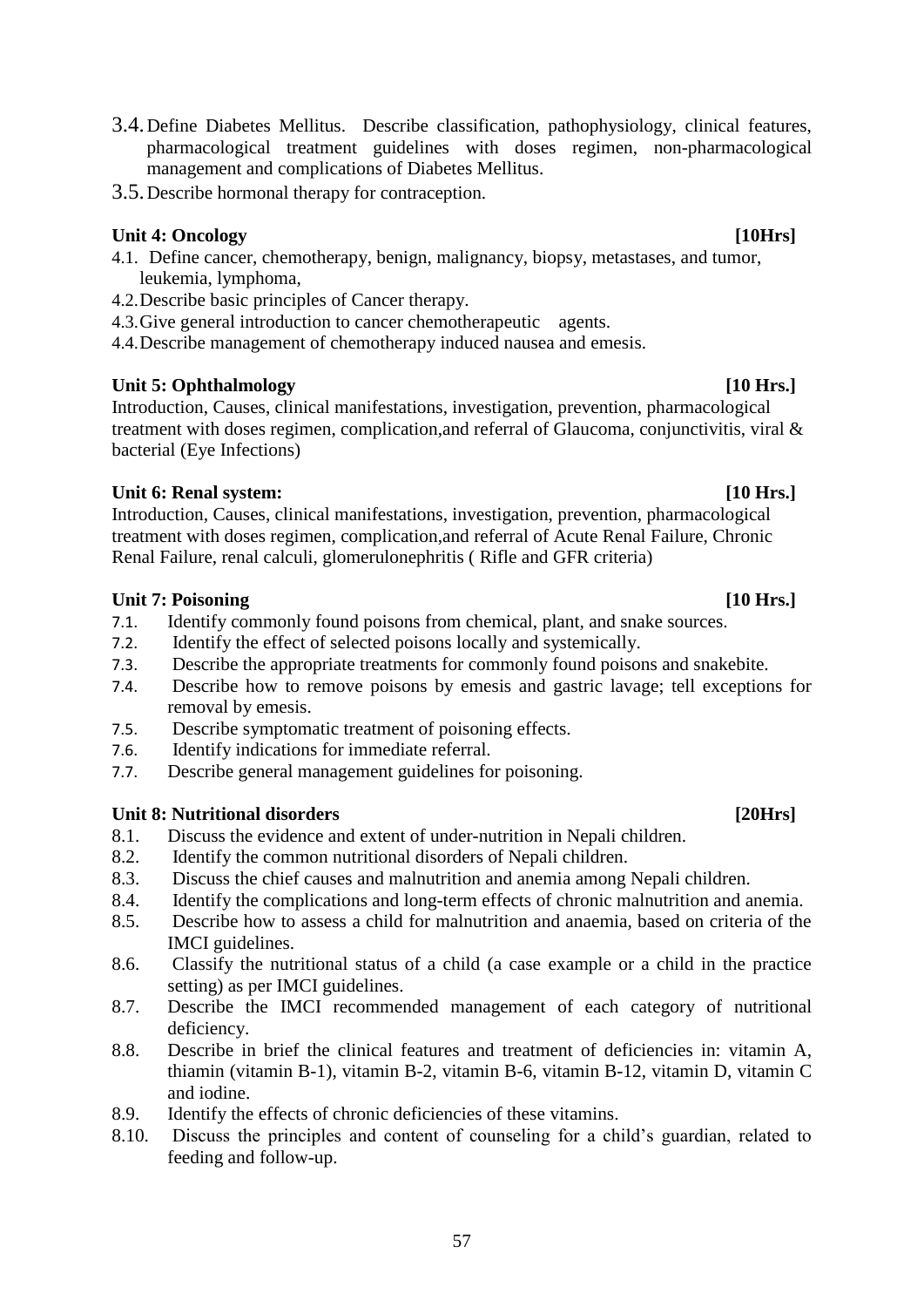#### **References (Use latest edition if possible)**

- 1. Roger Walker and Cleve Edwards: Clinical Pharmacy and Therapeutics.
- 2. Sathoskar, Pharmacology and pharmacotherapeutics, Vol. 1 & 2, Publ by Popular Prakashan, Mumbai.
- 3. Koda-Kimble MA. Koda-Kimble and Young's Applied Therapeutics: The clinical use of drugs. Lippincott Williams & Wilkins
- 4. DiPiro JT, Talbert RL, Yee GC, Matzke GR, Wells BG, Posey LM, editors. Pharmacotherapy: a pathophysiologic approach. 8th ed. Columbus (OH): McGraw-Hill;
- 5. Boon N. A. Davidson's principles and practice of medicine. Edinburgh: Churchill Livingstone Elsevier.
- 6. Eric T. Clinical Pharmacy and Therapeutics. Williams and Wilkins Publication.
- 7. Washington Manual and Medical therapeutics, 32nd Edition.
- 8. Bertram. G. Katzung, Basic and clinical pharmacology
- 9. J.G. Hardman and Lee E. Limbard, Good Mann &Gilmann: The Pharmacological basis of therapeutics, McGraw hill, Health Professions Dvn.
- 10. Lippincott Williams and Wilkins: Remington Pharmaceutical Sciences, 20th Edition. Hamsten, Drug interaction, KvenStockley.
- 11. Laurence, DR and Bennet PN. Clinical Pharmacology, Scientific book agency
- 12. Grahame smith and Aronson, Clinical pharmacology and drug therapy
- 13. Richard A Helms, Text Book of Therapeutics Drug and Disease Management Hardbound.
- 14. Herfindal E T and Hirschman JL, Williams and Wilkins, Clinical Pharmacy and therapeutics
- 15. Applied Therapeutics, The clinical uses of Drugs applied therapeutics INC
- 16. Guidelines: The NICE guidelines, SIGN guidelines, WHO guidelines, guidelines provided by APhA, ASCO, American Diabetes Association (ADA), American Thoracic Society (ATS), British Thoracic Society (ATS), American Society of Nephrology, British Renal Society, American Heart Association.

| Unit         |                      |    |   |    | O |   | Total |
|--------------|----------------------|----|---|----|---|---|-------|
| Unit         | 25                   |    |   | 10 |   |   | 140   |
| Hours        |                      |    |   |    |   |   |       |
| <b>Marks</b> | 1 <sub>c</sub><br>15 | 30 | ت |    | ت | ت | 80    |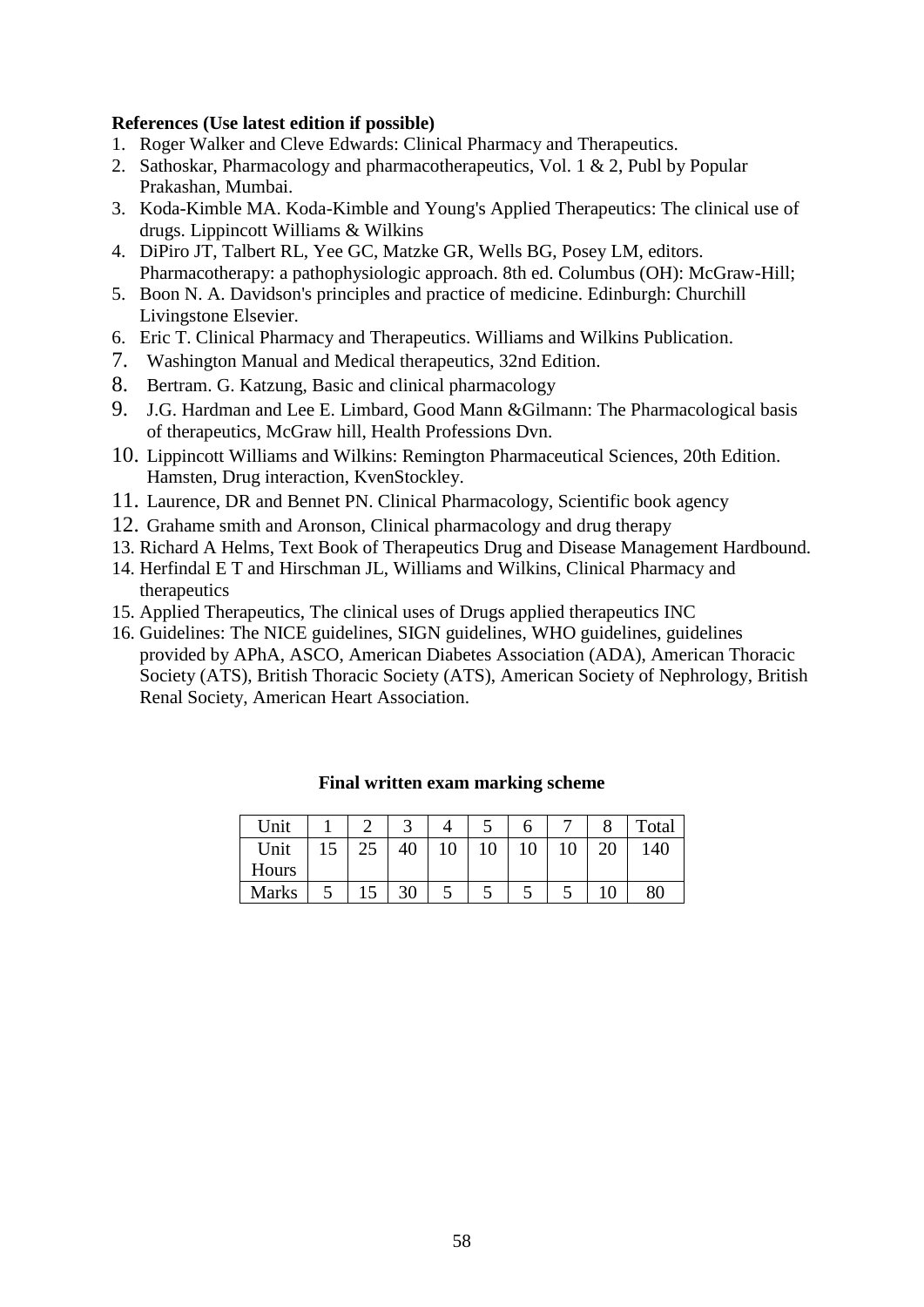### **Comprehensive Professional Field Practice Total Hours: 16 Hrs./weeks (for only 8 weeks) Practical Hours: 16 Hrs./weeks)**

### <span id="page-61-0"></span>**Course description**

This course is designed to help students to apply the knowledge and skills in the actual professional practice.

# **Course Objectives:**

After completion of this course, students will be able to:

- Read and interpret prescription, interpret dose, dispense and council the patients in community and hospital settings.
- Perform the manufacturing, quality assurance drugs and regulatory related functions as a pharmacy assistant.

# **Placement schedule**

Students will be deputed to industries, labs, regulatory bodies, and health facilities/hospital and community and retail pharmacies for the period of 8½ weeks (40 Hrs. per week that means 40x8=320 Hrs.).

| <b>B. Comprehensive Field Practice/</b><br><b>Workplace Learning (8 Weeks*40</b><br>Hrs./Week) | <b>Duration</b> | <b>Internal</b><br><b>Supervisio</b><br>n | <b>Internal</b><br><b>Exam</b> | Final<br><b>Exam</b> | <b>Total</b> |
|------------------------------------------------------------------------------------------------|-----------------|-------------------------------------------|--------------------------------|----------------------|--------------|
| <b>Hospital pharmacy Practice</b>                                                              | 4 weeks         | 50                                        | 25                             | 25                   | 100          |
| Health facility/community                                                                      | 4 weeks         | 50                                        | 25                             | 25                   | 100          |
| pharmacy practice/pharmaceutical                                                               |                 |                                           |                                |                      |              |
| industry and regulatory body                                                                   |                 |                                           |                                |                      |              |
| <b>Total</b>                                                                                   |                 | 100                                       | 50                             | 50                   | 200          |

*For industry and regulatory body, make 7 days field visit.* 

# **Skills to be performed**

# **After completion of the training the students will be able to:**

- 1. Carry out the study of the manufacturing process of pharmaceutical dosage forms.
- 2. Carry out the study of quality assurance of pharmaceutical dosage forms and devices.
- 3. Orient with Drug Regulatory Functions of pharmaceutical dosage forms and devices.
- 4. Perform dispensing and distribution of pharmaceutical dosage forms and devices in health facilities and/or hospital settings.
- 5. Observe, realize and report the proper use of medicine in the visited institutions.
- 6. Observe and assist ADR monitoring.
- 7. Read, interpret and dispense correctly a prescription.
- 8. Conduct two-way communication with patients.
- 9. Counsel the patient on drugs and therapy related issues.

Assessment and final viva voice separately.